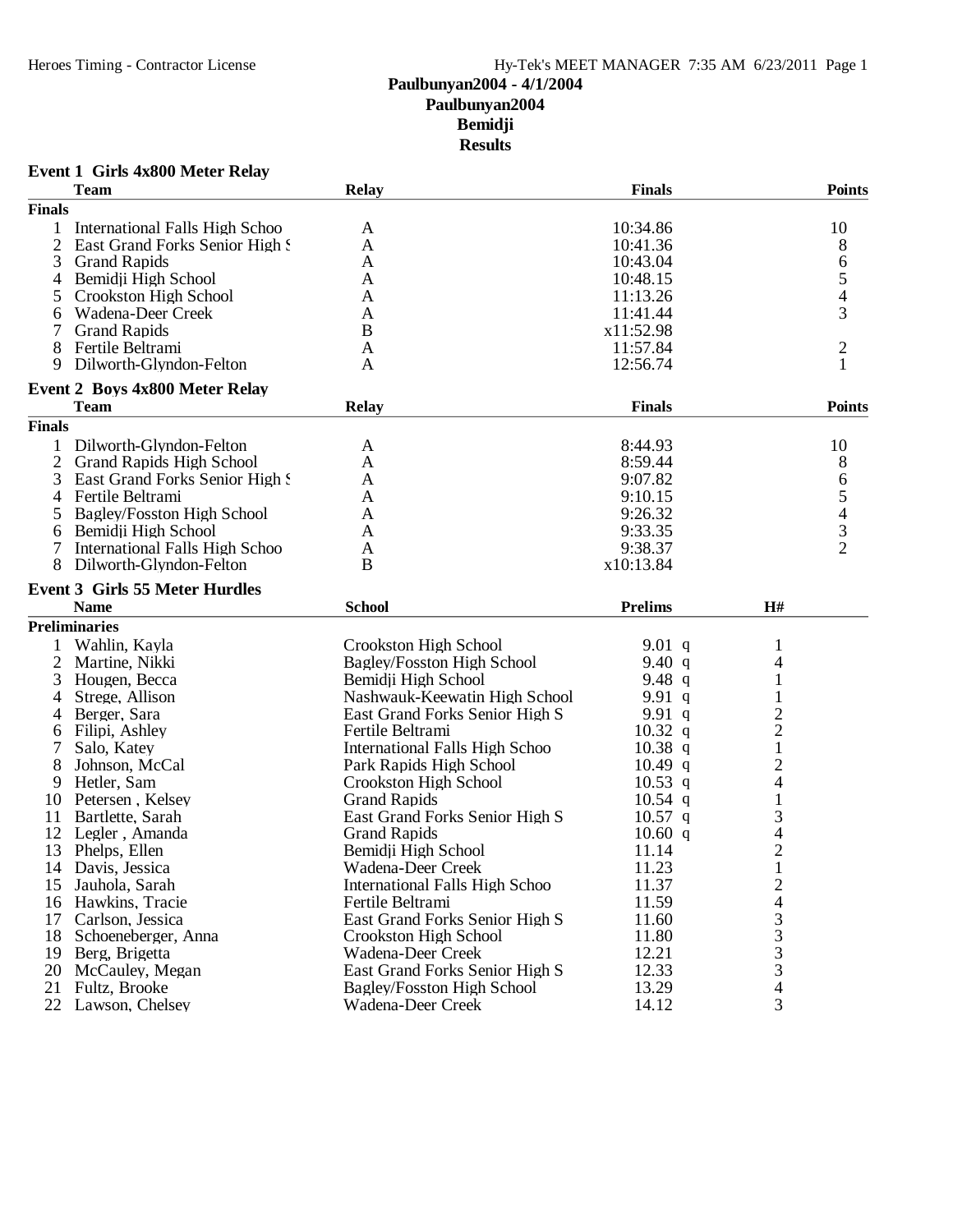| <b>Prelims</b><br>H#<br><b>Name</b><br><b>School</b><br>Judkins, Liz<br>23<br>Bemidji High School<br>14.96<br>4<br>$\overline{2}$<br>24 Callahan, Kristina<br>Nashwauk-Keewatin High School<br>17.58<br><b>Event 3 Girls 55 Meter Hurdles</b><br><b>Name</b><br><b>School</b><br><b>Finals</b><br>H#<br><b>Points</b><br><b>Finals</b><br>9.08<br>10<br>Crookston High School<br>1<br>Wahlin, Kayla<br>1<br>$\overline{2}$<br>9.33<br>8<br>Martine, Nikki<br>Bagley/Fosston High School<br>1<br>3<br>9.44<br>1<br>Hougen, Becca<br>Bemidji High School<br>6<br>$\mathfrak s$<br>9.87<br>Nashwauk-Keewatin High School<br>$\mathbf{1}$<br>4<br>Strege, Allison<br>$\overline{4}$<br>$\frac{2}{2}$<br>10.11<br>5<br>Petersen, Kelsey<br><b>Grand Rapids</b><br>$\frac{3}{2}$<br>10.13<br>East Grand Forks Senior High S<br>Bartlette, Sarah<br>6<br>$\overline{2}$<br>10.18<br>Johnson, McCal<br>Park Rapids High School<br>7<br>$\mathbf{1}$<br>$\mathbf{1}$<br>8<br>10.32<br>Filipi, Ashley<br>Fertile Beltrami<br>Berger, Sara<br>East Grand Forks Senior High S<br>10.38<br>$\mathbf{1}$<br>9<br>$\frac{2}{2}$<br>10 Legler, Amanda<br><b>Grand Rapids</b><br>10.50<br>Crookston High School<br>10.53<br>11<br>Hetler, Sam<br>$\overline{2}$<br>12<br>10.58<br>Salo, Katey<br>International Falls High Schoo<br><b>Event 4 Boys 55 Meter Hurdles</b><br><b>School</b><br><b>Prelims</b><br>H#<br><b>Name</b><br><b>Preliminaries</b><br>Wadena-Deer Creek<br>Asfeld, Eric<br>$8.43\ q$<br>$\mathbf{1}$<br>$\mathbf{1}$<br>Cummings, Randy<br>$8.45$ q<br>2<br>Dilworth-Glyndon-Felton<br>3<br>$8.57$ q<br>$\mathbf{1}$<br>Hoverson, Josh<br>Bemidji High School<br>$\frac{2}{1}$<br>$8.72$ q<br>Appicelli, Chris<br>Bemidji High School<br>4<br>9.11 q<br>Tollefson, Derek<br>Dilworth-Glyndon-Felton<br>5<br>3<br>9.50 $q$<br>Hunt, Justin<br>Bemidji High School<br>6<br>$\frac{2}{1}$<br>9.55 q<br>Mertens, Nick<br>East Grand Forks Senior High S<br>8<br>Craig, Kyle<br>9.59q<br>Park Rapids Area High School<br>$\begin{array}{c} 2 \\ 3 \\ 3 \\ 1 \end{array}$<br>9.73 $q$<br>Warmuth, Jimmy<br>Nashwauk-Keewatin High School<br>9<br>9.95 $q$<br>10<br>Hummel, Bryce<br>International Falls High Schoo<br>11 Hauglid, Erik<br>10.00 q<br>Dilworth-Glyndon-Felton<br>12<br>Hiipakka, Andy<br><b>Grand Rapids High School</b><br>$10.08$ q<br>$\frac{2}{3}$<br>13<br>Hardwood, Jayme<br><b>Grand Rapids High School</b><br>10.10<br>14<br>10.43<br>Anderson, Luke<br>Crookston High School<br>10.81<br>15<br>Harwood, Jessie<br><b>Grand Rapids High School</b><br>$\overline{4}$<br>16 Erickson, Tyler<br>Fertile Beltrami<br>11.03<br>4<br>17<br>Vingelen, Chris<br>East Grand Forks Senior High S<br>11.10<br>18 Schik, Dave<br>Park Rapids Area High School<br>11.35<br>2<br>19 McBrady, Jared<br>11.55<br>4<br>Park Rapids Area High School<br><b>Event 4 Boys 55 Meter Hurdles</b><br><b>School</b><br>$\mathbf{H}$ #<br><b>Finals</b><br><b>Name</b><br><b>Points</b><br><b>Finals</b><br>Asfeld, Eric<br>8.31<br>Wadena-Deer Creek<br>10<br>1<br>2<br>Dilworth-Glyndon-Felton<br>8.34<br>Cummings, Randy<br>8<br>1<br>Hoverson, Josh<br>8.63<br>3<br>Bemidji High School<br>6<br>1<br>5<br>8.76<br>1<br>Appicelli, Chris<br>Bemidji High School<br>4 | Preliminaries  (Event 3 Girls 55 Meter Hurdles) |  |  |
|----------------------------------------------------------------------------------------------------------------------------------------------------------------------------------------------------------------------------------------------------------------------------------------------------------------------------------------------------------------------------------------------------------------------------------------------------------------------------------------------------------------------------------------------------------------------------------------------------------------------------------------------------------------------------------------------------------------------------------------------------------------------------------------------------------------------------------------------------------------------------------------------------------------------------------------------------------------------------------------------------------------------------------------------------------------------------------------------------------------------------------------------------------------------------------------------------------------------------------------------------------------------------------------------------------------------------------------------------------------------------------------------------------------------------------------------------------------------------------------------------------------------------------------------------------------------------------------------------------------------------------------------------------------------------------------------------------------------------------------------------------------------------------------------------------------------------------------------------------------------------------------------------------------------------------------------------------------------------------------------------------------------------------------------------------------------------------------------------------------------------------------------------------------------------------------------------------------------------------------------------------------------------------------------------------------------------------------------------------------------------------------------------------------------------------------------------------------------------------------------------------------------------------------------------------------------------------------------------------------------------------------------------------------------------------------------------------------------------------------------------------------------------------------------------------------------------------------------------------------------------------------------------------------------------------------------------------------------------------------------------------------------------------------------------------------------------------------------------------------------------------------------------------------------------------------------------------------------------------------------------------------------|-------------------------------------------------|--|--|
|                                                                                                                                                                                                                                                                                                                                                                                                                                                                                                                                                                                                                                                                                                                                                                                                                                                                                                                                                                                                                                                                                                                                                                                                                                                                                                                                                                                                                                                                                                                                                                                                                                                                                                                                                                                                                                                                                                                                                                                                                                                                                                                                                                                                                                                                                                                                                                                                                                                                                                                                                                                                                                                                                                                                                                                                                                                                                                                                                                                                                                                                                                                                                                                                                                                                      |                                                 |  |  |
|                                                                                                                                                                                                                                                                                                                                                                                                                                                                                                                                                                                                                                                                                                                                                                                                                                                                                                                                                                                                                                                                                                                                                                                                                                                                                                                                                                                                                                                                                                                                                                                                                                                                                                                                                                                                                                                                                                                                                                                                                                                                                                                                                                                                                                                                                                                                                                                                                                                                                                                                                                                                                                                                                                                                                                                                                                                                                                                                                                                                                                                                                                                                                                                                                                                                      |                                                 |  |  |
|                                                                                                                                                                                                                                                                                                                                                                                                                                                                                                                                                                                                                                                                                                                                                                                                                                                                                                                                                                                                                                                                                                                                                                                                                                                                                                                                                                                                                                                                                                                                                                                                                                                                                                                                                                                                                                                                                                                                                                                                                                                                                                                                                                                                                                                                                                                                                                                                                                                                                                                                                                                                                                                                                                                                                                                                                                                                                                                                                                                                                                                                                                                                                                                                                                                                      |                                                 |  |  |
|                                                                                                                                                                                                                                                                                                                                                                                                                                                                                                                                                                                                                                                                                                                                                                                                                                                                                                                                                                                                                                                                                                                                                                                                                                                                                                                                                                                                                                                                                                                                                                                                                                                                                                                                                                                                                                                                                                                                                                                                                                                                                                                                                                                                                                                                                                                                                                                                                                                                                                                                                                                                                                                                                                                                                                                                                                                                                                                                                                                                                                                                                                                                                                                                                                                                      |                                                 |  |  |
|                                                                                                                                                                                                                                                                                                                                                                                                                                                                                                                                                                                                                                                                                                                                                                                                                                                                                                                                                                                                                                                                                                                                                                                                                                                                                                                                                                                                                                                                                                                                                                                                                                                                                                                                                                                                                                                                                                                                                                                                                                                                                                                                                                                                                                                                                                                                                                                                                                                                                                                                                                                                                                                                                                                                                                                                                                                                                                                                                                                                                                                                                                                                                                                                                                                                      |                                                 |  |  |
|                                                                                                                                                                                                                                                                                                                                                                                                                                                                                                                                                                                                                                                                                                                                                                                                                                                                                                                                                                                                                                                                                                                                                                                                                                                                                                                                                                                                                                                                                                                                                                                                                                                                                                                                                                                                                                                                                                                                                                                                                                                                                                                                                                                                                                                                                                                                                                                                                                                                                                                                                                                                                                                                                                                                                                                                                                                                                                                                                                                                                                                                                                                                                                                                                                                                      |                                                 |  |  |
|                                                                                                                                                                                                                                                                                                                                                                                                                                                                                                                                                                                                                                                                                                                                                                                                                                                                                                                                                                                                                                                                                                                                                                                                                                                                                                                                                                                                                                                                                                                                                                                                                                                                                                                                                                                                                                                                                                                                                                                                                                                                                                                                                                                                                                                                                                                                                                                                                                                                                                                                                                                                                                                                                                                                                                                                                                                                                                                                                                                                                                                                                                                                                                                                                                                                      |                                                 |  |  |
|                                                                                                                                                                                                                                                                                                                                                                                                                                                                                                                                                                                                                                                                                                                                                                                                                                                                                                                                                                                                                                                                                                                                                                                                                                                                                                                                                                                                                                                                                                                                                                                                                                                                                                                                                                                                                                                                                                                                                                                                                                                                                                                                                                                                                                                                                                                                                                                                                                                                                                                                                                                                                                                                                                                                                                                                                                                                                                                                                                                                                                                                                                                                                                                                                                                                      |                                                 |  |  |
|                                                                                                                                                                                                                                                                                                                                                                                                                                                                                                                                                                                                                                                                                                                                                                                                                                                                                                                                                                                                                                                                                                                                                                                                                                                                                                                                                                                                                                                                                                                                                                                                                                                                                                                                                                                                                                                                                                                                                                                                                                                                                                                                                                                                                                                                                                                                                                                                                                                                                                                                                                                                                                                                                                                                                                                                                                                                                                                                                                                                                                                                                                                                                                                                                                                                      |                                                 |  |  |
|                                                                                                                                                                                                                                                                                                                                                                                                                                                                                                                                                                                                                                                                                                                                                                                                                                                                                                                                                                                                                                                                                                                                                                                                                                                                                                                                                                                                                                                                                                                                                                                                                                                                                                                                                                                                                                                                                                                                                                                                                                                                                                                                                                                                                                                                                                                                                                                                                                                                                                                                                                                                                                                                                                                                                                                                                                                                                                                                                                                                                                                                                                                                                                                                                                                                      |                                                 |  |  |
|                                                                                                                                                                                                                                                                                                                                                                                                                                                                                                                                                                                                                                                                                                                                                                                                                                                                                                                                                                                                                                                                                                                                                                                                                                                                                                                                                                                                                                                                                                                                                                                                                                                                                                                                                                                                                                                                                                                                                                                                                                                                                                                                                                                                                                                                                                                                                                                                                                                                                                                                                                                                                                                                                                                                                                                                                                                                                                                                                                                                                                                                                                                                                                                                                                                                      |                                                 |  |  |
|                                                                                                                                                                                                                                                                                                                                                                                                                                                                                                                                                                                                                                                                                                                                                                                                                                                                                                                                                                                                                                                                                                                                                                                                                                                                                                                                                                                                                                                                                                                                                                                                                                                                                                                                                                                                                                                                                                                                                                                                                                                                                                                                                                                                                                                                                                                                                                                                                                                                                                                                                                                                                                                                                                                                                                                                                                                                                                                                                                                                                                                                                                                                                                                                                                                                      |                                                 |  |  |
|                                                                                                                                                                                                                                                                                                                                                                                                                                                                                                                                                                                                                                                                                                                                                                                                                                                                                                                                                                                                                                                                                                                                                                                                                                                                                                                                                                                                                                                                                                                                                                                                                                                                                                                                                                                                                                                                                                                                                                                                                                                                                                                                                                                                                                                                                                                                                                                                                                                                                                                                                                                                                                                                                                                                                                                                                                                                                                                                                                                                                                                                                                                                                                                                                                                                      |                                                 |  |  |
|                                                                                                                                                                                                                                                                                                                                                                                                                                                                                                                                                                                                                                                                                                                                                                                                                                                                                                                                                                                                                                                                                                                                                                                                                                                                                                                                                                                                                                                                                                                                                                                                                                                                                                                                                                                                                                                                                                                                                                                                                                                                                                                                                                                                                                                                                                                                                                                                                                                                                                                                                                                                                                                                                                                                                                                                                                                                                                                                                                                                                                                                                                                                                                                                                                                                      |                                                 |  |  |
|                                                                                                                                                                                                                                                                                                                                                                                                                                                                                                                                                                                                                                                                                                                                                                                                                                                                                                                                                                                                                                                                                                                                                                                                                                                                                                                                                                                                                                                                                                                                                                                                                                                                                                                                                                                                                                                                                                                                                                                                                                                                                                                                                                                                                                                                                                                                                                                                                                                                                                                                                                                                                                                                                                                                                                                                                                                                                                                                                                                                                                                                                                                                                                                                                                                                      |                                                 |  |  |
|                                                                                                                                                                                                                                                                                                                                                                                                                                                                                                                                                                                                                                                                                                                                                                                                                                                                                                                                                                                                                                                                                                                                                                                                                                                                                                                                                                                                                                                                                                                                                                                                                                                                                                                                                                                                                                                                                                                                                                                                                                                                                                                                                                                                                                                                                                                                                                                                                                                                                                                                                                                                                                                                                                                                                                                                                                                                                                                                                                                                                                                                                                                                                                                                                                                                      |                                                 |  |  |
|                                                                                                                                                                                                                                                                                                                                                                                                                                                                                                                                                                                                                                                                                                                                                                                                                                                                                                                                                                                                                                                                                                                                                                                                                                                                                                                                                                                                                                                                                                                                                                                                                                                                                                                                                                                                                                                                                                                                                                                                                                                                                                                                                                                                                                                                                                                                                                                                                                                                                                                                                                                                                                                                                                                                                                                                                                                                                                                                                                                                                                                                                                                                                                                                                                                                      |                                                 |  |  |
|                                                                                                                                                                                                                                                                                                                                                                                                                                                                                                                                                                                                                                                                                                                                                                                                                                                                                                                                                                                                                                                                                                                                                                                                                                                                                                                                                                                                                                                                                                                                                                                                                                                                                                                                                                                                                                                                                                                                                                                                                                                                                                                                                                                                                                                                                                                                                                                                                                                                                                                                                                                                                                                                                                                                                                                                                                                                                                                                                                                                                                                                                                                                                                                                                                                                      |                                                 |  |  |
|                                                                                                                                                                                                                                                                                                                                                                                                                                                                                                                                                                                                                                                                                                                                                                                                                                                                                                                                                                                                                                                                                                                                                                                                                                                                                                                                                                                                                                                                                                                                                                                                                                                                                                                                                                                                                                                                                                                                                                                                                                                                                                                                                                                                                                                                                                                                                                                                                                                                                                                                                                                                                                                                                                                                                                                                                                                                                                                                                                                                                                                                                                                                                                                                                                                                      |                                                 |  |  |
|                                                                                                                                                                                                                                                                                                                                                                                                                                                                                                                                                                                                                                                                                                                                                                                                                                                                                                                                                                                                                                                                                                                                                                                                                                                                                                                                                                                                                                                                                                                                                                                                                                                                                                                                                                                                                                                                                                                                                                                                                                                                                                                                                                                                                                                                                                                                                                                                                                                                                                                                                                                                                                                                                                                                                                                                                                                                                                                                                                                                                                                                                                                                                                                                                                                                      |                                                 |  |  |
|                                                                                                                                                                                                                                                                                                                                                                                                                                                                                                                                                                                                                                                                                                                                                                                                                                                                                                                                                                                                                                                                                                                                                                                                                                                                                                                                                                                                                                                                                                                                                                                                                                                                                                                                                                                                                                                                                                                                                                                                                                                                                                                                                                                                                                                                                                                                                                                                                                                                                                                                                                                                                                                                                                                                                                                                                                                                                                                                                                                                                                                                                                                                                                                                                                                                      |                                                 |  |  |
|                                                                                                                                                                                                                                                                                                                                                                                                                                                                                                                                                                                                                                                                                                                                                                                                                                                                                                                                                                                                                                                                                                                                                                                                                                                                                                                                                                                                                                                                                                                                                                                                                                                                                                                                                                                                                                                                                                                                                                                                                                                                                                                                                                                                                                                                                                                                                                                                                                                                                                                                                                                                                                                                                                                                                                                                                                                                                                                                                                                                                                                                                                                                                                                                                                                                      |                                                 |  |  |
|                                                                                                                                                                                                                                                                                                                                                                                                                                                                                                                                                                                                                                                                                                                                                                                                                                                                                                                                                                                                                                                                                                                                                                                                                                                                                                                                                                                                                                                                                                                                                                                                                                                                                                                                                                                                                                                                                                                                                                                                                                                                                                                                                                                                                                                                                                                                                                                                                                                                                                                                                                                                                                                                                                                                                                                                                                                                                                                                                                                                                                                                                                                                                                                                                                                                      |                                                 |  |  |
|                                                                                                                                                                                                                                                                                                                                                                                                                                                                                                                                                                                                                                                                                                                                                                                                                                                                                                                                                                                                                                                                                                                                                                                                                                                                                                                                                                                                                                                                                                                                                                                                                                                                                                                                                                                                                                                                                                                                                                                                                                                                                                                                                                                                                                                                                                                                                                                                                                                                                                                                                                                                                                                                                                                                                                                                                                                                                                                                                                                                                                                                                                                                                                                                                                                                      |                                                 |  |  |
|                                                                                                                                                                                                                                                                                                                                                                                                                                                                                                                                                                                                                                                                                                                                                                                                                                                                                                                                                                                                                                                                                                                                                                                                                                                                                                                                                                                                                                                                                                                                                                                                                                                                                                                                                                                                                                                                                                                                                                                                                                                                                                                                                                                                                                                                                                                                                                                                                                                                                                                                                                                                                                                                                                                                                                                                                                                                                                                                                                                                                                                                                                                                                                                                                                                                      |                                                 |  |  |
|                                                                                                                                                                                                                                                                                                                                                                                                                                                                                                                                                                                                                                                                                                                                                                                                                                                                                                                                                                                                                                                                                                                                                                                                                                                                                                                                                                                                                                                                                                                                                                                                                                                                                                                                                                                                                                                                                                                                                                                                                                                                                                                                                                                                                                                                                                                                                                                                                                                                                                                                                                                                                                                                                                                                                                                                                                                                                                                                                                                                                                                                                                                                                                                                                                                                      |                                                 |  |  |
|                                                                                                                                                                                                                                                                                                                                                                                                                                                                                                                                                                                                                                                                                                                                                                                                                                                                                                                                                                                                                                                                                                                                                                                                                                                                                                                                                                                                                                                                                                                                                                                                                                                                                                                                                                                                                                                                                                                                                                                                                                                                                                                                                                                                                                                                                                                                                                                                                                                                                                                                                                                                                                                                                                                                                                                                                                                                                                                                                                                                                                                                                                                                                                                                                                                                      |                                                 |  |  |
|                                                                                                                                                                                                                                                                                                                                                                                                                                                                                                                                                                                                                                                                                                                                                                                                                                                                                                                                                                                                                                                                                                                                                                                                                                                                                                                                                                                                                                                                                                                                                                                                                                                                                                                                                                                                                                                                                                                                                                                                                                                                                                                                                                                                                                                                                                                                                                                                                                                                                                                                                                                                                                                                                                                                                                                                                                                                                                                                                                                                                                                                                                                                                                                                                                                                      |                                                 |  |  |
|                                                                                                                                                                                                                                                                                                                                                                                                                                                                                                                                                                                                                                                                                                                                                                                                                                                                                                                                                                                                                                                                                                                                                                                                                                                                                                                                                                                                                                                                                                                                                                                                                                                                                                                                                                                                                                                                                                                                                                                                                                                                                                                                                                                                                                                                                                                                                                                                                                                                                                                                                                                                                                                                                                                                                                                                                                                                                                                                                                                                                                                                                                                                                                                                                                                                      |                                                 |  |  |
|                                                                                                                                                                                                                                                                                                                                                                                                                                                                                                                                                                                                                                                                                                                                                                                                                                                                                                                                                                                                                                                                                                                                                                                                                                                                                                                                                                                                                                                                                                                                                                                                                                                                                                                                                                                                                                                                                                                                                                                                                                                                                                                                                                                                                                                                                                                                                                                                                                                                                                                                                                                                                                                                                                                                                                                                                                                                                                                                                                                                                                                                                                                                                                                                                                                                      |                                                 |  |  |
|                                                                                                                                                                                                                                                                                                                                                                                                                                                                                                                                                                                                                                                                                                                                                                                                                                                                                                                                                                                                                                                                                                                                                                                                                                                                                                                                                                                                                                                                                                                                                                                                                                                                                                                                                                                                                                                                                                                                                                                                                                                                                                                                                                                                                                                                                                                                                                                                                                                                                                                                                                                                                                                                                                                                                                                                                                                                                                                                                                                                                                                                                                                                                                                                                                                                      |                                                 |  |  |
|                                                                                                                                                                                                                                                                                                                                                                                                                                                                                                                                                                                                                                                                                                                                                                                                                                                                                                                                                                                                                                                                                                                                                                                                                                                                                                                                                                                                                                                                                                                                                                                                                                                                                                                                                                                                                                                                                                                                                                                                                                                                                                                                                                                                                                                                                                                                                                                                                                                                                                                                                                                                                                                                                                                                                                                                                                                                                                                                                                                                                                                                                                                                                                                                                                                                      |                                                 |  |  |
|                                                                                                                                                                                                                                                                                                                                                                                                                                                                                                                                                                                                                                                                                                                                                                                                                                                                                                                                                                                                                                                                                                                                                                                                                                                                                                                                                                                                                                                                                                                                                                                                                                                                                                                                                                                                                                                                                                                                                                                                                                                                                                                                                                                                                                                                                                                                                                                                                                                                                                                                                                                                                                                                                                                                                                                                                                                                                                                                                                                                                                                                                                                                                                                                                                                                      |                                                 |  |  |
|                                                                                                                                                                                                                                                                                                                                                                                                                                                                                                                                                                                                                                                                                                                                                                                                                                                                                                                                                                                                                                                                                                                                                                                                                                                                                                                                                                                                                                                                                                                                                                                                                                                                                                                                                                                                                                                                                                                                                                                                                                                                                                                                                                                                                                                                                                                                                                                                                                                                                                                                                                                                                                                                                                                                                                                                                                                                                                                                                                                                                                                                                                                                                                                                                                                                      |                                                 |  |  |
|                                                                                                                                                                                                                                                                                                                                                                                                                                                                                                                                                                                                                                                                                                                                                                                                                                                                                                                                                                                                                                                                                                                                                                                                                                                                                                                                                                                                                                                                                                                                                                                                                                                                                                                                                                                                                                                                                                                                                                                                                                                                                                                                                                                                                                                                                                                                                                                                                                                                                                                                                                                                                                                                                                                                                                                                                                                                                                                                                                                                                                                                                                                                                                                                                                                                      |                                                 |  |  |
|                                                                                                                                                                                                                                                                                                                                                                                                                                                                                                                                                                                                                                                                                                                                                                                                                                                                                                                                                                                                                                                                                                                                                                                                                                                                                                                                                                                                                                                                                                                                                                                                                                                                                                                                                                                                                                                                                                                                                                                                                                                                                                                                                                                                                                                                                                                                                                                                                                                                                                                                                                                                                                                                                                                                                                                                                                                                                                                                                                                                                                                                                                                                                                                                                                                                      |                                                 |  |  |
|                                                                                                                                                                                                                                                                                                                                                                                                                                                                                                                                                                                                                                                                                                                                                                                                                                                                                                                                                                                                                                                                                                                                                                                                                                                                                                                                                                                                                                                                                                                                                                                                                                                                                                                                                                                                                                                                                                                                                                                                                                                                                                                                                                                                                                                                                                                                                                                                                                                                                                                                                                                                                                                                                                                                                                                                                                                                                                                                                                                                                                                                                                                                                                                                                                                                      |                                                 |  |  |
|                                                                                                                                                                                                                                                                                                                                                                                                                                                                                                                                                                                                                                                                                                                                                                                                                                                                                                                                                                                                                                                                                                                                                                                                                                                                                                                                                                                                                                                                                                                                                                                                                                                                                                                                                                                                                                                                                                                                                                                                                                                                                                                                                                                                                                                                                                                                                                                                                                                                                                                                                                                                                                                                                                                                                                                                                                                                                                                                                                                                                                                                                                                                                                                                                                                                      |                                                 |  |  |
|                                                                                                                                                                                                                                                                                                                                                                                                                                                                                                                                                                                                                                                                                                                                                                                                                                                                                                                                                                                                                                                                                                                                                                                                                                                                                                                                                                                                                                                                                                                                                                                                                                                                                                                                                                                                                                                                                                                                                                                                                                                                                                                                                                                                                                                                                                                                                                                                                                                                                                                                                                                                                                                                                                                                                                                                                                                                                                                                                                                                                                                                                                                                                                                                                                                                      |                                                 |  |  |
|                                                                                                                                                                                                                                                                                                                                                                                                                                                                                                                                                                                                                                                                                                                                                                                                                                                                                                                                                                                                                                                                                                                                                                                                                                                                                                                                                                                                                                                                                                                                                                                                                                                                                                                                                                                                                                                                                                                                                                                                                                                                                                                                                                                                                                                                                                                                                                                                                                                                                                                                                                                                                                                                                                                                                                                                                                                                                                                                                                                                                                                                                                                                                                                                                                                                      |                                                 |  |  |
|                                                                                                                                                                                                                                                                                                                                                                                                                                                                                                                                                                                                                                                                                                                                                                                                                                                                                                                                                                                                                                                                                                                                                                                                                                                                                                                                                                                                                                                                                                                                                                                                                                                                                                                                                                                                                                                                                                                                                                                                                                                                                                                                                                                                                                                                                                                                                                                                                                                                                                                                                                                                                                                                                                                                                                                                                                                                                                                                                                                                                                                                                                                                                                                                                                                                      |                                                 |  |  |
|                                                                                                                                                                                                                                                                                                                                                                                                                                                                                                                                                                                                                                                                                                                                                                                                                                                                                                                                                                                                                                                                                                                                                                                                                                                                                                                                                                                                                                                                                                                                                                                                                                                                                                                                                                                                                                                                                                                                                                                                                                                                                                                                                                                                                                                                                                                                                                                                                                                                                                                                                                                                                                                                                                                                                                                                                                                                                                                                                                                                                                                                                                                                                                                                                                                                      |                                                 |  |  |
|                                                                                                                                                                                                                                                                                                                                                                                                                                                                                                                                                                                                                                                                                                                                                                                                                                                                                                                                                                                                                                                                                                                                                                                                                                                                                                                                                                                                                                                                                                                                                                                                                                                                                                                                                                                                                                                                                                                                                                                                                                                                                                                                                                                                                                                                                                                                                                                                                                                                                                                                                                                                                                                                                                                                                                                                                                                                                                                                                                                                                                                                                                                                                                                                                                                                      |                                                 |  |  |
|                                                                                                                                                                                                                                                                                                                                                                                                                                                                                                                                                                                                                                                                                                                                                                                                                                                                                                                                                                                                                                                                                                                                                                                                                                                                                                                                                                                                                                                                                                                                                                                                                                                                                                                                                                                                                                                                                                                                                                                                                                                                                                                                                                                                                                                                                                                                                                                                                                                                                                                                                                                                                                                                                                                                                                                                                                                                                                                                                                                                                                                                                                                                                                                                                                                                      |                                                 |  |  |
|                                                                                                                                                                                                                                                                                                                                                                                                                                                                                                                                                                                                                                                                                                                                                                                                                                                                                                                                                                                                                                                                                                                                                                                                                                                                                                                                                                                                                                                                                                                                                                                                                                                                                                                                                                                                                                                                                                                                                                                                                                                                                                                                                                                                                                                                                                                                                                                                                                                                                                                                                                                                                                                                                                                                                                                                                                                                                                                                                                                                                                                                                                                                                                                                                                                                      |                                                 |  |  |
|                                                                                                                                                                                                                                                                                                                                                                                                                                                                                                                                                                                                                                                                                                                                                                                                                                                                                                                                                                                                                                                                                                                                                                                                                                                                                                                                                                                                                                                                                                                                                                                                                                                                                                                                                                                                                                                                                                                                                                                                                                                                                                                                                                                                                                                                                                                                                                                                                                                                                                                                                                                                                                                                                                                                                                                                                                                                                                                                                                                                                                                                                                                                                                                                                                                                      |                                                 |  |  |
|                                                                                                                                                                                                                                                                                                                                                                                                                                                                                                                                                                                                                                                                                                                                                                                                                                                                                                                                                                                                                                                                                                                                                                                                                                                                                                                                                                                                                                                                                                                                                                                                                                                                                                                                                                                                                                                                                                                                                                                                                                                                                                                                                                                                                                                                                                                                                                                                                                                                                                                                                                                                                                                                                                                                                                                                                                                                                                                                                                                                                                                                                                                                                                                                                                                                      |                                                 |  |  |
|                                                                                                                                                                                                                                                                                                                                                                                                                                                                                                                                                                                                                                                                                                                                                                                                                                                                                                                                                                                                                                                                                                                                                                                                                                                                                                                                                                                                                                                                                                                                                                                                                                                                                                                                                                                                                                                                                                                                                                                                                                                                                                                                                                                                                                                                                                                                                                                                                                                                                                                                                                                                                                                                                                                                                                                                                                                                                                                                                                                                                                                                                                                                                                                                                                                                      |                                                 |  |  |
|                                                                                                                                                                                                                                                                                                                                                                                                                                                                                                                                                                                                                                                                                                                                                                                                                                                                                                                                                                                                                                                                                                                                                                                                                                                                                                                                                                                                                                                                                                                                                                                                                                                                                                                                                                                                                                                                                                                                                                                                                                                                                                                                                                                                                                                                                                                                                                                                                                                                                                                                                                                                                                                                                                                                                                                                                                                                                                                                                                                                                                                                                                                                                                                                                                                                      |                                                 |  |  |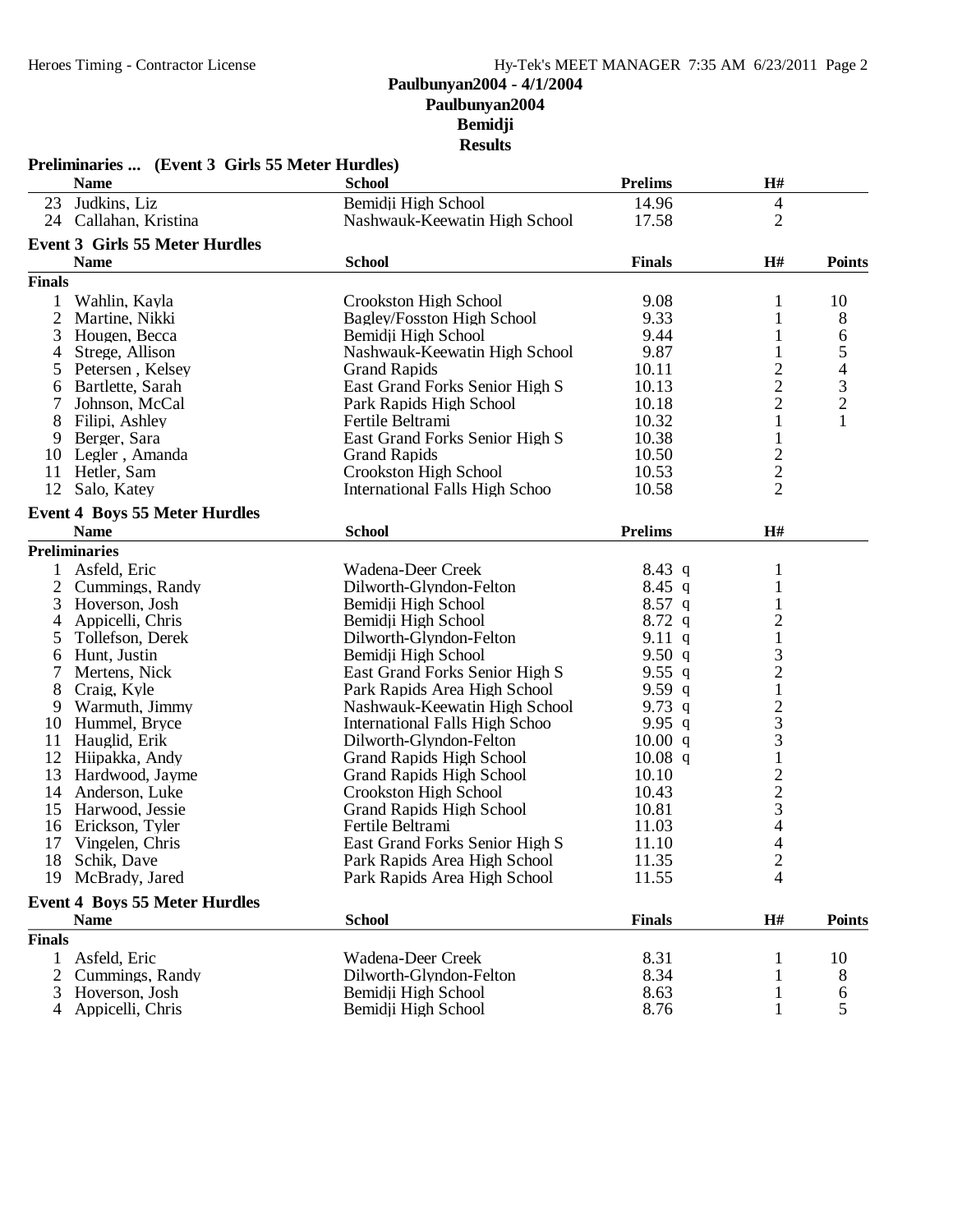| 8.96<br>$5\overline{)}$<br>Tollefson, Derek<br>Dilworth-Glyndon-Felton<br>4<br>1<br>$\overline{c}$<br>3<br>9.28<br>Mertens, Nick<br>East Grand Forks Senior High S<br>6<br>$\overline{2}$<br>9.35<br>$\mathbf{1}$<br>Bemidji High School<br>7<br>Hunt, Justin<br>$\overline{c}$<br>9.39<br>8<br>Craig, Kyle<br>Park Rapids Area High School<br>1<br>$\overline{c}$<br>9.42<br>9<br>Hummel, Bryce<br>International Falls High Schoo<br>$\overline{c}$<br>9.58<br>10 Warmuth, Jimmy<br>Nashwauk-Keewatin High School<br>$\overline{c}$<br>9.72<br>11 Hauglid, Erik<br>Dilworth-Glyndon-Felton<br>$\overline{2}$<br>12<br>Hiipakka, Andy<br><b>Grand Rapids High School</b><br>10.00<br><b>Event 5 Girls 55 Meter Dash</b><br><b>Name</b><br><b>School</b><br><b>Prelims</b><br>H#<br><b>Preliminaries</b><br>Marsolek, Kaitlyn<br>Bemidji High School<br>7.70 $q$<br>1<br>2<br>7.92 $q$<br>Wahlin, Kayla<br>Crookston High School<br>1<br>7.92 $q$<br>2<br>Butler, Jessica<br><b>Grand Rapids</b><br>6<br>7.96 $q$<br>Brown, Ashley<br>Bemidji High School<br>1<br>4<br>$\overline{2}$<br>International Falls High Schoo<br>7.98 $q$<br>LaVigne, Ashley<br>5<br>$\mathbf{1}$<br>5<br>LeDuc, Jaime<br>International Falls High Schoo<br>7.98 $q$<br>$\frac{2}{2}$<br>Dufault, Amanda<br><b>Crookston High School</b><br>$8.05$ q<br>$8.05$ q<br>Lee, Marissa<br>Fertile Beltrami<br>7<br>9 Hanson, Tasha<br>East Grand Forks Senior High S<br>$8.12 \text{ q}$<br>$\overline{c}$<br>Bemidji High School<br>$8.16$ q<br>10 Patterson, Molly<br>$\mathbf{1}$<br>8.30 q<br>Erdmann, Amber<br>Crookston High School<br>11<br>$\mathbf{1}$<br>12<br>Winkler, Betsy<br>Bagley/Fosston High School<br>$8.31\ q$<br>$\frac{2}{3}$<br>13<br>Elefson, Kari<br>8.46<br>Park Rapids High School<br>8.50<br>14 Varagas, Esmeralsda<br>East Grand Forks Senior High S<br>8.53<br>15 Hoffman, Alexa<br>Wadena-Deer Creek<br>3<br>8.55<br>16 Davis, Taylor<br><b>Crookston High School</b><br>6<br>8.55<br>16 Benson, Jessica<br>Bagley/Fosston High School<br>$\boldsymbol{7}$<br>8.62<br>18 Close, Cheri<br>Bagley/Fosston High School<br>5<br>8.62<br>18<br>Jenning, Emma<br>Bemidji High School<br>4<br>20<br>Hamre, Sara<br>8.67<br>Fertile Beltrami<br>$\overline{4}$<br>8.73<br>21 Carlson, Jessica<br>East Grand Forks Senior High S<br>$\frac{3}{5}$<br>8.88<br>22 Bacon, Meredith<br>International Falls High Schoo<br>23 Rasmussen 10, Kayla<br>9.03<br>Crookston High School<br>9.07<br>24 Stepenkova, Kolina<br>Nashwauk-Keewatin High School<br>5<br>9.08<br>25<br>Tretter, Rachelanne<br>East Grand Forks Senior High S<br>5<br>26 Wermus, Amanda<br><b>Grand Rapids</b><br>9.11<br>International Falls High Schoo<br>9.18<br>27 Jauhola, Sarah<br>4<br>$\overline{7}$<br>28 Schroeder, Regan<br><b>Grand Rapids</b><br>9.19<br>3<br>9.23<br>Wadena-Deer Creek<br>29 Johannes, Cally<br>4<br>East Grand Forks Senior High S<br>9.26<br>30 McCauley, Megan<br>3<br>9.31<br>31<br>Kent, Danielle<br>Park Rapids High School<br>9.32<br>6<br>32<br>Annette, Chelsea<br><b>Grand Rapids</b><br>Nashwauk-Keewatin High School<br>9.34<br>33<br>Mickelson, Abbie<br>4<br>34 Judkins, Liz<br>Bemidji High School<br>9.41<br>4<br>5<br>9.48<br>Nashwauk-Keewatin High School<br>35<br>Blair, Brittany<br>5<br>Nashwauk-Keewatin High School<br>9.57<br>Clusiau, Sam<br>36 |    | Finals  (Event 4 Boys 55 Meter Hurdles) |                                |               |    |               |
|---------------------------------------------------------------------------------------------------------------------------------------------------------------------------------------------------------------------------------------------------------------------------------------------------------------------------------------------------------------------------------------------------------------------------------------------------------------------------------------------------------------------------------------------------------------------------------------------------------------------------------------------------------------------------------------------------------------------------------------------------------------------------------------------------------------------------------------------------------------------------------------------------------------------------------------------------------------------------------------------------------------------------------------------------------------------------------------------------------------------------------------------------------------------------------------------------------------------------------------------------------------------------------------------------------------------------------------------------------------------------------------------------------------------------------------------------------------------------------------------------------------------------------------------------------------------------------------------------------------------------------------------------------------------------------------------------------------------------------------------------------------------------------------------------------------------------------------------------------------------------------------------------------------------------------------------------------------------------------------------------------------------------------------------------------------------------------------------------------------------------------------------------------------------------------------------------------------------------------------------------------------------------------------------------------------------------------------------------------------------------------------------------------------------------------------------------------------------------------------------------------------------------------------------------------------------------------------------------------------------------------------------------------------------------------------------------------------------------------------------------------------------------------------------------------------------------------------------------------------------------------------------------------------------------------------------------------------------------------------------------------------------------------------------------------------------------------------------------------------------------------------------------------------------------------------------------------------------------------------------------------------------------------------------------------------------------------------------------------------|----|-----------------------------------------|--------------------------------|---------------|----|---------------|
|                                                                                                                                                                                                                                                                                                                                                                                                                                                                                                                                                                                                                                                                                                                                                                                                                                                                                                                                                                                                                                                                                                                                                                                                                                                                                                                                                                                                                                                                                                                                                                                                                                                                                                                                                                                                                                                                                                                                                                                                                                                                                                                                                                                                                                                                                                                                                                                                                                                                                                                                                                                                                                                                                                                                                                                                                                                                                                                                                                                                                                                                                                                                                                                                                                                                                                                                                               |    | <b>Name</b>                             | <b>School</b>                  | <b>Finals</b> | H# | <b>Points</b> |
|                                                                                                                                                                                                                                                                                                                                                                                                                                                                                                                                                                                                                                                                                                                                                                                                                                                                                                                                                                                                                                                                                                                                                                                                                                                                                                                                                                                                                                                                                                                                                                                                                                                                                                                                                                                                                                                                                                                                                                                                                                                                                                                                                                                                                                                                                                                                                                                                                                                                                                                                                                                                                                                                                                                                                                                                                                                                                                                                                                                                                                                                                                                                                                                                                                                                                                                                                               |    |                                         |                                |               |    |               |
|                                                                                                                                                                                                                                                                                                                                                                                                                                                                                                                                                                                                                                                                                                                                                                                                                                                                                                                                                                                                                                                                                                                                                                                                                                                                                                                                                                                                                                                                                                                                                                                                                                                                                                                                                                                                                                                                                                                                                                                                                                                                                                                                                                                                                                                                                                                                                                                                                                                                                                                                                                                                                                                                                                                                                                                                                                                                                                                                                                                                                                                                                                                                                                                                                                                                                                                                                               |    |                                         |                                |               |    |               |
|                                                                                                                                                                                                                                                                                                                                                                                                                                                                                                                                                                                                                                                                                                                                                                                                                                                                                                                                                                                                                                                                                                                                                                                                                                                                                                                                                                                                                                                                                                                                                                                                                                                                                                                                                                                                                                                                                                                                                                                                                                                                                                                                                                                                                                                                                                                                                                                                                                                                                                                                                                                                                                                                                                                                                                                                                                                                                                                                                                                                                                                                                                                                                                                                                                                                                                                                                               |    |                                         |                                |               |    |               |
|                                                                                                                                                                                                                                                                                                                                                                                                                                                                                                                                                                                                                                                                                                                                                                                                                                                                                                                                                                                                                                                                                                                                                                                                                                                                                                                                                                                                                                                                                                                                                                                                                                                                                                                                                                                                                                                                                                                                                                                                                                                                                                                                                                                                                                                                                                                                                                                                                                                                                                                                                                                                                                                                                                                                                                                                                                                                                                                                                                                                                                                                                                                                                                                                                                                                                                                                                               |    |                                         |                                |               |    |               |
|                                                                                                                                                                                                                                                                                                                                                                                                                                                                                                                                                                                                                                                                                                                                                                                                                                                                                                                                                                                                                                                                                                                                                                                                                                                                                                                                                                                                                                                                                                                                                                                                                                                                                                                                                                                                                                                                                                                                                                                                                                                                                                                                                                                                                                                                                                                                                                                                                                                                                                                                                                                                                                                                                                                                                                                                                                                                                                                                                                                                                                                                                                                                                                                                                                                                                                                                                               |    |                                         |                                |               |    |               |
|                                                                                                                                                                                                                                                                                                                                                                                                                                                                                                                                                                                                                                                                                                                                                                                                                                                                                                                                                                                                                                                                                                                                                                                                                                                                                                                                                                                                                                                                                                                                                                                                                                                                                                                                                                                                                                                                                                                                                                                                                                                                                                                                                                                                                                                                                                                                                                                                                                                                                                                                                                                                                                                                                                                                                                                                                                                                                                                                                                                                                                                                                                                                                                                                                                                                                                                                                               |    |                                         |                                |               |    |               |
|                                                                                                                                                                                                                                                                                                                                                                                                                                                                                                                                                                                                                                                                                                                                                                                                                                                                                                                                                                                                                                                                                                                                                                                                                                                                                                                                                                                                                                                                                                                                                                                                                                                                                                                                                                                                                                                                                                                                                                                                                                                                                                                                                                                                                                                                                                                                                                                                                                                                                                                                                                                                                                                                                                                                                                                                                                                                                                                                                                                                                                                                                                                                                                                                                                                                                                                                                               |    |                                         |                                |               |    |               |
|                                                                                                                                                                                                                                                                                                                                                                                                                                                                                                                                                                                                                                                                                                                                                                                                                                                                                                                                                                                                                                                                                                                                                                                                                                                                                                                                                                                                                                                                                                                                                                                                                                                                                                                                                                                                                                                                                                                                                                                                                                                                                                                                                                                                                                                                                                                                                                                                                                                                                                                                                                                                                                                                                                                                                                                                                                                                                                                                                                                                                                                                                                                                                                                                                                                                                                                                                               |    |                                         |                                |               |    |               |
|                                                                                                                                                                                                                                                                                                                                                                                                                                                                                                                                                                                                                                                                                                                                                                                                                                                                                                                                                                                                                                                                                                                                                                                                                                                                                                                                                                                                                                                                                                                                                                                                                                                                                                                                                                                                                                                                                                                                                                                                                                                                                                                                                                                                                                                                                                                                                                                                                                                                                                                                                                                                                                                                                                                                                                                                                                                                                                                                                                                                                                                                                                                                                                                                                                                                                                                                                               |    |                                         |                                |               |    |               |
|                                                                                                                                                                                                                                                                                                                                                                                                                                                                                                                                                                                                                                                                                                                                                                                                                                                                                                                                                                                                                                                                                                                                                                                                                                                                                                                                                                                                                                                                                                                                                                                                                                                                                                                                                                                                                                                                                                                                                                                                                                                                                                                                                                                                                                                                                                                                                                                                                                                                                                                                                                                                                                                                                                                                                                                                                                                                                                                                                                                                                                                                                                                                                                                                                                                                                                                                                               |    |                                         |                                |               |    |               |
|                                                                                                                                                                                                                                                                                                                                                                                                                                                                                                                                                                                                                                                                                                                                                                                                                                                                                                                                                                                                                                                                                                                                                                                                                                                                                                                                                                                                                                                                                                                                                                                                                                                                                                                                                                                                                                                                                                                                                                                                                                                                                                                                                                                                                                                                                                                                                                                                                                                                                                                                                                                                                                                                                                                                                                                                                                                                                                                                                                                                                                                                                                                                                                                                                                                                                                                                                               |    |                                         |                                |               |    |               |
|                                                                                                                                                                                                                                                                                                                                                                                                                                                                                                                                                                                                                                                                                                                                                                                                                                                                                                                                                                                                                                                                                                                                                                                                                                                                                                                                                                                                                                                                                                                                                                                                                                                                                                                                                                                                                                                                                                                                                                                                                                                                                                                                                                                                                                                                                                                                                                                                                                                                                                                                                                                                                                                                                                                                                                                                                                                                                                                                                                                                                                                                                                                                                                                                                                                                                                                                                               |    |                                         |                                |               |    |               |
|                                                                                                                                                                                                                                                                                                                                                                                                                                                                                                                                                                                                                                                                                                                                                                                                                                                                                                                                                                                                                                                                                                                                                                                                                                                                                                                                                                                                                                                                                                                                                                                                                                                                                                                                                                                                                                                                                                                                                                                                                                                                                                                                                                                                                                                                                                                                                                                                                                                                                                                                                                                                                                                                                                                                                                                                                                                                                                                                                                                                                                                                                                                                                                                                                                                                                                                                                               |    |                                         |                                |               |    |               |
|                                                                                                                                                                                                                                                                                                                                                                                                                                                                                                                                                                                                                                                                                                                                                                                                                                                                                                                                                                                                                                                                                                                                                                                                                                                                                                                                                                                                                                                                                                                                                                                                                                                                                                                                                                                                                                                                                                                                                                                                                                                                                                                                                                                                                                                                                                                                                                                                                                                                                                                                                                                                                                                                                                                                                                                                                                                                                                                                                                                                                                                                                                                                                                                                                                                                                                                                                               |    |                                         |                                |               |    |               |
|                                                                                                                                                                                                                                                                                                                                                                                                                                                                                                                                                                                                                                                                                                                                                                                                                                                                                                                                                                                                                                                                                                                                                                                                                                                                                                                                                                                                                                                                                                                                                                                                                                                                                                                                                                                                                                                                                                                                                                                                                                                                                                                                                                                                                                                                                                                                                                                                                                                                                                                                                                                                                                                                                                                                                                                                                                                                                                                                                                                                                                                                                                                                                                                                                                                                                                                                                               |    |                                         |                                |               |    |               |
|                                                                                                                                                                                                                                                                                                                                                                                                                                                                                                                                                                                                                                                                                                                                                                                                                                                                                                                                                                                                                                                                                                                                                                                                                                                                                                                                                                                                                                                                                                                                                                                                                                                                                                                                                                                                                                                                                                                                                                                                                                                                                                                                                                                                                                                                                                                                                                                                                                                                                                                                                                                                                                                                                                                                                                                                                                                                                                                                                                                                                                                                                                                                                                                                                                                                                                                                                               |    |                                         |                                |               |    |               |
|                                                                                                                                                                                                                                                                                                                                                                                                                                                                                                                                                                                                                                                                                                                                                                                                                                                                                                                                                                                                                                                                                                                                                                                                                                                                                                                                                                                                                                                                                                                                                                                                                                                                                                                                                                                                                                                                                                                                                                                                                                                                                                                                                                                                                                                                                                                                                                                                                                                                                                                                                                                                                                                                                                                                                                                                                                                                                                                                                                                                                                                                                                                                                                                                                                                                                                                                                               |    |                                         |                                |               |    |               |
|                                                                                                                                                                                                                                                                                                                                                                                                                                                                                                                                                                                                                                                                                                                                                                                                                                                                                                                                                                                                                                                                                                                                                                                                                                                                                                                                                                                                                                                                                                                                                                                                                                                                                                                                                                                                                                                                                                                                                                                                                                                                                                                                                                                                                                                                                                                                                                                                                                                                                                                                                                                                                                                                                                                                                                                                                                                                                                                                                                                                                                                                                                                                                                                                                                                                                                                                                               |    |                                         |                                |               |    |               |
|                                                                                                                                                                                                                                                                                                                                                                                                                                                                                                                                                                                                                                                                                                                                                                                                                                                                                                                                                                                                                                                                                                                                                                                                                                                                                                                                                                                                                                                                                                                                                                                                                                                                                                                                                                                                                                                                                                                                                                                                                                                                                                                                                                                                                                                                                                                                                                                                                                                                                                                                                                                                                                                                                                                                                                                                                                                                                                                                                                                                                                                                                                                                                                                                                                                                                                                                                               |    |                                         |                                |               |    |               |
|                                                                                                                                                                                                                                                                                                                                                                                                                                                                                                                                                                                                                                                                                                                                                                                                                                                                                                                                                                                                                                                                                                                                                                                                                                                                                                                                                                                                                                                                                                                                                                                                                                                                                                                                                                                                                                                                                                                                                                                                                                                                                                                                                                                                                                                                                                                                                                                                                                                                                                                                                                                                                                                                                                                                                                                                                                                                                                                                                                                                                                                                                                                                                                                                                                                                                                                                                               |    |                                         |                                |               |    |               |
|                                                                                                                                                                                                                                                                                                                                                                                                                                                                                                                                                                                                                                                                                                                                                                                                                                                                                                                                                                                                                                                                                                                                                                                                                                                                                                                                                                                                                                                                                                                                                                                                                                                                                                                                                                                                                                                                                                                                                                                                                                                                                                                                                                                                                                                                                                                                                                                                                                                                                                                                                                                                                                                                                                                                                                                                                                                                                                                                                                                                                                                                                                                                                                                                                                                                                                                                                               |    |                                         |                                |               |    |               |
|                                                                                                                                                                                                                                                                                                                                                                                                                                                                                                                                                                                                                                                                                                                                                                                                                                                                                                                                                                                                                                                                                                                                                                                                                                                                                                                                                                                                                                                                                                                                                                                                                                                                                                                                                                                                                                                                                                                                                                                                                                                                                                                                                                                                                                                                                                                                                                                                                                                                                                                                                                                                                                                                                                                                                                                                                                                                                                                                                                                                                                                                                                                                                                                                                                                                                                                                                               |    |                                         |                                |               |    |               |
|                                                                                                                                                                                                                                                                                                                                                                                                                                                                                                                                                                                                                                                                                                                                                                                                                                                                                                                                                                                                                                                                                                                                                                                                                                                                                                                                                                                                                                                                                                                                                                                                                                                                                                                                                                                                                                                                                                                                                                                                                                                                                                                                                                                                                                                                                                                                                                                                                                                                                                                                                                                                                                                                                                                                                                                                                                                                                                                                                                                                                                                                                                                                                                                                                                                                                                                                                               |    |                                         |                                |               |    |               |
|                                                                                                                                                                                                                                                                                                                                                                                                                                                                                                                                                                                                                                                                                                                                                                                                                                                                                                                                                                                                                                                                                                                                                                                                                                                                                                                                                                                                                                                                                                                                                                                                                                                                                                                                                                                                                                                                                                                                                                                                                                                                                                                                                                                                                                                                                                                                                                                                                                                                                                                                                                                                                                                                                                                                                                                                                                                                                                                                                                                                                                                                                                                                                                                                                                                                                                                                                               |    |                                         |                                |               |    |               |
|                                                                                                                                                                                                                                                                                                                                                                                                                                                                                                                                                                                                                                                                                                                                                                                                                                                                                                                                                                                                                                                                                                                                                                                                                                                                                                                                                                                                                                                                                                                                                                                                                                                                                                                                                                                                                                                                                                                                                                                                                                                                                                                                                                                                                                                                                                                                                                                                                                                                                                                                                                                                                                                                                                                                                                                                                                                                                                                                                                                                                                                                                                                                                                                                                                                                                                                                                               |    |                                         |                                |               |    |               |
|                                                                                                                                                                                                                                                                                                                                                                                                                                                                                                                                                                                                                                                                                                                                                                                                                                                                                                                                                                                                                                                                                                                                                                                                                                                                                                                                                                                                                                                                                                                                                                                                                                                                                                                                                                                                                                                                                                                                                                                                                                                                                                                                                                                                                                                                                                                                                                                                                                                                                                                                                                                                                                                                                                                                                                                                                                                                                                                                                                                                                                                                                                                                                                                                                                                                                                                                                               |    |                                         |                                |               |    |               |
|                                                                                                                                                                                                                                                                                                                                                                                                                                                                                                                                                                                                                                                                                                                                                                                                                                                                                                                                                                                                                                                                                                                                                                                                                                                                                                                                                                                                                                                                                                                                                                                                                                                                                                                                                                                                                                                                                                                                                                                                                                                                                                                                                                                                                                                                                                                                                                                                                                                                                                                                                                                                                                                                                                                                                                                                                                                                                                                                                                                                                                                                                                                                                                                                                                                                                                                                                               |    |                                         |                                |               |    |               |
|                                                                                                                                                                                                                                                                                                                                                                                                                                                                                                                                                                                                                                                                                                                                                                                                                                                                                                                                                                                                                                                                                                                                                                                                                                                                                                                                                                                                                                                                                                                                                                                                                                                                                                                                                                                                                                                                                                                                                                                                                                                                                                                                                                                                                                                                                                                                                                                                                                                                                                                                                                                                                                                                                                                                                                                                                                                                                                                                                                                                                                                                                                                                                                                                                                                                                                                                                               |    |                                         |                                |               |    |               |
|                                                                                                                                                                                                                                                                                                                                                                                                                                                                                                                                                                                                                                                                                                                                                                                                                                                                                                                                                                                                                                                                                                                                                                                                                                                                                                                                                                                                                                                                                                                                                                                                                                                                                                                                                                                                                                                                                                                                                                                                                                                                                                                                                                                                                                                                                                                                                                                                                                                                                                                                                                                                                                                                                                                                                                                                                                                                                                                                                                                                                                                                                                                                                                                                                                                                                                                                                               |    |                                         |                                |               |    |               |
|                                                                                                                                                                                                                                                                                                                                                                                                                                                                                                                                                                                                                                                                                                                                                                                                                                                                                                                                                                                                                                                                                                                                                                                                                                                                                                                                                                                                                                                                                                                                                                                                                                                                                                                                                                                                                                                                                                                                                                                                                                                                                                                                                                                                                                                                                                                                                                                                                                                                                                                                                                                                                                                                                                                                                                                                                                                                                                                                                                                                                                                                                                                                                                                                                                                                                                                                                               |    |                                         |                                |               |    |               |
|                                                                                                                                                                                                                                                                                                                                                                                                                                                                                                                                                                                                                                                                                                                                                                                                                                                                                                                                                                                                                                                                                                                                                                                                                                                                                                                                                                                                                                                                                                                                                                                                                                                                                                                                                                                                                                                                                                                                                                                                                                                                                                                                                                                                                                                                                                                                                                                                                                                                                                                                                                                                                                                                                                                                                                                                                                                                                                                                                                                                                                                                                                                                                                                                                                                                                                                                                               |    |                                         |                                |               |    |               |
|                                                                                                                                                                                                                                                                                                                                                                                                                                                                                                                                                                                                                                                                                                                                                                                                                                                                                                                                                                                                                                                                                                                                                                                                                                                                                                                                                                                                                                                                                                                                                                                                                                                                                                                                                                                                                                                                                                                                                                                                                                                                                                                                                                                                                                                                                                                                                                                                                                                                                                                                                                                                                                                                                                                                                                                                                                                                                                                                                                                                                                                                                                                                                                                                                                                                                                                                                               |    |                                         |                                |               |    |               |
|                                                                                                                                                                                                                                                                                                                                                                                                                                                                                                                                                                                                                                                                                                                                                                                                                                                                                                                                                                                                                                                                                                                                                                                                                                                                                                                                                                                                                                                                                                                                                                                                                                                                                                                                                                                                                                                                                                                                                                                                                                                                                                                                                                                                                                                                                                                                                                                                                                                                                                                                                                                                                                                                                                                                                                                                                                                                                                                                                                                                                                                                                                                                                                                                                                                                                                                                                               |    |                                         |                                |               |    |               |
|                                                                                                                                                                                                                                                                                                                                                                                                                                                                                                                                                                                                                                                                                                                                                                                                                                                                                                                                                                                                                                                                                                                                                                                                                                                                                                                                                                                                                                                                                                                                                                                                                                                                                                                                                                                                                                                                                                                                                                                                                                                                                                                                                                                                                                                                                                                                                                                                                                                                                                                                                                                                                                                                                                                                                                                                                                                                                                                                                                                                                                                                                                                                                                                                                                                                                                                                                               |    |                                         |                                |               |    |               |
|                                                                                                                                                                                                                                                                                                                                                                                                                                                                                                                                                                                                                                                                                                                                                                                                                                                                                                                                                                                                                                                                                                                                                                                                                                                                                                                                                                                                                                                                                                                                                                                                                                                                                                                                                                                                                                                                                                                                                                                                                                                                                                                                                                                                                                                                                                                                                                                                                                                                                                                                                                                                                                                                                                                                                                                                                                                                                                                                                                                                                                                                                                                                                                                                                                                                                                                                                               |    |                                         |                                |               |    |               |
|                                                                                                                                                                                                                                                                                                                                                                                                                                                                                                                                                                                                                                                                                                                                                                                                                                                                                                                                                                                                                                                                                                                                                                                                                                                                                                                                                                                                                                                                                                                                                                                                                                                                                                                                                                                                                                                                                                                                                                                                                                                                                                                                                                                                                                                                                                                                                                                                                                                                                                                                                                                                                                                                                                                                                                                                                                                                                                                                                                                                                                                                                                                                                                                                                                                                                                                                                               |    |                                         |                                |               |    |               |
|                                                                                                                                                                                                                                                                                                                                                                                                                                                                                                                                                                                                                                                                                                                                                                                                                                                                                                                                                                                                                                                                                                                                                                                                                                                                                                                                                                                                                                                                                                                                                                                                                                                                                                                                                                                                                                                                                                                                                                                                                                                                                                                                                                                                                                                                                                                                                                                                                                                                                                                                                                                                                                                                                                                                                                                                                                                                                                                                                                                                                                                                                                                                                                                                                                                                                                                                                               |    |                                         |                                |               |    |               |
|                                                                                                                                                                                                                                                                                                                                                                                                                                                                                                                                                                                                                                                                                                                                                                                                                                                                                                                                                                                                                                                                                                                                                                                                                                                                                                                                                                                                                                                                                                                                                                                                                                                                                                                                                                                                                                                                                                                                                                                                                                                                                                                                                                                                                                                                                                                                                                                                                                                                                                                                                                                                                                                                                                                                                                                                                                                                                                                                                                                                                                                                                                                                                                                                                                                                                                                                                               |    |                                         |                                |               |    |               |
|                                                                                                                                                                                                                                                                                                                                                                                                                                                                                                                                                                                                                                                                                                                                                                                                                                                                                                                                                                                                                                                                                                                                                                                                                                                                                                                                                                                                                                                                                                                                                                                                                                                                                                                                                                                                                                                                                                                                                                                                                                                                                                                                                                                                                                                                                                                                                                                                                                                                                                                                                                                                                                                                                                                                                                                                                                                                                                                                                                                                                                                                                                                                                                                                                                                                                                                                                               |    |                                         |                                |               |    |               |
|                                                                                                                                                                                                                                                                                                                                                                                                                                                                                                                                                                                                                                                                                                                                                                                                                                                                                                                                                                                                                                                                                                                                                                                                                                                                                                                                                                                                                                                                                                                                                                                                                                                                                                                                                                                                                                                                                                                                                                                                                                                                                                                                                                                                                                                                                                                                                                                                                                                                                                                                                                                                                                                                                                                                                                                                                                                                                                                                                                                                                                                                                                                                                                                                                                                                                                                                                               |    |                                         |                                |               |    |               |
|                                                                                                                                                                                                                                                                                                                                                                                                                                                                                                                                                                                                                                                                                                                                                                                                                                                                                                                                                                                                                                                                                                                                                                                                                                                                                                                                                                                                                                                                                                                                                                                                                                                                                                                                                                                                                                                                                                                                                                                                                                                                                                                                                                                                                                                                                                                                                                                                                                                                                                                                                                                                                                                                                                                                                                                                                                                                                                                                                                                                                                                                                                                                                                                                                                                                                                                                                               |    |                                         |                                |               |    |               |
|                                                                                                                                                                                                                                                                                                                                                                                                                                                                                                                                                                                                                                                                                                                                                                                                                                                                                                                                                                                                                                                                                                                                                                                                                                                                                                                                                                                                                                                                                                                                                                                                                                                                                                                                                                                                                                                                                                                                                                                                                                                                                                                                                                                                                                                                                                                                                                                                                                                                                                                                                                                                                                                                                                                                                                                                                                                                                                                                                                                                                                                                                                                                                                                                                                                                                                                                                               |    |                                         |                                |               |    |               |
|                                                                                                                                                                                                                                                                                                                                                                                                                                                                                                                                                                                                                                                                                                                                                                                                                                                                                                                                                                                                                                                                                                                                                                                                                                                                                                                                                                                                                                                                                                                                                                                                                                                                                                                                                                                                                                                                                                                                                                                                                                                                                                                                                                                                                                                                                                                                                                                                                                                                                                                                                                                                                                                                                                                                                                                                                                                                                                                                                                                                                                                                                                                                                                                                                                                                                                                                                               |    |                                         |                                |               |    |               |
|                                                                                                                                                                                                                                                                                                                                                                                                                                                                                                                                                                                                                                                                                                                                                                                                                                                                                                                                                                                                                                                                                                                                                                                                                                                                                                                                                                                                                                                                                                                                                                                                                                                                                                                                                                                                                                                                                                                                                                                                                                                                                                                                                                                                                                                                                                                                                                                                                                                                                                                                                                                                                                                                                                                                                                                                                                                                                                                                                                                                                                                                                                                                                                                                                                                                                                                                                               |    |                                         |                                |               |    |               |
|                                                                                                                                                                                                                                                                                                                                                                                                                                                                                                                                                                                                                                                                                                                                                                                                                                                                                                                                                                                                                                                                                                                                                                                                                                                                                                                                                                                                                                                                                                                                                                                                                                                                                                                                                                                                                                                                                                                                                                                                                                                                                                                                                                                                                                                                                                                                                                                                                                                                                                                                                                                                                                                                                                                                                                                                                                                                                                                                                                                                                                                                                                                                                                                                                                                                                                                                                               |    |                                         |                                |               |    |               |
|                                                                                                                                                                                                                                                                                                                                                                                                                                                                                                                                                                                                                                                                                                                                                                                                                                                                                                                                                                                                                                                                                                                                                                                                                                                                                                                                                                                                                                                                                                                                                                                                                                                                                                                                                                                                                                                                                                                                                                                                                                                                                                                                                                                                                                                                                                                                                                                                                                                                                                                                                                                                                                                                                                                                                                                                                                                                                                                                                                                                                                                                                                                                                                                                                                                                                                                                                               |    |                                         |                                |               |    |               |
|                                                                                                                                                                                                                                                                                                                                                                                                                                                                                                                                                                                                                                                                                                                                                                                                                                                                                                                                                                                                                                                                                                                                                                                                                                                                                                                                                                                                                                                                                                                                                                                                                                                                                                                                                                                                                                                                                                                                                                                                                                                                                                                                                                                                                                                                                                                                                                                                                                                                                                                                                                                                                                                                                                                                                                                                                                                                                                                                                                                                                                                                                                                                                                                                                                                                                                                                                               |    |                                         |                                |               |    |               |
|                                                                                                                                                                                                                                                                                                                                                                                                                                                                                                                                                                                                                                                                                                                                                                                                                                                                                                                                                                                                                                                                                                                                                                                                                                                                                                                                                                                                                                                                                                                                                                                                                                                                                                                                                                                                                                                                                                                                                                                                                                                                                                                                                                                                                                                                                                                                                                                                                                                                                                                                                                                                                                                                                                                                                                                                                                                                                                                                                                                                                                                                                                                                                                                                                                                                                                                                                               | 37 | Anderson, Sarah                         | International Falls High Schoo | 9.86          | 6  |               |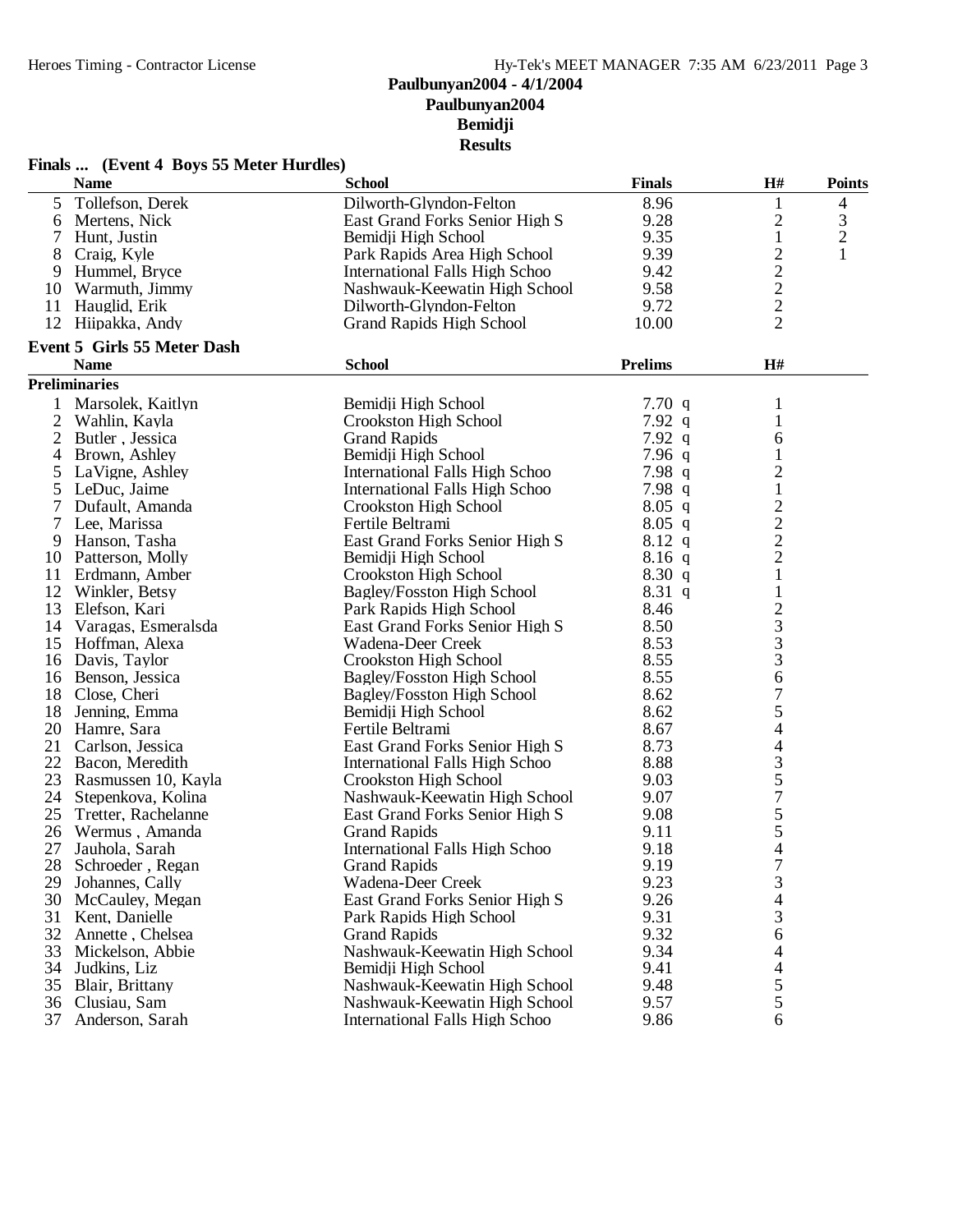|                | Preliminaries  (Event 5 Girls 55 Meter Dash)<br><b>Name</b> | <b>School</b>                         | <b>Prelims</b> | H#                                         |                          |
|----------------|-------------------------------------------------------------|---------------------------------------|----------------|--------------------------------------------|--------------------------|
| 38             | Schrupp, Carrie                                             | <b>Grand Rapids</b>                   | 9.93           | 7                                          |                          |
|                | <b>Event 5 Girls 55 Meter Dash</b>                          |                                       |                |                                            |                          |
|                | <b>Name</b>                                                 | <b>School</b>                         | <b>Finals</b>  | H#                                         | <b>Points</b>            |
| <b>Finals</b>  |                                                             |                                       |                |                                            |                          |
| 1              | Marsolek, Kaitlyn                                           | Bemidji High School                   | 7.65           | 1                                          | 10                       |
| $\overline{c}$ | Wahlin, Kayla                                               | Crookston High School                 | 7.81           | 1                                          | 8                        |
| 3              | Butler, Jessica                                             | <b>Grand Rapids</b>                   | 7.84           | 1                                          | 6                        |
| 4              | Brown, Ashley                                               | Bemidji High School                   | 7.90           | 1                                          | 5                        |
| 5              | LaVigne, Ashley                                             | <b>International Falls High Schoo</b> | 7.97           | 1                                          | $\overline{\mathcal{L}}$ |
| 6              | Dufault, Amanda                                             | Crookston High School                 | 8.02           | $\overline{c}$                             | 3                        |
| 7              | Hanson, Tasha                                               | East Grand Forks Senior High S        | 8.07           | $\overline{c}$                             | 1.50                     |
|                | LeDuc, Jaime                                                | International Falls High Schoo        | 8.07           | $\mathbf 1$                                | 1.50                     |
| 9              | Lee, Marissa                                                | Fertile Beltrami                      | 8.09           |                                            |                          |
| 10             | Patterson, Molly                                            | Bemidji High School                   | 8.10           |                                            |                          |
| 11             | Erdmann, Amber                                              | Crookston High School                 | 8.28           |                                            |                          |
| 12             | Winkler, Betsy                                              | Bagley/Fosston High School            | 8.40           | $\begin{array}{c} 2 \\ 2 \\ 2 \end{array}$ |                          |
|                | <b>Event 6 Boys 55 Meter Dash</b>                           |                                       |                |                                            |                          |
|                | <b>Name</b>                                                 | <b>School</b>                         | <b>Prelims</b> | H#                                         |                          |
|                | <b>Preliminaries</b>                                        |                                       |                |                                            |                          |
| 1              | Ruport, Zach                                                | Bemidji High School                   | 6.89 $q$       | 1                                          |                          |
| 2              | Swiggum, Pat                                                | Dilworth-Glyndon-Felton               | 6.90 $q$       | 1                                          |                          |
| 3              | Bartlette, Tom                                              | East Grand Forks Senior High S        | 7.00 q         | $\overline{c}$                             |                          |
| 4              | Lefebvre, Nick                                              | <b>Grand Rapids High School</b>       | $7.03$ q       | 1                                          |                          |
| 5              | Hedlund, Jordan                                             | International Falls High Schoo        | 7.04 $q$       |                                            |                          |
| 6              | Hayes, Drew                                                 | Bagley/Fosston High School            | $7.05$ q       |                                            |                          |
|                | Bower, Kevin                                                | Park Rapids Area High School          | $7.09$ q       | 4                                          |                          |
| 8              | Arnold, Matt                                                | Bagley/Fosston High School            | $7.13$ q       | 1                                          |                          |
| 9              | Fetzer, Josh                                                | Bemidji High School                   | $7.21$ q       |                                            |                          |
| 10             | Boswell, Brett                                              | <b>Grand Rapids High School</b>       | 7.25 $q$       |                                            |                          |
| 11             | Ryan, Billy                                                 | Park Rapids Area High School          | $7.26$ q       |                                            |                          |
| 11             | Brantner, Justin                                            | Dilworth-Glyndon-Felton               | $7.26$ q       |                                            |                          |
| 13             | O'Neil, Alan                                                | East Grand Forks Senior High S        | 7.28           | $\frac{2}{4}$<br>$\frac{4}{2}$ 5           |                          |
| 14             | Thompson, Matt                                              | East Grand Forks Senior High S        | 7.33           | 6                                          |                          |
| 15             | Appicelli, Chris                                            | Bemidii High School                   | 7.34           | $\,$ $\,$                                  |                          |
| 16             | Herndon, Brady                                              | East Grand Forks Senior High S        | 7.35           | 6                                          |                          |
| 17             | Goss, Anton                                                 | <b>Bagley/Fosston High School</b>     | 7.41           | 5                                          |                          |
| 17             | Nelson, Cody                                                | Crookston High School                 | 7.41           | 5                                          |                          |
|                | 19 Hernandez, Jose                                          | Bemidji High School                   | 7.43           | 4                                          |                          |
| 20             | Peterson, Johnny                                            | Nashwauk-Keewatin High School         | 7.44           | 3                                          |                          |
| 21             | Hardwood, Jayme                                             | <b>Grand Rapids High School</b>       | 7.46           |                                            |                          |
| 22             | Lachowitzer, Evan                                           | Wadena-Deer Creek                     | 7.49           | $\frac{2}{8}$                              |                          |
| 22             | Sabinash, Darrin                                            | Wadena-Deer Creek                     | 7.49           | $\overline{4}$                             |                          |
| 22             | Shafer, Nick                                                | <b>Grand Rapids High School</b>       | 7.49           | 3                                          |                          |
| 25             | Haug, Gordie                                                | Crookston High School                 | 7.50           | 6                                          |                          |
| 25             | Koehler, Matt                                               | Park Rapids Area High School          | 7.50           | 6                                          |                          |
| 27             | Larson, Jacob                                               | International Falls High Schoo        | 7.53           |                                            |                          |
| 27             | Hiller, Corey                                               | Bemidji High School                   | 7.53           | $rac{2}{5}$                                |                          |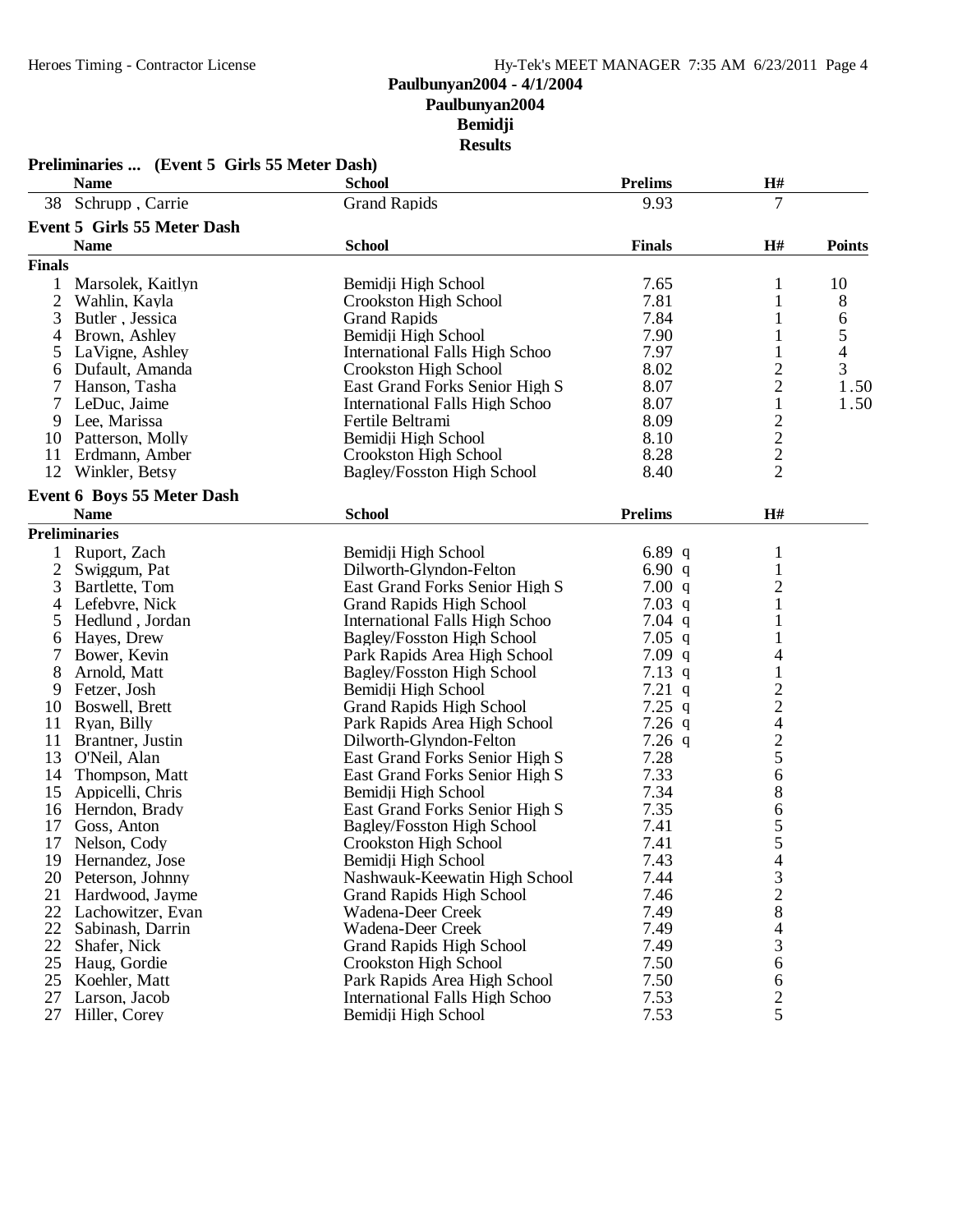#### **Preliminaries ... (Event 6 Boys 55 Meter Dash)**

|                | <b>Name</b>                                       | <b>School</b>                         | <b>Prelims</b> | H#                                                |                |
|----------------|---------------------------------------------------|---------------------------------------|----------------|---------------------------------------------------|----------------|
| 27             | Johnstad, Andrew                                  | Fertile Beltrami                      | 7.53           | 4                                                 |                |
| 30             | Stately, Clarence                                 | Bemidji High School                   | 7.60           | 3                                                 |                |
| 30             | Dyrdahl, Brandon                                  | Bagley/Fosston High School            | 7.60           | $\overline{7}$                                    |                |
| 30             | Wynne, Chris                                      | Fertile Beltrami                      | 7.60           | $\overline{7}$                                    |                |
| 33             | Demuth, Allen                                     | <b>International Falls High Schoo</b> | 7.62           |                                                   |                |
| 34             | Brown, Mike                                       | Dilworth-Glyndon-Felton               | 7.69           | $\frac{5}{4}$                                     |                |
| 35             | Ruport, Nick                                      | International Falls High Schoo        | 7.70           | 3                                                 |                |
| 36             | Guilfoile, Steve                                  | Bemidji High School                   | 7.73           |                                                   |                |
| 37             | Mueller, Jeremy                                   | <b>Grand Rapids High School</b>       | 7.84           | $\begin{array}{c} 8 \\ 3 \\ 3 \\ 7 \end{array}$   |                |
| 38             | Hamburg, Kyle                                     | Bemidji High School                   | 7.86           |                                                   |                |
| 39             | Burch, Pat                                        | Nashwauk-Keewatin High School         | 7.90           |                                                   |                |
| 40             | Schouviller, Nick                                 | Bagley/Fosston High School            | 7.91           | 6                                                 |                |
| 41             | Anderson, Luke                                    | Crookston High School                 | 7.92           | 5                                                 |                |
| 41             | Arlich, Tony                                      | Nashwauk-Keewatin High School         | 7.92           | 8                                                 |                |
| 41             | Alzade, Hunberto                                  | Fertile Beltrami                      | 7.92           | 9                                                 |                |
| 44             | KakayGeesick, Curtis                              | Bemidji High School                   | 8.02           | 9                                                 |                |
|                | 45 Foldoe, Miles                                  | Bagley/Fosston High School            | 8.10           | 8                                                 |                |
| 46             | Nohre, Kyle                                       | Bemidji High School                   | 8.11           | 6                                                 |                |
| 47             | Wright, Garret                                    | Nashwauk-Keewatin High School         | 8.15           | 9                                                 |                |
| 48             | Derby, Richard                                    | Bagley/Fosston High School            | 8.23           | 8                                                 |                |
| 48             | Beste, Josh                                       | East Grand Forks Senior High S        | 8.23           | 7                                                 |                |
|                | 50 Hamann, Caleb                                  | Wadena-Deer Creek                     | 8.41           | 9                                                 |                |
| 51             | Sundquist, Justin                                 | Nashwauk-Keewatin High School         | 8.94           | 9                                                 |                |
| 52             | Altepeter, Tyler                                  | Crookston High School                 | 9.30           | $\overline{7}$                                    |                |
| 53             | Goldsmith, Cory                                   | Bagley/Fosston High School            | 9.63           | 7                                                 |                |
|                | <b>Event 6 Boys 55 Meter Dash</b>                 |                                       |                |                                                   |                |
|                | <b>Name</b>                                       | <b>School</b>                         | <b>Finals</b>  | H#                                                | <b>Points</b>  |
| <b>Finals</b>  |                                                   |                                       |                |                                                   |                |
|                | Swiggum, Pat                                      | Dilworth-Glyndon-Felton               | 6.87           | 1                                                 | 10             |
| $\overline{2}$ | Ruport, Zach                                      | Bemidji High School                   | 6.87           | 1                                                 | 8              |
| 3              | Bartlette, Tom                                    | East Grand Forks Senior High S        | 6.93           | 1                                                 | 6              |
| 4              | Hayes, Drew                                       | <b>Bagley/Fosston High School</b>     | 7.00           | 1                                                 | 5              |
| 5              | Hedlund, Jordan                                   | <b>International Falls High Schoo</b> | 7.06           | 1                                                 | $\overline{4}$ |
| 6              | Fetzer, Josh                                      | Bemidji High School                   | 7.08           | $\overline{c}$                                    |                |
| 7              | Bower, Kevin                                      | Park Rapids Area High School          | 7.09           |                                                   | $\frac{3}{2}$  |
| 8              | Arnold, Matt                                      | <b>Bagley/Fosston High School</b>     | 7.14           | $\begin{array}{c}\n2 \\ 2 \\ 2 \\ 2\n\end{array}$ | $\mathbf{1}$   |
| 9              | Ryan, Billy                                       | Park Rapids Area High School          | 7.22           |                                                   |                |
| 10             | Brantner, Justin                                  | Dilworth-Glyndon-Felton               | 7.24           |                                                   |                |
| 11             | Boswell, Brett                                    | <b>Grand Rapids High School</b>       | 7.25           |                                                   |                |
|                | 12 Lefebvre, Nick                                 | <b>Grand Rapids High School</b>       | 7.26           | $\mathbf{1}$                                      |                |
|                |                                                   |                                       |                |                                                   |                |
|                | <b>Event 7 Girls 400 Meter Run</b><br><b>Name</b> | <b>School</b>                         | <b>Finals</b>  | H#                                                | <b>Points</b>  |
| <b>Finals</b>  |                                                   |                                       |                |                                                   |                |
| 1              |                                                   | Bemidji High School                   | 1:01.42        |                                                   |                |
|                | Marsolek, Kaitlyn<br>LeDuc, Jaime                 | <b>International Falls High Schoo</b> | 1:04.09        |                                                   | 10             |
| 2<br>3         | Whitney, Cassandra                                | East Grand Forks Senior High S        |                |                                                   | 8              |
|                | Wahlin, Katrina                                   | Crookston High School                 | 1:04.27        |                                                   | 6<br>5         |
|                |                                                   |                                       | 1:04.37        |                                                   |                |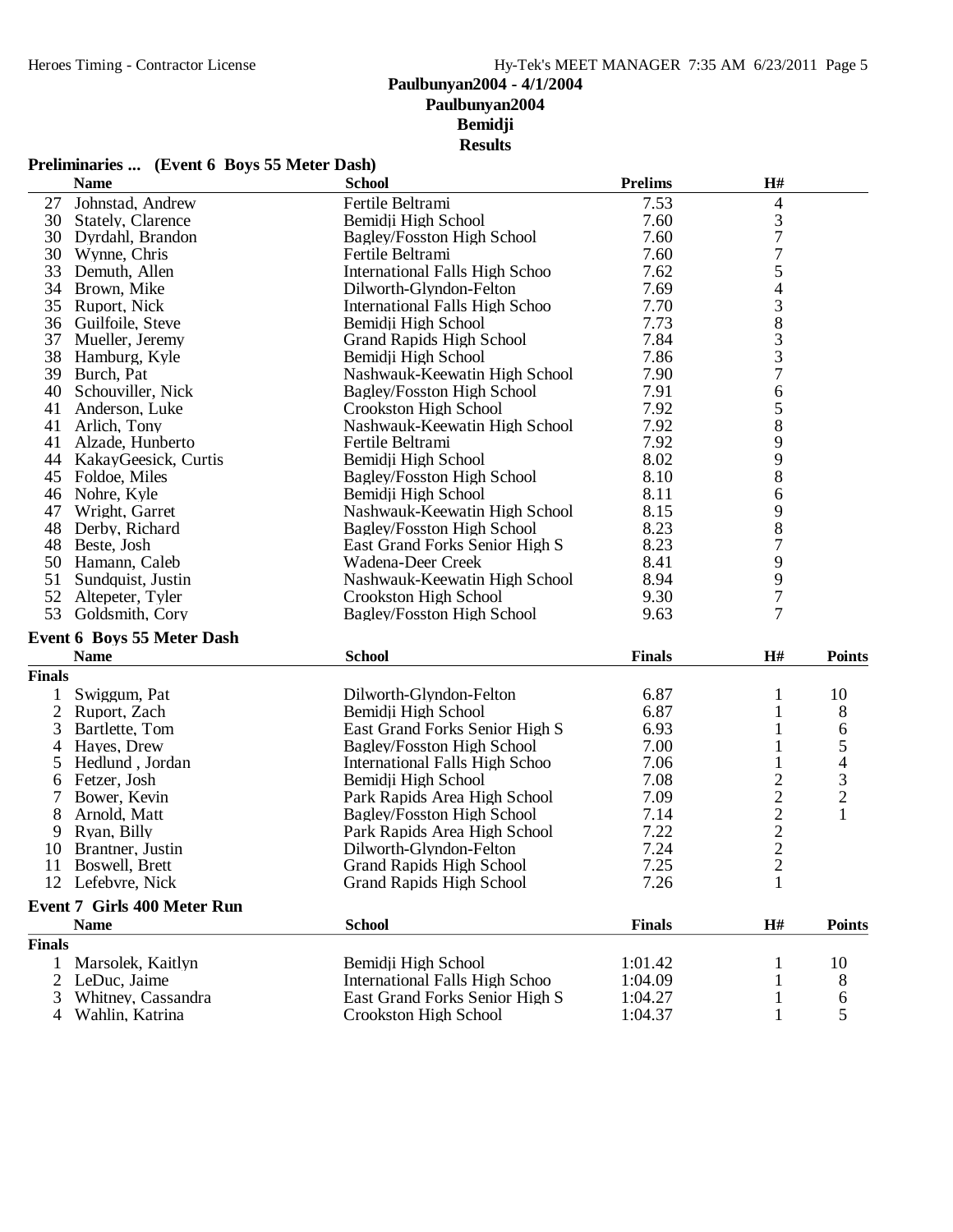#### **Finals ... (Event 7 Girls 400 Meter Run)**

|                | <b>Name</b>                       | <b>School</b>                         | <b>Finals</b> | H#             | <b>Points</b>  |
|----------------|-----------------------------------|---------------------------------------|---------------|----------------|----------------|
| 5              | Wahlin, Kamille                   | Crookston High School                 | 1:04.97       | $\mathfrak{2}$ | 4              |
| 6              | Scanlan, Briana                   | East Grand Forks Senior High S        | 1:05.28       | $\overline{c}$ | 3              |
| 7              | Demarais, Megan                   | <b>Grand Rapids</b>                   | 1:07.43       | 4              | $\overline{c}$ |
| 8              | Yourd, Amanda                     | Bemidji High School                   | 1:07.46       | 4              | 1              |
| 9              | Makinen, Laura                    | <b>Grand Rapids</b>                   | 1:07.60       | 1              |                |
| 10             | Heinrich, Alicia                  | <b>Grand Rapids</b>                   | 1:07.90       |                |                |
| 11             | Litchke, Courtney                 | <b>Grand Rapids</b>                   | x1:08.48      |                |                |
| 12             | Christian, Allison                | Fertile Beltrami                      | 1:09.15       | $\frac{2}{3}$  |                |
| 13             | Bartlette, Sarah                  | East Grand Forks Senior High S        | 1:09.49       | $\overline{c}$ |                |
|                | 14 Evavold, Ally                  | East Grand Forks Senior High S        | x1:09.65      | $\overline{4}$ |                |
| 15             | Detschman, Stephanie              | Bemidji High School                   | 1:10.05       |                |                |
| 16             | Christiansen, Lindsey             | Bemidji High School                   | x1:11.10      | $\frac{2}{3}$  |                |
| 17             | Hendrickson, Rachel               | International Falls High Schoo        | 1:11.26       | $\mathbf{1}$   |                |
| 18             | Congdon, Katie                    | <b>Grand Rapids</b>                   | x1:11.86      | $\overline{4}$ |                |
| 19             | Hyatt, Hailey                     | International Falls High Schoo        | 1:12.18       |                |                |
| 20             | Yourd, Hannah                     | Bemidji High School                   | x1:13.67      | 523535         |                |
|                | 21 Fredlund, Kayla                | East Grand Forks Senior High S        | x1:14.24      |                |                |
| 22             | Bristlin, Amanda                  | Wadena-Deer Creek                     | 1:15.63       |                |                |
| 23             | Kochaniuk, Nikki                  | International Falls High Schoo        | x1:17.14      |                |                |
| 24             | Curto, Amanda                     | Nashwauk-Keewatin High School         | 1:17.33       |                |                |
| 25             | Mcphee, nicole                    | Bagley/Fosston High School            | 1:24.12       | 3              |                |
| 26             | Clusiau, Sam                      | Nashwauk-Keewatin High School         | 1:24.92       | 5              |                |
|                |                                   |                                       |               |                |                |
|                | <b>Event 8 Boys 400 Meter Run</b> | <b>School</b>                         |               |                |                |
|                | <b>Name</b>                       |                                       | <b>Finals</b> | H#             | <b>Points</b>  |
| <b>Finals</b>  |                                   |                                       |               |                |                |
| 1              | Johnson, Jesse                    | East Grand Forks Senior High S        | 54.82         | 1              | 10             |
| $\mathbf{2}$   | Grundy, Jim                       | Bemidii High School                   | 55.60         | 1              | 8              |
| 3              | Martire, Tim                      | Nashwauk-Keewatin High School         | 55.63         | $\mathbf{1}$   | 6              |
| $\overline{4}$ | Youso, Robert                     | International Falls High Schoo        | 55.69         | 5              | 5              |
| 5              | Moe, Tanner                       | Dilworth-Glyndon-Felton               | 55.79         | $\mathbf{1}$   | 4              |
| 6              | Kelm, Shawn                       | Bemidji High School                   | 56.21         |                | $\frac{3}{2}$  |
| 7              | Gelo, Rhegy                       | International Falls High Schoo        | 56.64         | 5              |                |
| 8              | Pelton, Matt                      | Bemidji High School                   | 57.73         | $\overline{c}$ | $\mathbf{1}$   |
| 9              | Gorden, Marvin                    | <b>International Falls High Schoo</b> | 57.89         | 6              |                |
| 10             | Thronson, Jared                   | Fertile Beltrami                      | 58.10         | $\frac{2}{1}$  |                |
| 11             | Hiipakka, Andy                    | <b>Grand Rapids High School</b>       | 58.62         |                |                |
| 12             | Vingelen, Chris                   | East Grand Forks Senior High S        | 58.88         | $\frac{3}{2}$  |                |
| 13             | Hatfield, Derrick                 | <b>Grand Rapids High School</b>       | 59.75         |                |                |
| 14             | Coauette, Cody                    | Fertile Beltrami                      | 1:00.31       |                |                |
| 15             | Pankow, Brandon                   | Crookston High School                 | 1:01.10       | 3              |                |
| 16             | Shafer, Nick                      | <b>Grand Rapids High School</b>       | 1:01.56       | $\overline{c}$ |                |
| 17             | Roeloffs, Zach                    | Dilworth-Glyndon-Felton               | 1:01.59       | $\overline{4}$ |                |
| 18             | Gelo, Raphael                     | International Falls High Schoo        | x1:02.78      | 6              |                |
| 19             | Hughes, Matt                      | Crookston High School                 | 1:02.80       | 3              |                |
| 20             | Swiggum, Charlie                  | Dilworth-Glyndon-Felton               | 1:03.03       | $rac{5}{3}$    |                |
| 21             | Manecke, Dustin                   | <b>Bagley/Fosston High School</b>     | 1:03.33       |                |                |
| 22             | Mueller, Jeremy                   | <b>Grand Rapids High School</b>       | x1:03.38      | $\sqrt{2}$     |                |
| 23             | Noonan, Robert                    | Bemidji High School                   | x1:03.56      | 4              |                |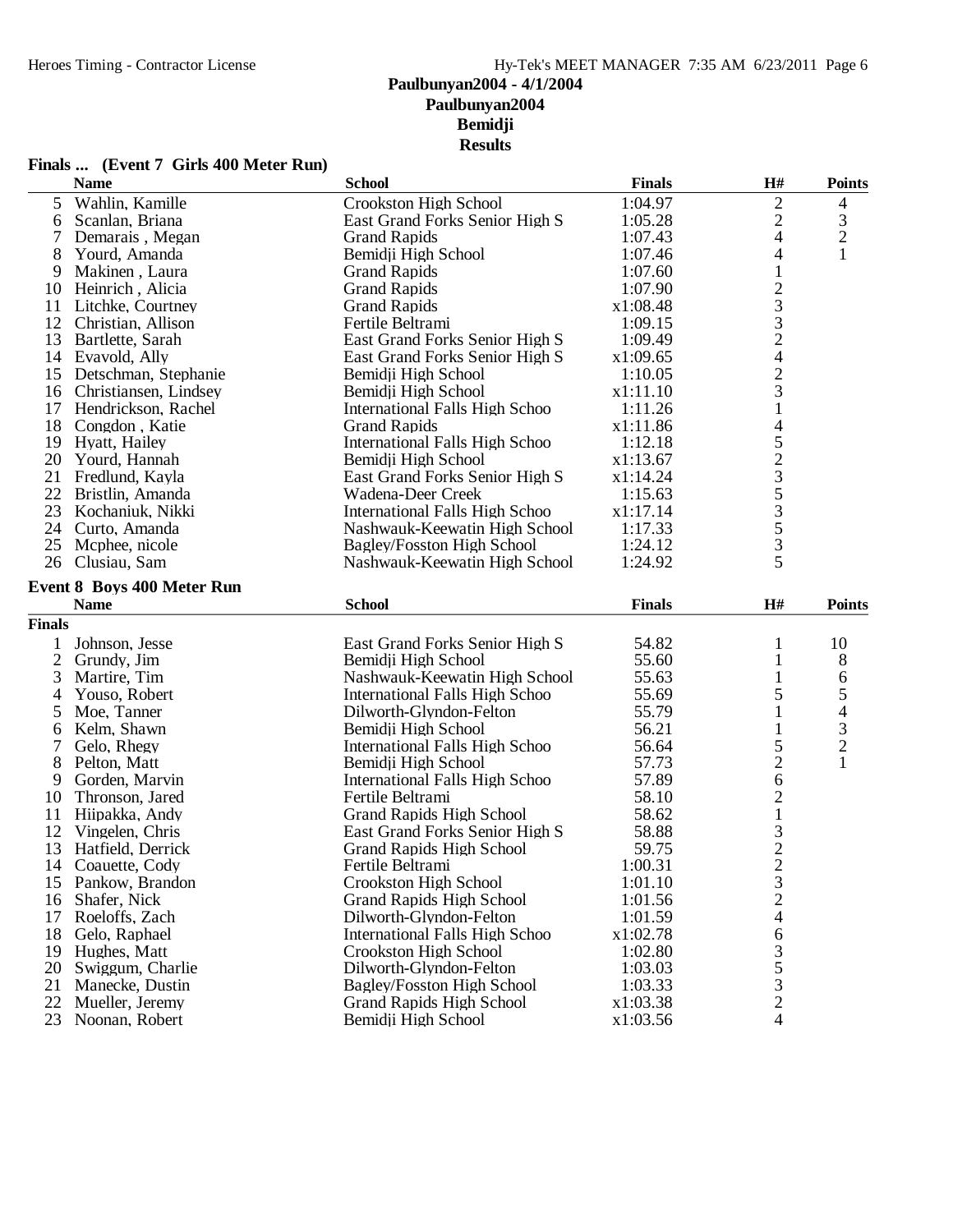| Finals  (Event 8 Boys 400 Meter Run) |  |  |  |
|--------------------------------------|--|--|--|
|--------------------------------------|--|--|--|

|                | <b>Name</b>                         | <b>School</b>                         | <b>Finals</b> | H#                             | <b>Points</b>  |
|----------------|-------------------------------------|---------------------------------------|---------------|--------------------------------|----------------|
| 24             | Jensen, Grant                       | Bemidji High School                   | x1:05.65      | 4                              |                |
| 25             | Dockendorf, Tristan                 | Bemidji High School                   | x1:05.84      | 6                              |                |
| 26             | Tiffany, Will                       | Park Rapids Area High School          | 1:06.01       |                                |                |
| 27             | Wilson, Jeremy                      | <b>Bagley/Fosston High School</b>     | 1:07.29       | $\frac{3}{5}$<br>$\frac{5}{4}$ |                |
| 28             | Colley, Antione                     | Bemidji High School                   | x1:08.13      |                                |                |
| 29             | Spaulding, Izaak                    | <b>Bagley/Fosston High School</b>     | 1:08.32       |                                |                |
| 30             | Fazekas, Bryce                      | Park Rapids Area High School          | 1:12.49       | 5                              |                |
| 31             | Koplin, Andy                        | Nashwauk-Keewatin High School         | 1:15.18       | 6                              |                |
| 32             | Baumann, Jeremy                     | Bagley/Fosston High School            | x1:16.16      | 4                              |                |
| 33             | Siegler, Tyler                      | Nashwauk-Keewatin High School         | 1:17.62       | 4                              |                |
|                | 34 Lee, Ryan                        | Nashwauk-Keewatin High School         | x1:18.66      | 6                              |                |
|                | <b>Event 9 Girls 1600 Meter Run</b> |                                       |               |                                |                |
|                | <b>Name</b>                         | <b>School</b>                         | <b>Finals</b> |                                | <b>Points</b>  |
| <b>Finals</b>  |                                     |                                       |               |                                |                |
|                |                                     |                                       |               |                                |                |
| 1              | Abraham, Samantha                   | <b>Bagley/Fosston High School</b>     | 5:51.21       |                                | 10             |
| $\overline{2}$ | Dexter, Katrinna                    | International Falls High Schoo        | 5:53.91       |                                | 8              |
| 3              | Heitzman, Jenna                     | <b>Grand Rapids</b>                   | 5:58.42       |                                | 654321         |
| 4              | Miltich, Gemma                      | <b>Grand Rapids</b>                   | 6:04.91       |                                |                |
| 5              | Harms, Annie                        | International Falls High Schoo        | 6:14.35       |                                |                |
| 6              | Janssen, Megan                      | Crookston High School                 | 6:15.96       |                                |                |
| 7              | Aamoth, Brea                        | Crookston High School                 | 6:17.64       |                                |                |
| 8              | Ranten, Ashley                      | East Grand Forks Senior High S        | 6:21.21       |                                |                |
| 9              | Mistic, Abby                        | Bemidji High School                   | 6:21.98       |                                |                |
| 10             | Jacobson, Shaunna                   | Bemidji High School                   | 6:27.96       |                                |                |
| 11             | Wood, Emily                         | Wadena-Deer Creek                     | 6:28.70       |                                |                |
|                | 12 Manias, Nicole                   | East Grand Forks Senior High S        | 6:38.92       |                                |                |
| 13             | Buchholz, Tiffany                   | East Grand Forks Senior High S        | 6:40.16       |                                |                |
| 14             | Hess, Alexis                        | <b>Grand Rapids</b>                   | 6:56.52       |                                |                |
|                |                                     |                                       |               |                                |                |
| 15             | Tabery, Christina                   | Wadena-Deer Creek                     | 7:06.04       |                                |                |
|                | 16 Feltman, Katie                   | <b>Grand Rapids</b>                   | x7:18.71      |                                |                |
|                | Event 10 Boys 1600 Meter Run        |                                       |               |                                |                |
|                | <b>Name</b>                         | <b>School</b>                         | <b>Finals</b> |                                | <b>Points</b>  |
| <b>Finals</b>  |                                     |                                       |               |                                |                |
| 1              | Bjorhus, Jordan                     | Dilworth-Glyndon-Felton               | 4:52.24       |                                | 10             |
| 2              | Peterson, Ellis                     | Park Rapids Area High School          | 4:57.70       |                                | 8              |
| 3              | Lillegaard, Dustin                  | Bagley/Fosston High School            | 5:02.54       |                                | 6              |
| 4              | Puskarich, Brook                    | Wadena-Deer Creek                     | 5:05.12       |                                | 5              |
| 5              | Sackett, Billy                      | <b>Grand Rapids High School</b>       | 5:05.76       |                                | 4              |
| b              | Steward, DeWayne                    | Wadena-Deer Creek                     | 5:21.42       |                                | 3              |
| 7              | Ray, Jason                          | East Grand Forks Senior High S        | 5:26.71       |                                | $\overline{c}$ |
| 8              | Vossler, Jake                       | Dilworth-Glyndon-Felton               | 5:26.77       |                                | $\mathbf{1}$   |
| 9              | Feltman, Lee                        | <b>Grand Rapids High School</b>       | 5:28.56       |                                |                |
| 10             | Lillegaard, Devin                   | Bagley/Fosston High School            | 5:29.92       |                                |                |
| 11             | McDonald, Brian                     | <b>Grand Rapids High School</b>       | 5:30.02       |                                |                |
|                |                                     |                                       |               |                                |                |
| 12             | Ludovissie, Robbie                  | Wadena-Deer Creek                     | 5:31.23       |                                |                |
| 13             | Hardy, Josh                         | <b>International Falls High Schoo</b> | 5:31.84       |                                |                |
| 14             | Anderson, Tyler                     | International Falls High Schoo        | 5:32.25       |                                |                |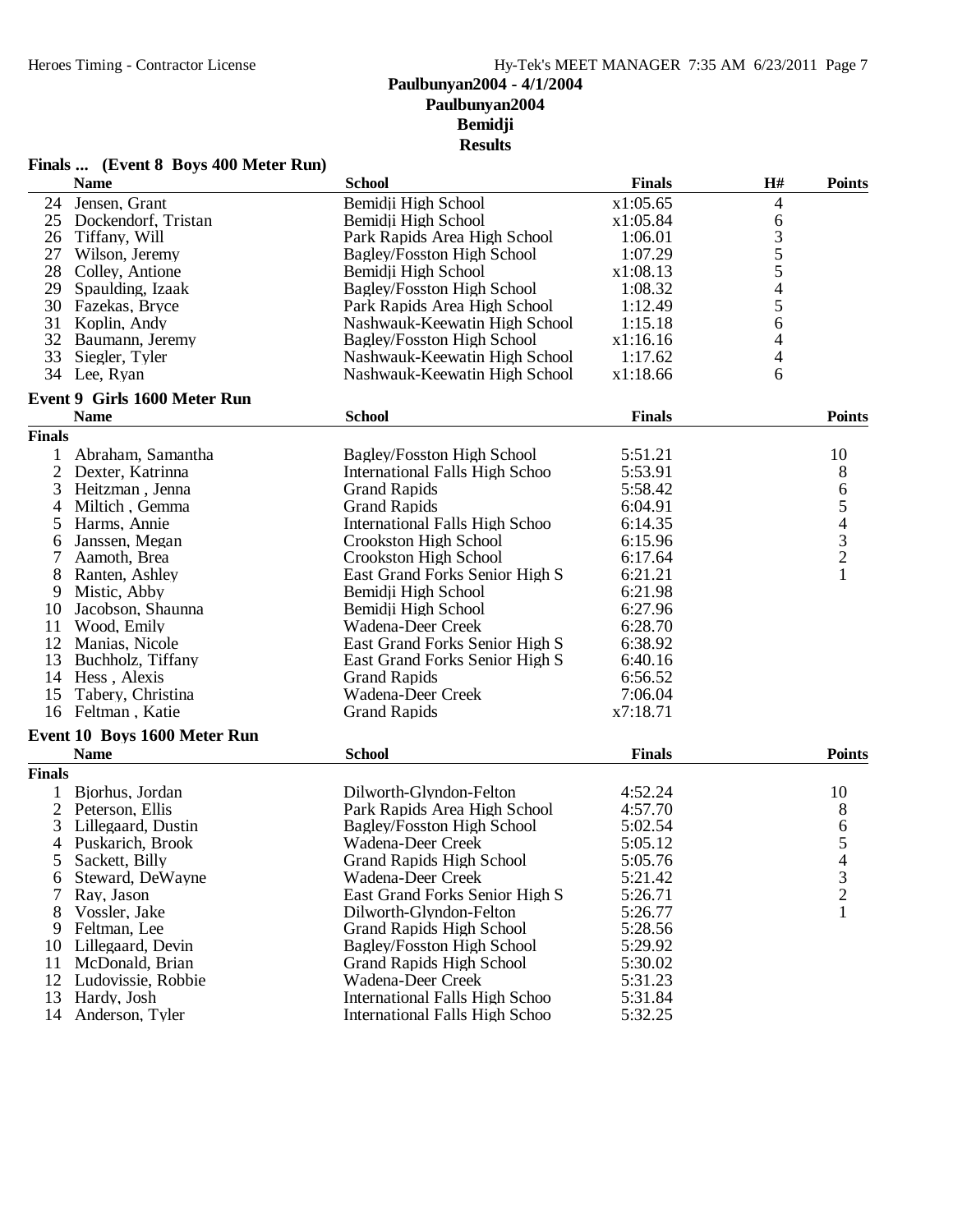|                | Finals  (Event 10 Boys 1600 Meter Run) |                                                              |                    |                     |                          |
|----------------|----------------------------------------|--------------------------------------------------------------|--------------------|---------------------|--------------------------|
|                | <b>Name</b>                            | <b>School</b>                                                | <b>Finals</b>      |                     | <b>Points</b>            |
| 15             | Jerne, William                         | <b>Grand Rapids High School</b>                              | x5:34.15           |                     |                          |
|                | 16 Asfeld, Cory                        | Wadena-Deer Creek                                            | x5:43.04           |                     |                          |
|                | 17 Miller, Jesse                       | <b>Bagley/Fosston High School</b>                            | 5:43.60            |                     |                          |
| 18             | Stuhaug, Cody                          | Dilworth-Glyndon-Felton                                      | 5:49.55            |                     |                          |
|                | 19 Hoaglund, Josiah                    | Bemidji High School                                          | 5:49.92            |                     |                          |
|                | 20 Mostaller, Bill                     | <b>Grand Rapids High School</b>                              | x5:51.08           |                     |                          |
|                | Event 11 Girls 4x200 Meter Relay       |                                                              |                    |                     |                          |
|                | <b>Team</b>                            | <b>Relay</b>                                                 | <b>Finals</b>      | H#                  | <b>Points</b>            |
| <b>Finals</b>  |                                        |                                                              |                    |                     |                          |
| $\mathbf{1}$   | <b>Crookston High School</b>           | A                                                            | 1:54.36            | 1                   | 10                       |
| 2              | Bemidji High School                    | A                                                            | 1:55.88            | 1                   | 8                        |
| 3              | Bagley/Fosston High School             | A                                                            | 1:58.93            | $\mathbf{1}$        | 6                        |
| 4              | Fertile Beltrami                       | Α                                                            | 1:59.01            | 3                   | 5                        |
| 5              | Wadena-Deer Creek                      | A                                                            | 1:59.46            | 3                   | 4                        |
| 6              | <b>Crookston High School</b>           | B                                                            | x2:00.29           | $\overline{c}$      |                          |
| 7              | <b>Grand Rapids</b>                    | A                                                            | 2:01.15            | $\mathbf{1}$        | 3                        |
| 8              | Nashwauk-Keewatin High Scho            | A                                                            | 2:02.84            | 1                   | $\mathbf{2}$             |
| 9              | East Grand Forks Senior High S         | A                                                            | 2:04.80            | $\overline{c}$      | 1                        |
|                |                                        |                                                              |                    | $\mathbf{1}$        |                          |
|                | 10 International Falls High Schoo      | A                                                            | 2:06.13            |                     |                          |
|                | 11 Park Rapids High School             | A                                                            | 2:08.88            | 3                   |                          |
|                | 12 Dilworth-Glyndon-Felton             | A                                                            | 2:15.64            | $\frac{3}{2}$       |                          |
| 13             | <b>Grand Rapids</b>                    | B                                                            | x2:15.73           |                     |                          |
|                | 14 Nashwauk-Keewatin High Scho         | B                                                            | x2:22.15           | $\overline{2}$      |                          |
|                | Event 12 Boys 4x200 Meter Relay        |                                                              |                    |                     |                          |
|                | <b>Team</b>                            | <b>Relay</b>                                                 | <b>Finals</b>      | H#                  | <b>Points</b>            |
| <b>Finals</b>  |                                        |                                                              |                    |                     |                          |
| 1              | Dilworth-Glyndon-Felton                | A                                                            | 1:39.60            |                     | 10                       |
|                | 2 Bagley/Fosston High School           | A                                                            | 1:40.18            | 1                   | 8                        |
| 3              | Bemidji High School                    | A                                                            | 1:40.55            | 1                   | 6                        |
| 4              | East Grand Forks Senior High S         | A                                                            | 1:40.72            |                     | 5                        |
| 5              | Nashwauk-Keewatin High Scho            | A                                                            | 1:41.28            | $\overline{c}$      | $\overline{\mathcal{L}}$ |
| 6              | Park Rapids Area High School           | A                                                            | 1:41.68            | $\mathbf{1}$        | 3                        |
| 7              | Crookston High School                  | A                                                            | 1:42.27            | $\overline{c}$      | $\mathbf{2}$             |
| 8              | <b>Grand Rapids High School</b>        | A                                                            | 1:42.54            | $\mathbf{1}$        | $\mathbf{1}$             |
| 9              | Wadena-Deer Creek                      | A                                                            | 1:42.72            |                     |                          |
| 10             | International Falls High Schoo         | A                                                            | 1:43.50            | $\frac{2}{2}$       |                          |
| 11             | Fertile Beltrami                       | A                                                            | 1:44.73            | $\overline{2}$      |                          |
|                | 12 East Grand Forks Senior High!       | B                                                            | x1:46.86           |                     |                          |
| 13             | Bemidii High School                    | B                                                            | x1:47.82           | $\mathfrak{Z}$<br>3 |                          |
|                |                                        |                                                              |                    |                     |                          |
|                | 14 Dilworth-Glyndon-Felton             | B                                                            | x1:53.18           | 3<br>$\overline{3}$ |                          |
|                | 15 Nashwauk-Keewatin High Scho         | B                                                            | x1:55.61           |                     |                          |
|                | <b>Event 13 Girls 800 Meter Run</b>    |                                                              |                    |                     |                          |
|                | <b>Name</b>                            | <b>School</b>                                                | <b>Finals</b>      | H#                  | <b>Points</b>            |
| <b>Finals</b>  |                                        |                                                              |                    |                     |                          |
| 1              |                                        |                                                              |                    |                     |                          |
| $\overline{2}$ | Skoglund, Krista<br>Bittner, Kelly     | <b>International Falls High Schoo</b><br>Bemidji High School | 2:30.72<br>2:31.75 | 1<br>1              | 10<br>8                  |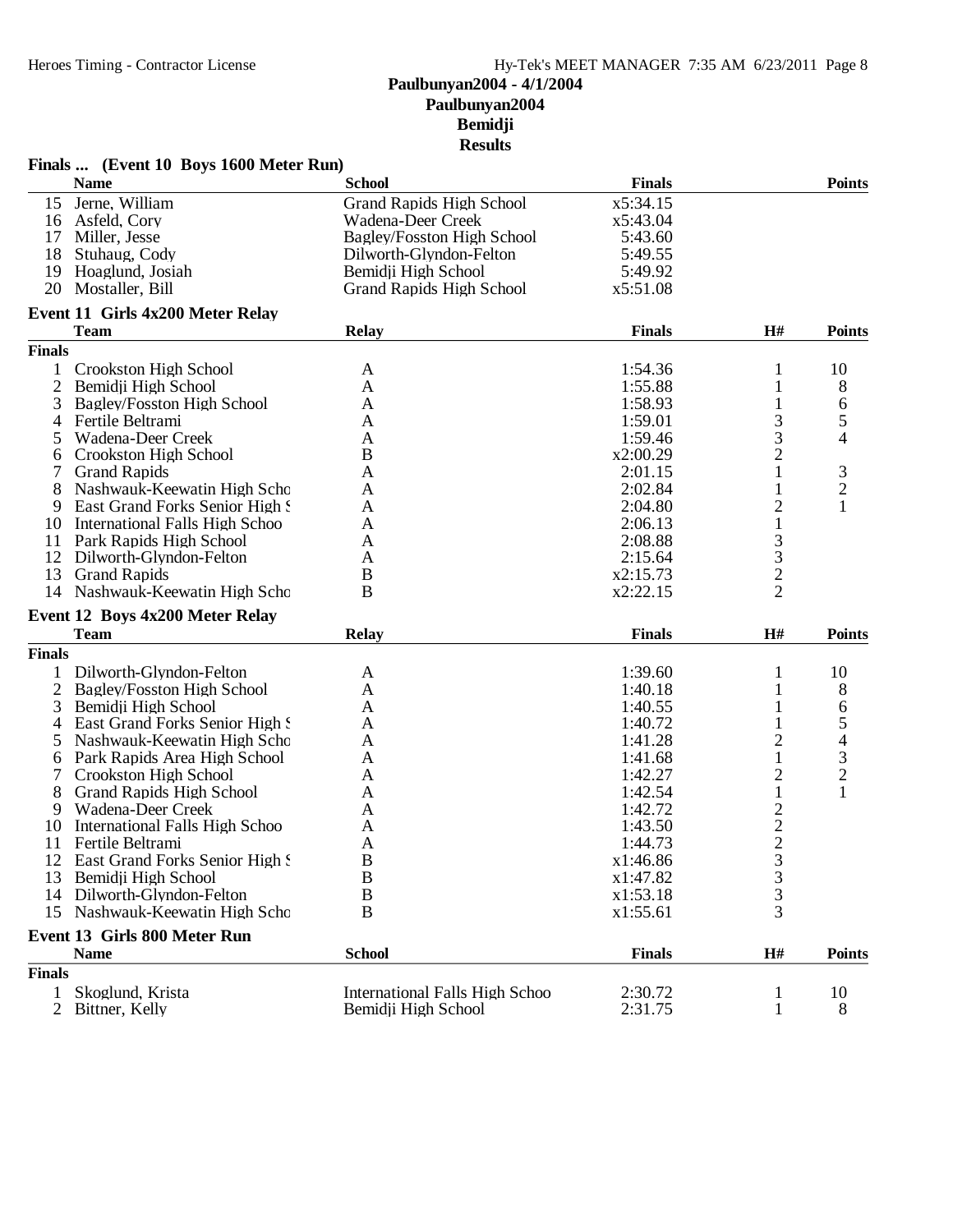# **Finals ... (Event 13 Girls 800 Meter Run)**

|                | <b>Name</b>                        | <b>School</b>                         | <b>Finals</b> | $\mathbf{H}^{\#}$ | <b>Points</b>            |
|----------------|------------------------------------|---------------------------------------|---------------|-------------------|--------------------------|
| 3              | Makinen, Lindsay                   | <b>Grand Rapids</b>                   | 2:33.57       | 1                 | 6                        |
| $\overline{4}$ | Perkerewicz, Shayla                | East Grand Forks Senior High S        | 2:44.11       | $\mathbf{1}$      | 5                        |
| 5              | Pochucha, Danielle                 | Nashwauk-Keewatin High School         | 2:44.22       | $\mathbf{1}$      | 4                        |
| 6              | Papillon, Rachel                   | Wadena-Deer Creek                     | 2:44.34       | 1                 | $\mathfrak{Z}$           |
| 7              | Mistic, Abby                       | Bemidji High School                   | 2:45.70       | $\overline{c}$    | $\overline{c}$           |
| 8              | DeGrio, Markie                     | <b>Grand Rapids</b>                   | 2:45.77       | $\mathbf{1}$      | $\mathbf{1}$             |
|                | 9 Phelps, Ellen                    | Bemidji High School                   | 2:46.16       | $\mathbf{1}$      |                          |
| 10             | Jacobson, Shaunna                  | Bemidii High School                   | x2:48.90      | $\overline{2}$    |                          |
| 11             | Harms, Annie                       | <b>International Falls High Schoo</b> | 2:50.68       | $\mathbf{1}$      |                          |
|                | 12 Lenarz, Maggie                  | <b>Grand Rapids</b>                   | 2:52.85       |                   |                          |
| 13             | Kanten, Emily                      | Crookston High School                 | 2:56.76       | $\frac{2}{2}$     |                          |
|                | 14 Buchholz, Tiffany               | East Grand Forks Senior High S        | 3:04.89       | $\overline{2}$    |                          |
|                | <b>Event 14 Boys 800 Meter Run</b> |                                       |               |                   |                          |
|                | <b>Name</b>                        | <b>School</b>                         | <b>Finals</b> |                   | <b>Points</b>            |
| <b>Finals</b>  |                                    |                                       |               |                   |                          |
| $\mathbf{1}$   | Sims, Lee                          | <b>Crookston High School</b>          | 2:05.00       |                   | 10                       |
| $\overline{2}$ | Burnett, Joe                       | <b>Grand Rapids High School</b>       | 2:08.72       |                   | $8\,$                    |
| 3              | Fladhammer, Ben                    | Fertile Beltrami                      | 2:10.07       |                   | 6                        |
| 4              | Youso, Robert                      | <b>International Falls High Schoo</b> | 2:10.40       |                   | 5                        |
| 5              | Hassel, Wade                       | <b>Grand Rapids High School</b>       | 2:11.27       |                   | $\overline{\mathcal{L}}$ |
|                | Hanson, Scott                      | East Grand Forks Senior High S        | 2:11.72       |                   |                          |
| 6<br>7         | Grundy, Jim                        | Bemidji High School                   | 2:11.86       |                   | $\frac{3}{2}$            |
| 8              | Jantzen, Rocky                     | Wadena-Deer Creek                     | 2:12.75       |                   | $\mathbf{1}$             |
| 9              | Lillegaard, Dustin                 | <b>Bagley/Fosston High School</b>     | 2:15.54       |                   |                          |
| 10             | Ecklund, Matt                      | Dilworth-Glyndon-Felton               | 2:18.04       |                   |                          |
|                |                                    |                                       | 2:19.65       |                   |                          |
|                | 11 Larson, Andrew                  | East Grand Forks Senior High S        |               |                   |                          |
|                | 12 Peterson, John                  | Fertile Beltrami                      | 2:21.22       |                   |                          |
| 13             | Gust, Mat                          | East Grand Forks Senior High S        | 2:23.13       |                   |                          |
|                | 14 Veeder, Joe                     | International Falls High Schoo        | 2:23.33       |                   |                          |
| 15             | Peterson, Andrew                   | Fertile Beltrami                      | 2:25.71       |                   |                          |
|                | 16 Hunt, Justin                    | Bemidji High School                   | 2:26.96       |                   |                          |
|                | 17 Camp, Brodie                    | Bagley/Fosston High School            | 2:27.88       |                   |                          |
| 18             | Hardy, Josh                        | <b>International Falls High Schoo</b> | 2:29.43       |                   |                          |
| 19             | Salo, Matt                         | <b>International Falls High Schoo</b> | x2:29.66      |                   |                          |
| 20             | McDonald, Brian                    | <b>Grand Rapids High School</b>       | 2:30.73       |                   |                          |
| 21             | Roepelle, Ryan                     | Dilworth-Glyndon-Felton               | 2:32.28       |                   |                          |
|                | 22 Huffman, Scott                  | Bemidji High School                   | 2:33.23       |                   |                          |
| 23             | Hughes, Matt                       | Crookston High School                 | 2:34.76       |                   |                          |
|                | 24 Prom, Shawn                     | Nashwauk-Keewatin High School         | 2:35.06       |                   |                          |
| 25             | Brown, Jake                        | Bemidji High School                   | x2:39.84      |                   |                          |
| 26             | Taylor, Aaron                      | Dilworth-Glyndon-Felton               | 2:40.08       |                   |                          |
| 27             | Claussen, Zach                     | Bemidji High School                   | x2:40.21      |                   |                          |
| 28             | McCracken, Ky                      | Bemidji High School                   | x2:46.45      |                   |                          |
| 29             | Clifton, Cody                      | Nashwauk-Keewatin High School         | 2:58.18       |                   |                          |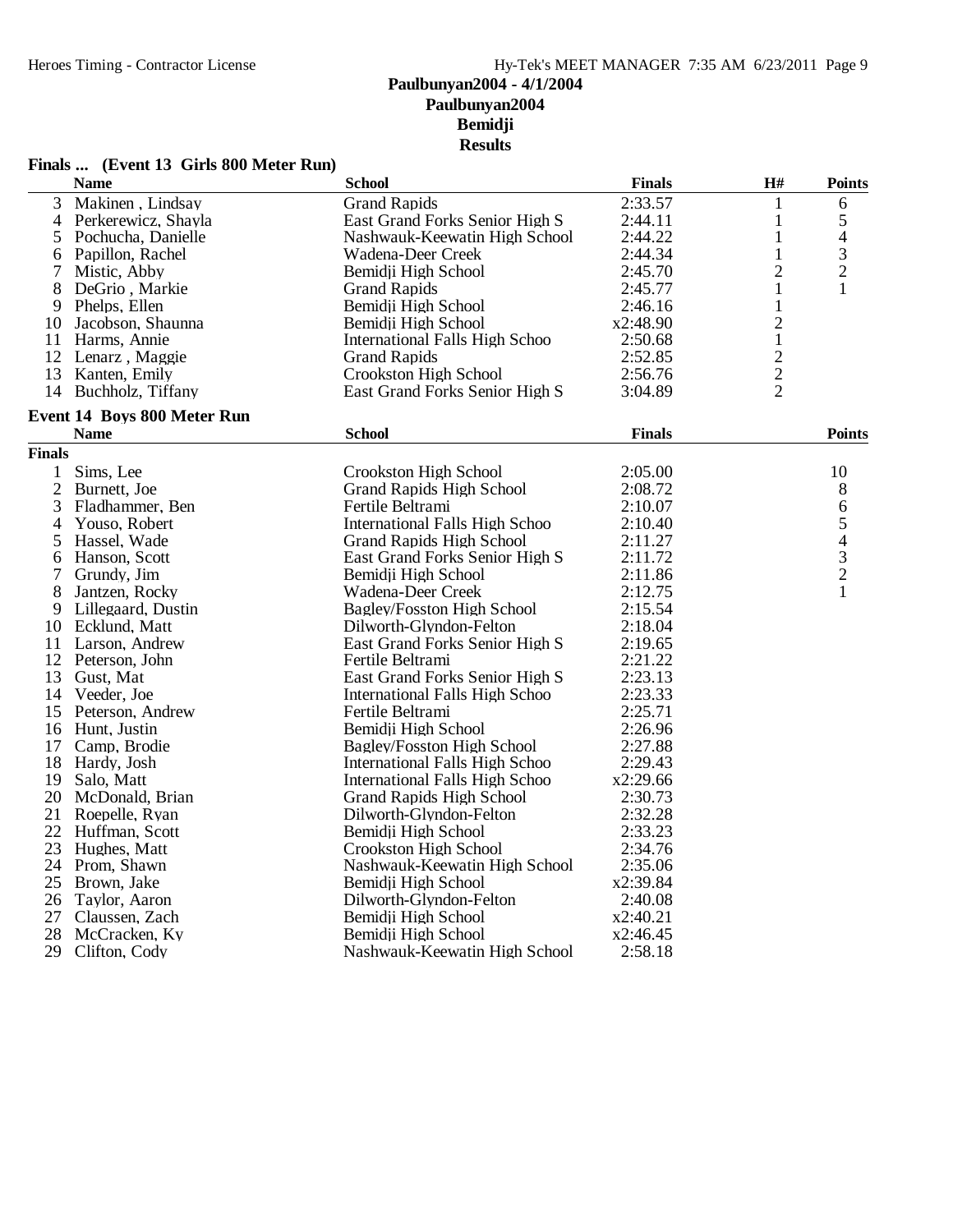### **Event 15 Girls 200 Meter Dash**

| <b>Finals</b><br>28.28<br><b>Grand Rapids</b><br>10<br>1<br>Butler, Jessica<br>$\mathbf{1}$<br>$\overline{2}$<br>28.41<br>8<br>Bemidji High School<br>1<br>Brown, Ashley<br>3<br>28.50<br>Wahlin, Kayla<br>Crookston High School<br>1<br>6<br>5<br>28.56<br>1<br>Petersen, Kelsey<br><b>Grand Rapids</b><br>4<br>4<br>International Falls High Schoo<br>28.98<br>1<br>5<br>LeDuc, Jaime<br>3<br>29.22<br>$\mathbf{1}$<br>LaVigne, Ashley<br>International Falls High Schoo<br>6<br>$\overline{c}$<br>$\overline{c}$<br>29.38<br>7<br>Popp, Cassy<br>Wadena-Deer Creek<br>3<br>29.81<br>8<br>Lee, Marissa<br>Fertile Beltrami<br>30.02<br>6<br>9<br>Christian, Allison<br>Fertile Beltrami<br>$\begin{array}{c}\n23 \\ 23 \\ 7\n\end{array}$<br>30.28<br>Cooley, Sarah<br>Crookston High School<br>10<br>11<br>Hetler, Sam<br>30.67<br>Crookston High School<br>12<br>30.83<br>Hanson, Tasha<br>East Grand Forks Senior High S<br>13<br>31.22<br>Johnson, McCal<br>Park Rapids High School<br>31.26<br>14 Benson, Jessica<br>Bagley/Fosston High School<br>$\overline{c}$<br>31.27<br>15<br>Fredlund, Kayla<br>East Grand Forks Senior High S<br>6<br>31.36<br>16<br>Jenning, Emma<br>Bemidji High School<br>$\begin{array}{c} 2 \\ 3 \\ 5 \\ 3 \end{array}$<br>17<br>Hoffman, Alexa<br>31.42<br>Wadena-Deer Creek<br>18<br>East Grand Forks Senior High S<br>31.66<br>Varagas, Esmeralsda<br>31.90<br>19<br>Johnson, Natalie<br>Bemidji High School<br>31.90<br>19 Hyatt, Hailey<br>International Falls High Schoo<br>$\frac{4}{7}$<br>21 Elefson, Kari<br>32.30<br>Park Rapids High School<br>22<br>Davis, Taylor<br>Crookston High School<br>x32.36<br>5<br>23<br>Nevalainen, Heather<br>International Falls High Schoo<br>x32.61<br>$\overline{7}$<br>24<br>x32.64<br>Kochaniuk, Nikki<br><b>International Falls High Schoo</b><br>$\overline{\mathcal{A}}$<br>25<br>Bemidji High School<br>x33.09<br>Yourd, Hannah<br>5<br>26<br>Boppre, Janelle<br>East Grand Forks Senior High S<br>x33.12<br>$\overline{4}$<br>27<br>International Falls High Schoo<br>x33.16<br>Bacon, Meredith<br>$\overline{7}$<br>28<br>33.52<br>Close, Cheri<br>Bagley/Fosston High School<br>6<br>29<br>Hawkins, Tracie<br>Fertile Beltrami<br>33.56<br>30<br>33.64<br>6<br>Congdon, Katie<br><b>Grand Rapids</b><br>5<br>31<br>Johnson, Molly<br>International Falls High Schoo<br>x33.95<br>32<br>4<br>International Falls High Schoo<br>x34.01<br>Jauhola, Sarah<br>$\boldsymbol{7}$<br>33<br>x34.20<br>Rasmussen 10, Kayla<br>Crookston High School<br>6<br>34<br>Anderson, Sarah<br>International Falls High Schoo<br>x34.22<br>$\overline{\mathcal{L}}$<br>35<br>34.77<br>Brooks, Gloria<br>Nashwauk-Keewatin High School<br>$\overline{\mathcal{A}}$<br>36<br>35.21<br>Kent, Danielle<br>Park Rapids High School<br>$\frac{5}{2}$<br>37<br>Senger, Abby<br>East Grand Forks Senior High S<br>x35.37<br>38<br>35.57<br>Callahan, Kristina<br>Nashwauk-Keewatin High School<br>$\overline{7}$<br>39 Mickelson, Abbie<br>36.50<br>Nashwauk-Keewatin High School<br><b>Grand Rapids</b><br>x37.03<br>40 Schnell, Laura<br>6<br>5<br>Kunze, Anna<br>Nashwauk-Keewatin High School<br>x37.08<br>41<br>3<br>x37.82<br>42 Black, Katherine<br><b>Grand Rapids</b><br>Event 16 Boys 200 Meter Dash<br>H#<br><b>Name</b><br><b>School</b><br><b>Finals</b><br><b>Points</b><br><b>Finals</b><br>Park Rapids Area High School<br>1 Zubke, Brady<br>24.38<br>10<br>$\mathbf{1}$ | <b>Name</b> | <b>School</b> | <b>Finals</b> | H# | <b>Points</b> |
|---------------------------------------------------------------------------------------------------------------------------------------------------------------------------------------------------------------------------------------------------------------------------------------------------------------------------------------------------------------------------------------------------------------------------------------------------------------------------------------------------------------------------------------------------------------------------------------------------------------------------------------------------------------------------------------------------------------------------------------------------------------------------------------------------------------------------------------------------------------------------------------------------------------------------------------------------------------------------------------------------------------------------------------------------------------------------------------------------------------------------------------------------------------------------------------------------------------------------------------------------------------------------------------------------------------------------------------------------------------------------------------------------------------------------------------------------------------------------------------------------------------------------------------------------------------------------------------------------------------------------------------------------------------------------------------------------------------------------------------------------------------------------------------------------------------------------------------------------------------------------------------------------------------------------------------------------------------------------------------------------------------------------------------------------------------------------------------------------------------------------------------------------------------------------------------------------------------------------------------------------------------------------------------------------------------------------------------------------------------------------------------------------------------------------------------------------------------------------------------------------------------------------------------------------------------------------------------------------------------------------------------------------------------------------------------------------------------------------------------------------------------------------------------------------------------------------------------------------------------------------------------------------------------------------------------------------------------------------------------------------------------------------------------------------------------------------------------------------------------------------------------------------------------------------------------------------------------------------------------------------------------------------------------------------------------------------------------------------------------------------------------------------------------------------------------------------------|-------------|---------------|---------------|----|---------------|
|                                                                                                                                                                                                                                                                                                                                                                                                                                                                                                                                                                                                                                                                                                                                                                                                                                                                                                                                                                                                                                                                                                                                                                                                                                                                                                                                                                                                                                                                                                                                                                                                                                                                                                                                                                                                                                                                                                                                                                                                                                                                                                                                                                                                                                                                                                                                                                                                                                                                                                                                                                                                                                                                                                                                                                                                                                                                                                                                                                                                                                                                                                                                                                                                                                                                                                                                                                                                                                                         |             |               |               |    |               |
|                                                                                                                                                                                                                                                                                                                                                                                                                                                                                                                                                                                                                                                                                                                                                                                                                                                                                                                                                                                                                                                                                                                                                                                                                                                                                                                                                                                                                                                                                                                                                                                                                                                                                                                                                                                                                                                                                                                                                                                                                                                                                                                                                                                                                                                                                                                                                                                                                                                                                                                                                                                                                                                                                                                                                                                                                                                                                                                                                                                                                                                                                                                                                                                                                                                                                                                                                                                                                                                         |             |               |               |    |               |
|                                                                                                                                                                                                                                                                                                                                                                                                                                                                                                                                                                                                                                                                                                                                                                                                                                                                                                                                                                                                                                                                                                                                                                                                                                                                                                                                                                                                                                                                                                                                                                                                                                                                                                                                                                                                                                                                                                                                                                                                                                                                                                                                                                                                                                                                                                                                                                                                                                                                                                                                                                                                                                                                                                                                                                                                                                                                                                                                                                                                                                                                                                                                                                                                                                                                                                                                                                                                                                                         |             |               |               |    |               |
|                                                                                                                                                                                                                                                                                                                                                                                                                                                                                                                                                                                                                                                                                                                                                                                                                                                                                                                                                                                                                                                                                                                                                                                                                                                                                                                                                                                                                                                                                                                                                                                                                                                                                                                                                                                                                                                                                                                                                                                                                                                                                                                                                                                                                                                                                                                                                                                                                                                                                                                                                                                                                                                                                                                                                                                                                                                                                                                                                                                                                                                                                                                                                                                                                                                                                                                                                                                                                                                         |             |               |               |    |               |
|                                                                                                                                                                                                                                                                                                                                                                                                                                                                                                                                                                                                                                                                                                                                                                                                                                                                                                                                                                                                                                                                                                                                                                                                                                                                                                                                                                                                                                                                                                                                                                                                                                                                                                                                                                                                                                                                                                                                                                                                                                                                                                                                                                                                                                                                                                                                                                                                                                                                                                                                                                                                                                                                                                                                                                                                                                                                                                                                                                                                                                                                                                                                                                                                                                                                                                                                                                                                                                                         |             |               |               |    |               |
|                                                                                                                                                                                                                                                                                                                                                                                                                                                                                                                                                                                                                                                                                                                                                                                                                                                                                                                                                                                                                                                                                                                                                                                                                                                                                                                                                                                                                                                                                                                                                                                                                                                                                                                                                                                                                                                                                                                                                                                                                                                                                                                                                                                                                                                                                                                                                                                                                                                                                                                                                                                                                                                                                                                                                                                                                                                                                                                                                                                                                                                                                                                                                                                                                                                                                                                                                                                                                                                         |             |               |               |    |               |
|                                                                                                                                                                                                                                                                                                                                                                                                                                                                                                                                                                                                                                                                                                                                                                                                                                                                                                                                                                                                                                                                                                                                                                                                                                                                                                                                                                                                                                                                                                                                                                                                                                                                                                                                                                                                                                                                                                                                                                                                                                                                                                                                                                                                                                                                                                                                                                                                                                                                                                                                                                                                                                                                                                                                                                                                                                                                                                                                                                                                                                                                                                                                                                                                                                                                                                                                                                                                                                                         |             |               |               |    |               |
|                                                                                                                                                                                                                                                                                                                                                                                                                                                                                                                                                                                                                                                                                                                                                                                                                                                                                                                                                                                                                                                                                                                                                                                                                                                                                                                                                                                                                                                                                                                                                                                                                                                                                                                                                                                                                                                                                                                                                                                                                                                                                                                                                                                                                                                                                                                                                                                                                                                                                                                                                                                                                                                                                                                                                                                                                                                                                                                                                                                                                                                                                                                                                                                                                                                                                                                                                                                                                                                         |             |               |               |    |               |
|                                                                                                                                                                                                                                                                                                                                                                                                                                                                                                                                                                                                                                                                                                                                                                                                                                                                                                                                                                                                                                                                                                                                                                                                                                                                                                                                                                                                                                                                                                                                                                                                                                                                                                                                                                                                                                                                                                                                                                                                                                                                                                                                                                                                                                                                                                                                                                                                                                                                                                                                                                                                                                                                                                                                                                                                                                                                                                                                                                                                                                                                                                                                                                                                                                                                                                                                                                                                                                                         |             |               |               |    |               |
|                                                                                                                                                                                                                                                                                                                                                                                                                                                                                                                                                                                                                                                                                                                                                                                                                                                                                                                                                                                                                                                                                                                                                                                                                                                                                                                                                                                                                                                                                                                                                                                                                                                                                                                                                                                                                                                                                                                                                                                                                                                                                                                                                                                                                                                                                                                                                                                                                                                                                                                                                                                                                                                                                                                                                                                                                                                                                                                                                                                                                                                                                                                                                                                                                                                                                                                                                                                                                                                         |             |               |               |    |               |
|                                                                                                                                                                                                                                                                                                                                                                                                                                                                                                                                                                                                                                                                                                                                                                                                                                                                                                                                                                                                                                                                                                                                                                                                                                                                                                                                                                                                                                                                                                                                                                                                                                                                                                                                                                                                                                                                                                                                                                                                                                                                                                                                                                                                                                                                                                                                                                                                                                                                                                                                                                                                                                                                                                                                                                                                                                                                                                                                                                                                                                                                                                                                                                                                                                                                                                                                                                                                                                                         |             |               |               |    |               |
|                                                                                                                                                                                                                                                                                                                                                                                                                                                                                                                                                                                                                                                                                                                                                                                                                                                                                                                                                                                                                                                                                                                                                                                                                                                                                                                                                                                                                                                                                                                                                                                                                                                                                                                                                                                                                                                                                                                                                                                                                                                                                                                                                                                                                                                                                                                                                                                                                                                                                                                                                                                                                                                                                                                                                                                                                                                                                                                                                                                                                                                                                                                                                                                                                                                                                                                                                                                                                                                         |             |               |               |    |               |
|                                                                                                                                                                                                                                                                                                                                                                                                                                                                                                                                                                                                                                                                                                                                                                                                                                                                                                                                                                                                                                                                                                                                                                                                                                                                                                                                                                                                                                                                                                                                                                                                                                                                                                                                                                                                                                                                                                                                                                                                                                                                                                                                                                                                                                                                                                                                                                                                                                                                                                                                                                                                                                                                                                                                                                                                                                                                                                                                                                                                                                                                                                                                                                                                                                                                                                                                                                                                                                                         |             |               |               |    |               |
|                                                                                                                                                                                                                                                                                                                                                                                                                                                                                                                                                                                                                                                                                                                                                                                                                                                                                                                                                                                                                                                                                                                                                                                                                                                                                                                                                                                                                                                                                                                                                                                                                                                                                                                                                                                                                                                                                                                                                                                                                                                                                                                                                                                                                                                                                                                                                                                                                                                                                                                                                                                                                                                                                                                                                                                                                                                                                                                                                                                                                                                                                                                                                                                                                                                                                                                                                                                                                                                         |             |               |               |    |               |
|                                                                                                                                                                                                                                                                                                                                                                                                                                                                                                                                                                                                                                                                                                                                                                                                                                                                                                                                                                                                                                                                                                                                                                                                                                                                                                                                                                                                                                                                                                                                                                                                                                                                                                                                                                                                                                                                                                                                                                                                                                                                                                                                                                                                                                                                                                                                                                                                                                                                                                                                                                                                                                                                                                                                                                                                                                                                                                                                                                                                                                                                                                                                                                                                                                                                                                                                                                                                                                                         |             |               |               |    |               |
|                                                                                                                                                                                                                                                                                                                                                                                                                                                                                                                                                                                                                                                                                                                                                                                                                                                                                                                                                                                                                                                                                                                                                                                                                                                                                                                                                                                                                                                                                                                                                                                                                                                                                                                                                                                                                                                                                                                                                                                                                                                                                                                                                                                                                                                                                                                                                                                                                                                                                                                                                                                                                                                                                                                                                                                                                                                                                                                                                                                                                                                                                                                                                                                                                                                                                                                                                                                                                                                         |             |               |               |    |               |
|                                                                                                                                                                                                                                                                                                                                                                                                                                                                                                                                                                                                                                                                                                                                                                                                                                                                                                                                                                                                                                                                                                                                                                                                                                                                                                                                                                                                                                                                                                                                                                                                                                                                                                                                                                                                                                                                                                                                                                                                                                                                                                                                                                                                                                                                                                                                                                                                                                                                                                                                                                                                                                                                                                                                                                                                                                                                                                                                                                                                                                                                                                                                                                                                                                                                                                                                                                                                                                                         |             |               |               |    |               |
|                                                                                                                                                                                                                                                                                                                                                                                                                                                                                                                                                                                                                                                                                                                                                                                                                                                                                                                                                                                                                                                                                                                                                                                                                                                                                                                                                                                                                                                                                                                                                                                                                                                                                                                                                                                                                                                                                                                                                                                                                                                                                                                                                                                                                                                                                                                                                                                                                                                                                                                                                                                                                                                                                                                                                                                                                                                                                                                                                                                                                                                                                                                                                                                                                                                                                                                                                                                                                                                         |             |               |               |    |               |
|                                                                                                                                                                                                                                                                                                                                                                                                                                                                                                                                                                                                                                                                                                                                                                                                                                                                                                                                                                                                                                                                                                                                                                                                                                                                                                                                                                                                                                                                                                                                                                                                                                                                                                                                                                                                                                                                                                                                                                                                                                                                                                                                                                                                                                                                                                                                                                                                                                                                                                                                                                                                                                                                                                                                                                                                                                                                                                                                                                                                                                                                                                                                                                                                                                                                                                                                                                                                                                                         |             |               |               |    |               |
|                                                                                                                                                                                                                                                                                                                                                                                                                                                                                                                                                                                                                                                                                                                                                                                                                                                                                                                                                                                                                                                                                                                                                                                                                                                                                                                                                                                                                                                                                                                                                                                                                                                                                                                                                                                                                                                                                                                                                                                                                                                                                                                                                                                                                                                                                                                                                                                                                                                                                                                                                                                                                                                                                                                                                                                                                                                                                                                                                                                                                                                                                                                                                                                                                                                                                                                                                                                                                                                         |             |               |               |    |               |
|                                                                                                                                                                                                                                                                                                                                                                                                                                                                                                                                                                                                                                                                                                                                                                                                                                                                                                                                                                                                                                                                                                                                                                                                                                                                                                                                                                                                                                                                                                                                                                                                                                                                                                                                                                                                                                                                                                                                                                                                                                                                                                                                                                                                                                                                                                                                                                                                                                                                                                                                                                                                                                                                                                                                                                                                                                                                                                                                                                                                                                                                                                                                                                                                                                                                                                                                                                                                                                                         |             |               |               |    |               |
|                                                                                                                                                                                                                                                                                                                                                                                                                                                                                                                                                                                                                                                                                                                                                                                                                                                                                                                                                                                                                                                                                                                                                                                                                                                                                                                                                                                                                                                                                                                                                                                                                                                                                                                                                                                                                                                                                                                                                                                                                                                                                                                                                                                                                                                                                                                                                                                                                                                                                                                                                                                                                                                                                                                                                                                                                                                                                                                                                                                                                                                                                                                                                                                                                                                                                                                                                                                                                                                         |             |               |               |    |               |
|                                                                                                                                                                                                                                                                                                                                                                                                                                                                                                                                                                                                                                                                                                                                                                                                                                                                                                                                                                                                                                                                                                                                                                                                                                                                                                                                                                                                                                                                                                                                                                                                                                                                                                                                                                                                                                                                                                                                                                                                                                                                                                                                                                                                                                                                                                                                                                                                                                                                                                                                                                                                                                                                                                                                                                                                                                                                                                                                                                                                                                                                                                                                                                                                                                                                                                                                                                                                                                                         |             |               |               |    |               |
|                                                                                                                                                                                                                                                                                                                                                                                                                                                                                                                                                                                                                                                                                                                                                                                                                                                                                                                                                                                                                                                                                                                                                                                                                                                                                                                                                                                                                                                                                                                                                                                                                                                                                                                                                                                                                                                                                                                                                                                                                                                                                                                                                                                                                                                                                                                                                                                                                                                                                                                                                                                                                                                                                                                                                                                                                                                                                                                                                                                                                                                                                                                                                                                                                                                                                                                                                                                                                                                         |             |               |               |    |               |
|                                                                                                                                                                                                                                                                                                                                                                                                                                                                                                                                                                                                                                                                                                                                                                                                                                                                                                                                                                                                                                                                                                                                                                                                                                                                                                                                                                                                                                                                                                                                                                                                                                                                                                                                                                                                                                                                                                                                                                                                                                                                                                                                                                                                                                                                                                                                                                                                                                                                                                                                                                                                                                                                                                                                                                                                                                                                                                                                                                                                                                                                                                                                                                                                                                                                                                                                                                                                                                                         |             |               |               |    |               |
|                                                                                                                                                                                                                                                                                                                                                                                                                                                                                                                                                                                                                                                                                                                                                                                                                                                                                                                                                                                                                                                                                                                                                                                                                                                                                                                                                                                                                                                                                                                                                                                                                                                                                                                                                                                                                                                                                                                                                                                                                                                                                                                                                                                                                                                                                                                                                                                                                                                                                                                                                                                                                                                                                                                                                                                                                                                                                                                                                                                                                                                                                                                                                                                                                                                                                                                                                                                                                                                         |             |               |               |    |               |
|                                                                                                                                                                                                                                                                                                                                                                                                                                                                                                                                                                                                                                                                                                                                                                                                                                                                                                                                                                                                                                                                                                                                                                                                                                                                                                                                                                                                                                                                                                                                                                                                                                                                                                                                                                                                                                                                                                                                                                                                                                                                                                                                                                                                                                                                                                                                                                                                                                                                                                                                                                                                                                                                                                                                                                                                                                                                                                                                                                                                                                                                                                                                                                                                                                                                                                                                                                                                                                                         |             |               |               |    |               |
|                                                                                                                                                                                                                                                                                                                                                                                                                                                                                                                                                                                                                                                                                                                                                                                                                                                                                                                                                                                                                                                                                                                                                                                                                                                                                                                                                                                                                                                                                                                                                                                                                                                                                                                                                                                                                                                                                                                                                                                                                                                                                                                                                                                                                                                                                                                                                                                                                                                                                                                                                                                                                                                                                                                                                                                                                                                                                                                                                                                                                                                                                                                                                                                                                                                                                                                                                                                                                                                         |             |               |               |    |               |
|                                                                                                                                                                                                                                                                                                                                                                                                                                                                                                                                                                                                                                                                                                                                                                                                                                                                                                                                                                                                                                                                                                                                                                                                                                                                                                                                                                                                                                                                                                                                                                                                                                                                                                                                                                                                                                                                                                                                                                                                                                                                                                                                                                                                                                                                                                                                                                                                                                                                                                                                                                                                                                                                                                                                                                                                                                                                                                                                                                                                                                                                                                                                                                                                                                                                                                                                                                                                                                                         |             |               |               |    |               |
|                                                                                                                                                                                                                                                                                                                                                                                                                                                                                                                                                                                                                                                                                                                                                                                                                                                                                                                                                                                                                                                                                                                                                                                                                                                                                                                                                                                                                                                                                                                                                                                                                                                                                                                                                                                                                                                                                                                                                                                                                                                                                                                                                                                                                                                                                                                                                                                                                                                                                                                                                                                                                                                                                                                                                                                                                                                                                                                                                                                                                                                                                                                                                                                                                                                                                                                                                                                                                                                         |             |               |               |    |               |
|                                                                                                                                                                                                                                                                                                                                                                                                                                                                                                                                                                                                                                                                                                                                                                                                                                                                                                                                                                                                                                                                                                                                                                                                                                                                                                                                                                                                                                                                                                                                                                                                                                                                                                                                                                                                                                                                                                                                                                                                                                                                                                                                                                                                                                                                                                                                                                                                                                                                                                                                                                                                                                                                                                                                                                                                                                                                                                                                                                                                                                                                                                                                                                                                                                                                                                                                                                                                                                                         |             |               |               |    |               |
|                                                                                                                                                                                                                                                                                                                                                                                                                                                                                                                                                                                                                                                                                                                                                                                                                                                                                                                                                                                                                                                                                                                                                                                                                                                                                                                                                                                                                                                                                                                                                                                                                                                                                                                                                                                                                                                                                                                                                                                                                                                                                                                                                                                                                                                                                                                                                                                                                                                                                                                                                                                                                                                                                                                                                                                                                                                                                                                                                                                                                                                                                                                                                                                                                                                                                                                                                                                                                                                         |             |               |               |    |               |
|                                                                                                                                                                                                                                                                                                                                                                                                                                                                                                                                                                                                                                                                                                                                                                                                                                                                                                                                                                                                                                                                                                                                                                                                                                                                                                                                                                                                                                                                                                                                                                                                                                                                                                                                                                                                                                                                                                                                                                                                                                                                                                                                                                                                                                                                                                                                                                                                                                                                                                                                                                                                                                                                                                                                                                                                                                                                                                                                                                                                                                                                                                                                                                                                                                                                                                                                                                                                                                                         |             |               |               |    |               |
|                                                                                                                                                                                                                                                                                                                                                                                                                                                                                                                                                                                                                                                                                                                                                                                                                                                                                                                                                                                                                                                                                                                                                                                                                                                                                                                                                                                                                                                                                                                                                                                                                                                                                                                                                                                                                                                                                                                                                                                                                                                                                                                                                                                                                                                                                                                                                                                                                                                                                                                                                                                                                                                                                                                                                                                                                                                                                                                                                                                                                                                                                                                                                                                                                                                                                                                                                                                                                                                         |             |               |               |    |               |
|                                                                                                                                                                                                                                                                                                                                                                                                                                                                                                                                                                                                                                                                                                                                                                                                                                                                                                                                                                                                                                                                                                                                                                                                                                                                                                                                                                                                                                                                                                                                                                                                                                                                                                                                                                                                                                                                                                                                                                                                                                                                                                                                                                                                                                                                                                                                                                                                                                                                                                                                                                                                                                                                                                                                                                                                                                                                                                                                                                                                                                                                                                                                                                                                                                                                                                                                                                                                                                                         |             |               |               |    |               |
|                                                                                                                                                                                                                                                                                                                                                                                                                                                                                                                                                                                                                                                                                                                                                                                                                                                                                                                                                                                                                                                                                                                                                                                                                                                                                                                                                                                                                                                                                                                                                                                                                                                                                                                                                                                                                                                                                                                                                                                                                                                                                                                                                                                                                                                                                                                                                                                                                                                                                                                                                                                                                                                                                                                                                                                                                                                                                                                                                                                                                                                                                                                                                                                                                                                                                                                                                                                                                                                         |             |               |               |    |               |
|                                                                                                                                                                                                                                                                                                                                                                                                                                                                                                                                                                                                                                                                                                                                                                                                                                                                                                                                                                                                                                                                                                                                                                                                                                                                                                                                                                                                                                                                                                                                                                                                                                                                                                                                                                                                                                                                                                                                                                                                                                                                                                                                                                                                                                                                                                                                                                                                                                                                                                                                                                                                                                                                                                                                                                                                                                                                                                                                                                                                                                                                                                                                                                                                                                                                                                                                                                                                                                                         |             |               |               |    |               |
|                                                                                                                                                                                                                                                                                                                                                                                                                                                                                                                                                                                                                                                                                                                                                                                                                                                                                                                                                                                                                                                                                                                                                                                                                                                                                                                                                                                                                                                                                                                                                                                                                                                                                                                                                                                                                                                                                                                                                                                                                                                                                                                                                                                                                                                                                                                                                                                                                                                                                                                                                                                                                                                                                                                                                                                                                                                                                                                                                                                                                                                                                                                                                                                                                                                                                                                                                                                                                                                         |             |               |               |    |               |
|                                                                                                                                                                                                                                                                                                                                                                                                                                                                                                                                                                                                                                                                                                                                                                                                                                                                                                                                                                                                                                                                                                                                                                                                                                                                                                                                                                                                                                                                                                                                                                                                                                                                                                                                                                                                                                                                                                                                                                                                                                                                                                                                                                                                                                                                                                                                                                                                                                                                                                                                                                                                                                                                                                                                                                                                                                                                                                                                                                                                                                                                                                                                                                                                                                                                                                                                                                                                                                                         |             |               |               |    |               |
|                                                                                                                                                                                                                                                                                                                                                                                                                                                                                                                                                                                                                                                                                                                                                                                                                                                                                                                                                                                                                                                                                                                                                                                                                                                                                                                                                                                                                                                                                                                                                                                                                                                                                                                                                                                                                                                                                                                                                                                                                                                                                                                                                                                                                                                                                                                                                                                                                                                                                                                                                                                                                                                                                                                                                                                                                                                                                                                                                                                                                                                                                                                                                                                                                                                                                                                                                                                                                                                         |             |               |               |    |               |
|                                                                                                                                                                                                                                                                                                                                                                                                                                                                                                                                                                                                                                                                                                                                                                                                                                                                                                                                                                                                                                                                                                                                                                                                                                                                                                                                                                                                                                                                                                                                                                                                                                                                                                                                                                                                                                                                                                                                                                                                                                                                                                                                                                                                                                                                                                                                                                                                                                                                                                                                                                                                                                                                                                                                                                                                                                                                                                                                                                                                                                                                                                                                                                                                                                                                                                                                                                                                                                                         |             |               |               |    |               |
|                                                                                                                                                                                                                                                                                                                                                                                                                                                                                                                                                                                                                                                                                                                                                                                                                                                                                                                                                                                                                                                                                                                                                                                                                                                                                                                                                                                                                                                                                                                                                                                                                                                                                                                                                                                                                                                                                                                                                                                                                                                                                                                                                                                                                                                                                                                                                                                                                                                                                                                                                                                                                                                                                                                                                                                                                                                                                                                                                                                                                                                                                                                                                                                                                                                                                                                                                                                                                                                         |             |               |               |    |               |
|                                                                                                                                                                                                                                                                                                                                                                                                                                                                                                                                                                                                                                                                                                                                                                                                                                                                                                                                                                                                                                                                                                                                                                                                                                                                                                                                                                                                                                                                                                                                                                                                                                                                                                                                                                                                                                                                                                                                                                                                                                                                                                                                                                                                                                                                                                                                                                                                                                                                                                                                                                                                                                                                                                                                                                                                                                                                                                                                                                                                                                                                                                                                                                                                                                                                                                                                                                                                                                                         |             |               |               |    |               |
|                                                                                                                                                                                                                                                                                                                                                                                                                                                                                                                                                                                                                                                                                                                                                                                                                                                                                                                                                                                                                                                                                                                                                                                                                                                                                                                                                                                                                                                                                                                                                                                                                                                                                                                                                                                                                                                                                                                                                                                                                                                                                                                                                                                                                                                                                                                                                                                                                                                                                                                                                                                                                                                                                                                                                                                                                                                                                                                                                                                                                                                                                                                                                                                                                                                                                                                                                                                                                                                         |             |               |               |    |               |
|                                                                                                                                                                                                                                                                                                                                                                                                                                                                                                                                                                                                                                                                                                                                                                                                                                                                                                                                                                                                                                                                                                                                                                                                                                                                                                                                                                                                                                                                                                                                                                                                                                                                                                                                                                                                                                                                                                                                                                                                                                                                                                                                                                                                                                                                                                                                                                                                                                                                                                                                                                                                                                                                                                                                                                                                                                                                                                                                                                                                                                                                                                                                                                                                                                                                                                                                                                                                                                                         |             |               |               |    |               |
|                                                                                                                                                                                                                                                                                                                                                                                                                                                                                                                                                                                                                                                                                                                                                                                                                                                                                                                                                                                                                                                                                                                                                                                                                                                                                                                                                                                                                                                                                                                                                                                                                                                                                                                                                                                                                                                                                                                                                                                                                                                                                                                                                                                                                                                                                                                                                                                                                                                                                                                                                                                                                                                                                                                                                                                                                                                                                                                                                                                                                                                                                                                                                                                                                                                                                                                                                                                                                                                         |             |               |               |    |               |
|                                                                                                                                                                                                                                                                                                                                                                                                                                                                                                                                                                                                                                                                                                                                                                                                                                                                                                                                                                                                                                                                                                                                                                                                                                                                                                                                                                                                                                                                                                                                                                                                                                                                                                                                                                                                                                                                                                                                                                                                                                                                                                                                                                                                                                                                                                                                                                                                                                                                                                                                                                                                                                                                                                                                                                                                                                                                                                                                                                                                                                                                                                                                                                                                                                                                                                                                                                                                                                                         |             |               |               |    |               |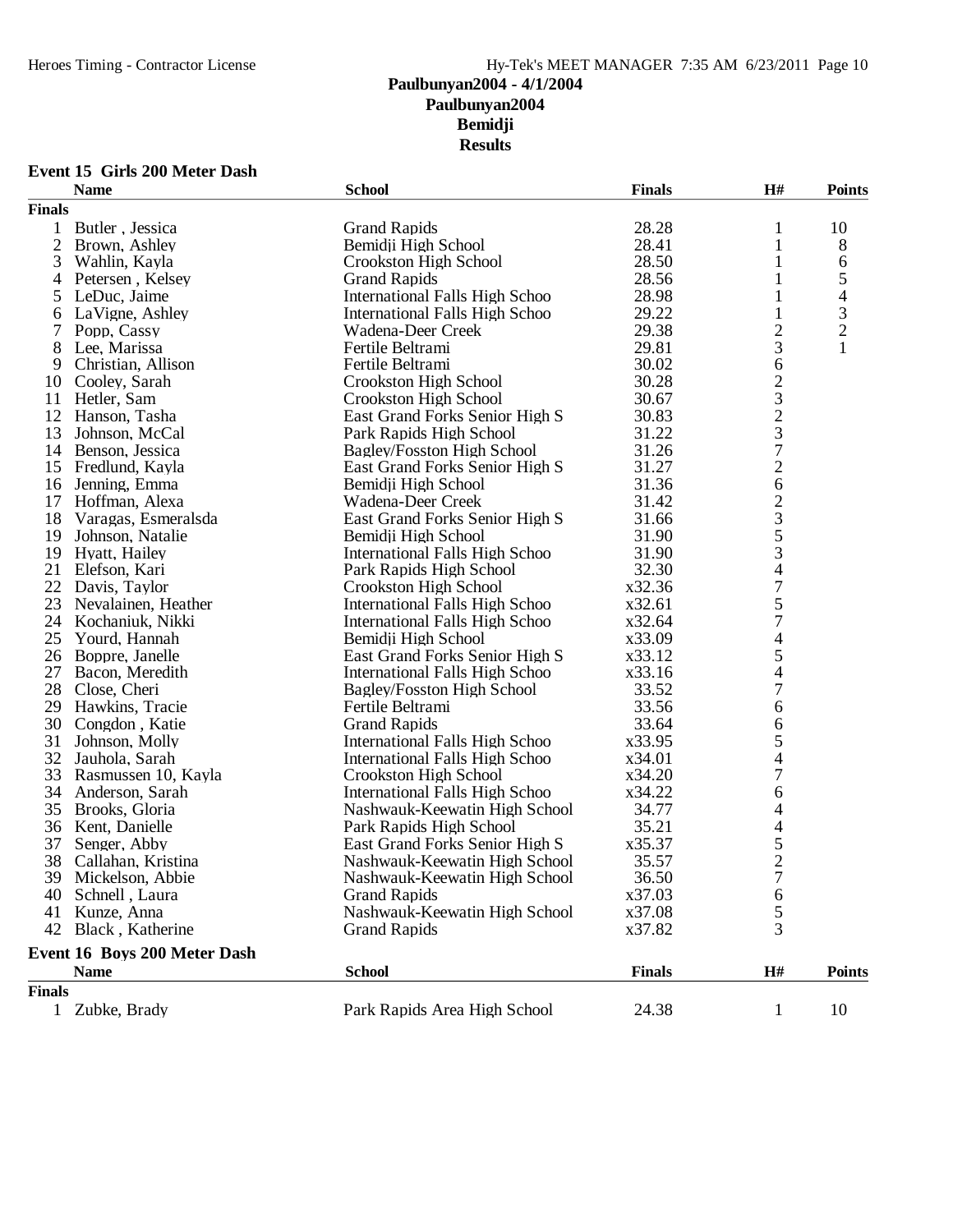**Finals ... (Event 16 Boys 200 Meter Dash)**

|                | <b>Name</b>                   | <b>School</b>                         | <b>Finals</b> | H#                       | <b>Points</b>  |
|----------------|-------------------------------|---------------------------------------|---------------|--------------------------|----------------|
| $\overline{2}$ | Bartlette, Tom                | East Grand Forks Senior High S        | 24.41         | 2                        | $8\,$          |
| 3              | Hedlund, Jordan               | International Falls High Schoo        | 24.42         | $\mathbf{1}$             | 6              |
| 4              | Fetzer, Josh                  | Bemidji High School                   | 24.54         | 1                        | 5              |
| 5              | Asfeld, Eric                  | Wadena-Deer Creek                     | 24.86         | 1                        | 4              |
| 6              | Swiggum, Pat                  | Dilworth-Glyndon-Felton               | 24.94         | 1                        | $\mathfrak{Z}$ |
| 7              | Lefebvre, Nick                | <b>Grand Rapids High School</b>       | 25.06         | $\mathbf{1}$             | $\overline{c}$ |
| 8              | O'Neil, Alan                  | East Grand Forks Senior High S        | 25.49         | $\overline{c}$           | $\mathbf{1}$   |
| 9              | Boswell, Brett                | <b>Grand Rapids High School</b>       | 25.53         | $\overline{c}$           |                |
| 10             | Ruport, Zach                  | Bemidji High School                   | 25.67         | 6                        |                |
| 11             | Thompson, Matt                | East Grand Forks Senior High S        | 25.68         | $\overline{c}$           |                |
| 12             | Larson, Jacob                 | International Falls High Schoo        | 25.95         | 3                        |                |
| 13             | Sabinash, Darrin              | Wadena-Deer Creek                     | 26.21         | 3                        |                |
|                | 14 Gorden, Marvin             | International Falls High Schoo        | 26.24         | $\overline{4}$           |                |
| 15             | Anderson, Jeff                | International Falls High Schoo        | x26.33        |                          |                |
|                | 16 Hauglid, Erik              | Dilworth-Glyndon-Felton               | 26.37         |                          |                |
| 17             | Lachowitzer, Evan             | Wadena-Deer Creek                     | 26.43         | $\frac{3}{2}$            |                |
| 18             | Hatfield, Derrick             | <b>Grand Rapids High School</b>       | 26.52         |                          |                |
| 19             |                               |                                       | x26.57        | $\frac{2}{4}$            |                |
|                | Ruport, Nick                  | International Falls High Schoo        |               | 5                        |                |
| 20             | Wynne, Chris                  | Fertile Beltrami                      | 26.59         |                          |                |
| 21             | Drellack, Brandon             | <b>Bagley/Fosston High School</b>     | 26.74         | 8                        |                |
| 22             | Huschle, Mike                 | <b>Bagley/Fosston High School</b>     | 26.77         | 6                        |                |
| 23             | Shafer, Nick                  | <b>Grand Rapids High School</b>       | x26.82        | 3                        |                |
| 24             | Haug, Gordie                  | Crookston High School                 | 26.90         | $\overline{\mathcal{L}}$ |                |
| 25             | Ranz, Evan                    | Fertile Beltrami                      | 26.91         | 5                        |                |
| 26             | Irelan, Gene                  | Fertile Beltrami                      | 27.15         | $\overline{\mathcal{L}}$ |                |
| 27             | Hummel, Bryce                 | International Falls High Schoo        | x27.33        | 4                        |                |
| 28             | Guilfoile, Steve              | Bemidji High School                   | 27.34         | 5                        |                |
| 29             | Mueller, Jeremy               | <b>Grand Rapids High School</b>       | x27.53        | 3                        |                |
| 30             | Dyrdahl, Brandon              | Bagley/Fosston High School            | 27.72         | $\,8\,$                  |                |
| 31             | Burch, Pat                    | Nashwauk-Keewatin High School         | 27.87         | 5                        |                |
| 32             | Anderson, Luke                | Crookston High School                 | 27.99         | 4                        |                |
| 33             | Reidel, Jeff                  | Wadena-Deer Creek                     | x28.34        | $\sqrt{ }$               |                |
|                | 34 Noonan, Robert             | Bemidji High School                   | x28.72        | $\boldsymbol{7}$         |                |
| 35             | Bellefy, Bayle                | Bagley/Fosston High School            | x28.75        | 5                        |                |
| 36             | McBrady, Jared                | Park Rapids Area High School          | 28.98         | $\overline{7}$           |                |
| 37             | Beste, Josh                   | East Grand Forks Senior High S        | x29.08        | $\boldsymbol{7}$         |                |
| 38             | Mostaller, Bill               | <b>Grand Rapids High School</b>       | x29.11        | $\mathfrak{Z}$           |                |
| 38             | Schouviller, Nick             | Bagley/Fosston High School            | x29.11        | 8                        |                |
| 40             | Arlich, Tony                  | Nashwauk-Keewatin High School         | 29.21         | 6                        |                |
| 41             | Tiffany, Will                 | Park Rapids Area High School          | 29.26         | 8                        |                |
|                | 42 Hamann, Caleb              | Wadena-Deer Creek                     | x30.03        | 8                        |                |
| 43             | Mueller, Alex                 | Dilworth-Glyndon-Felton               | 30.07         | 6                        |                |
| 44             | Altepeter, Tyler              | Crookston High School                 | 34.62         | 5                        |                |
|                | 45 Bacigalupo, AJ             | Nashwauk-Keewatin High School         | 35.58         | 6                        |                |
|                | Event 17 Girls 3200 Meter Run |                                       |               |                          |                |
|                | <b>Name</b>                   | <b>School</b>                         | <b>Finals</b> |                          | <b>Points</b>  |
| <b>Finals</b>  |                               |                                       |               |                          |                |
|                | 1 Harms, Jaime                | <b>International Falls High Schoo</b> | 12:37.80      |                          | 10             |
|                |                               |                                       |               |                          |                |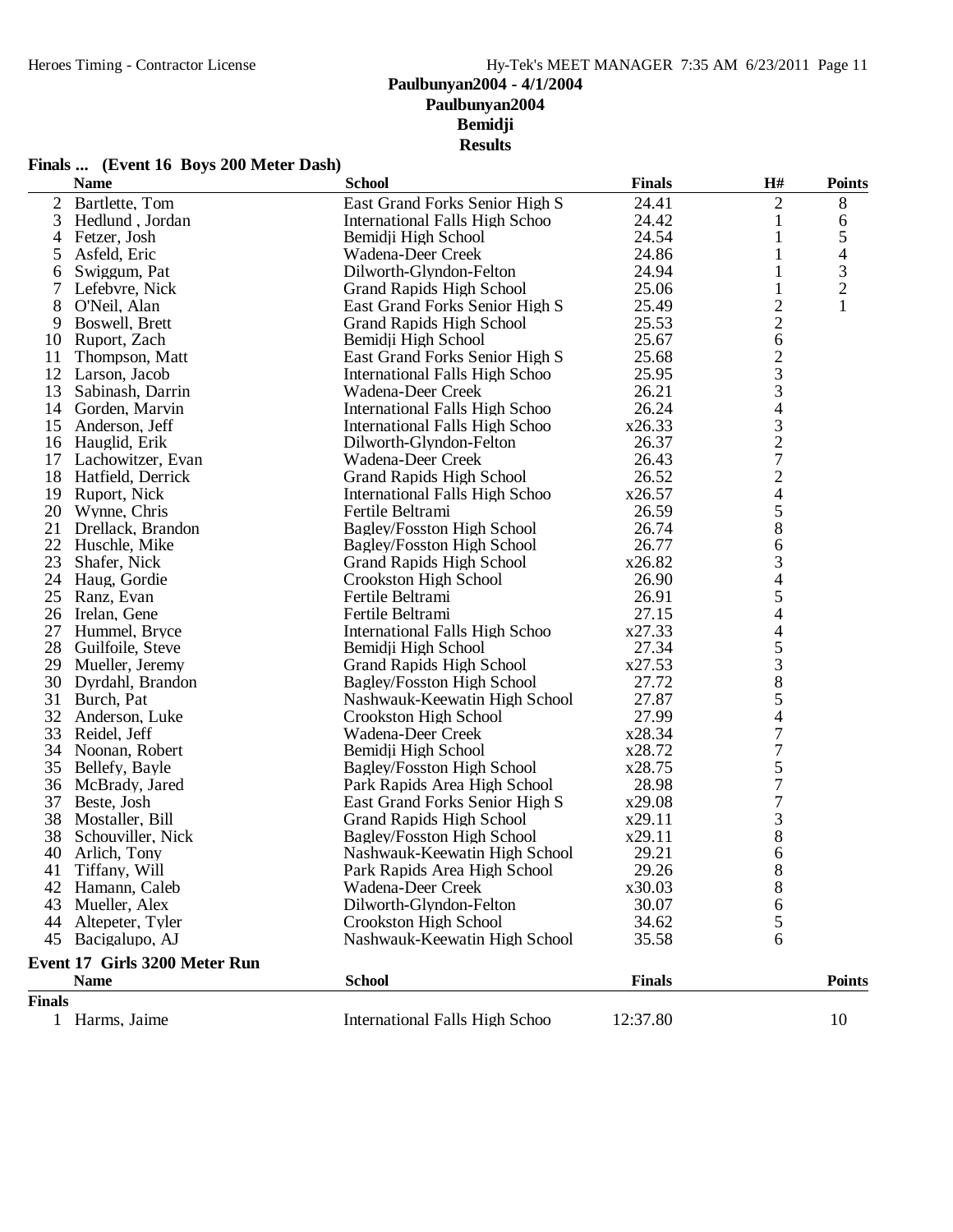#### Finals ... (Event 17 Girls 3200 Meter Run)

|                | <b>Name</b>                                    | <b>School</b>                     | <b>Finals</b> |                                                 | <b>Points</b>                              |
|----------------|------------------------------------------------|-----------------------------------|---------------|-------------------------------------------------|--------------------------------------------|
| $\mathbf{2}$   | Smith, Jill                                    | Bemidji High School               | 12:38.20      |                                                 | 8                                          |
| 3              | Aune, Kelsey                                   | East Grand Forks Senior High S    | 12:40.20      |                                                 | 6                                          |
| 4              | DeGrio, Raynee                                 | <b>Grand Rapids</b>               | 13:10.40      |                                                 | $\mathfrak s$                              |
| 5              | Nichols, Randii                                | <b>Grand Rapids</b>               | 13:27.00      |                                                 |                                            |
| 6              | Wagner, Michaela                               | Bemidji High School               | 13:29.90      |                                                 |                                            |
| 7              | Ranten, Ashley                                 | East Grand Forks Senior High S    | 13:51.20      |                                                 | $\begin{array}{c} 4 \\ 3 \\ 2 \end{array}$ |
| 8              | Flikka, Stacy                                  | Crookston High School             | 13:55.40      |                                                 | $\mathbf{1}$                               |
| 9              | Simmons, Molly                                 | Crookston High School             | 14:00.20      |                                                 |                                            |
|                | 10 Pate, Mary                                  | Wadena-Deer Creek                 | 14:22.20      |                                                 |                                            |
|                | 11 Powers, Katie                               | <b>Bagley/Fosston High School</b> | 16:04.50      |                                                 |                                            |
|                | 12 Hummel, Heather                             | Nashwauk-Keewatin High School     | 20:15.50      |                                                 |                                            |
|                | Event 18 Boys 3200 Meter Run                   |                                   |               |                                                 |                                            |
|                | <b>Name</b>                                    | <b>School</b>                     | <b>Finals</b> |                                                 | <b>Points</b>                              |
| <b>Finals</b>  |                                                |                                   |               |                                                 |                                            |
|                | Bjorhus, Tyler                                 | Dilworth-Glyndon-Felton           | 10:20.80      |                                                 | 10                                         |
| $\overline{c}$ | LaBlanc, Josh                                  | International Falls High Schoo    | 10:47.80      |                                                 | 8                                          |
| 3              | Gibeau, Grant                                  | <b>Grand Rapids High School</b>   | 11:01.90      |                                                 | 6                                          |
| $\overline{4}$ | Smith, Derek                                   | Bemidji High School               | 11:07.10      |                                                 | 5                                          |
| 5              | Manske, Waylon                                 | Bemidii High School               | 11:07.30      |                                                 |                                            |
|                |                                                |                                   | 11:35.60      |                                                 | $\begin{array}{c} 4 \\ 3 \\ 2 \end{array}$ |
| 6              | Fischer, Justin                                | Dilworth-Glyndon-Felton           |               |                                                 |                                            |
| 7              | Lindquist, Troy                                | Bemidii High School               | 11:50.90      |                                                 | $\mathbf{1}$                               |
| 8              | Charnley, Trevor                               | <b>Grand Rapids High School</b>   | 11:59.20      |                                                 |                                            |
| 9              | Ronnander, Leif                                | Bemidji High School               | x12:26.20     |                                                 |                                            |
|                | Event 19 Girls 4x400 Meter Relay               |                                   |               |                                                 |                                            |
|                | <b>Team</b>                                    | <b>Relay</b>                      | <b>Finals</b> | H#                                              | <b>Points</b>                              |
| <b>Finals</b>  |                                                |                                   |               |                                                 |                                            |
| 1              | Bemidji High School                            | A                                 | 4:21.09       | 1                                               | 10                                         |
| $\overline{2}$ | <b>Grand Rapids</b>                            | $\mathbf{A}$                      | 4:25.16       | 1                                               | 8                                          |
| 3              | Crookston High School                          | A                                 | 4:26.91       | 1                                               | 6                                          |
| 4              | Bemidji High School                            | B                                 | x4:27.83      | $\overline{c}$                                  |                                            |
| 5              | East Grand Forks Senior High!                  | $\mathbf{A}$                      | 4:27.96       | $\mathbf{1}$                                    | 5                                          |
| 6              | <b>Grand Rapids</b>                            | $\, {\bf B}$                      | x4:35.69      | 3                                               |                                            |
| 7              | Bemidji High School                            | $\mathcal{C}$                     | x4:42.36      | $\overline{c}$                                  |                                            |
| 8              | <b>International Falls High Schoo</b>          | A                                 | 4:43.97       | $\mathbf{1}$                                    | 4                                          |
| 9              | Bagley/Fosston High School                     | A                                 | 4:47.65       | $\overline{c}$                                  | 3                                          |
| 10             | Wadena-Deer Creek                              | A                                 | 4:48.15       | $\mathbf{1}$                                    | $\overline{2}$                             |
| 11             | Bemidji High School                            | $\mathbf D$                       | x4:49.00      | 3                                               |                                            |
| 12             | Nashwauk-Keewatin High Scho                    | A                                 | 4:51.86       | $\overline{2}$                                  | $\mathbf{1}$                               |
| 13             | Crookston High School                          | B                                 | x4:58.00      |                                                 |                                            |
| 14             | Fertile Beltrami                               | A                                 | 5:01.11       |                                                 |                                            |
| 15             | Dilworth-Glyndon-Felton                        | A                                 | 5:12.07       |                                                 |                                            |
| 16             | Wadena-Deer Creek                              | B                                 | x5:14.39      | $\begin{array}{c} 3 \\ 3 \\ 2 \\ 3 \end{array}$ |                                            |
|                |                                                |                                   |               |                                                 |                                            |
|                | Event 20 Boys 4x400 Meter Relay<br><b>Team</b> | <b>Relay</b>                      | <b>Finals</b> | H#                                              | <b>Points</b>                              |
| <b>Finals</b>  |                                                |                                   |               |                                                 |                                            |
|                | 1 Bemidji High School                          | A                                 | 3:45.75       | 1                                               | 10                                         |
|                |                                                |                                   |               |                                                 |                                            |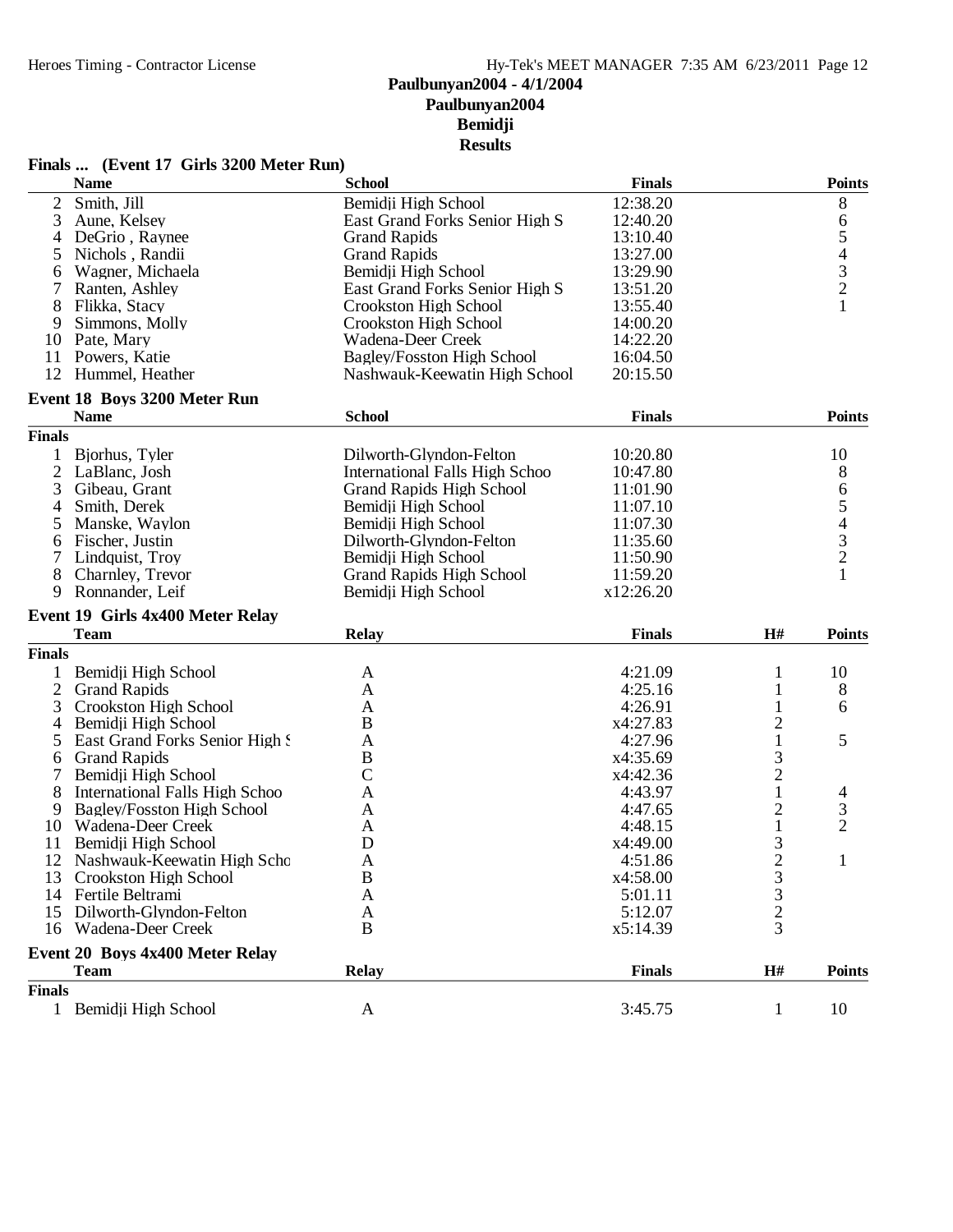**Results**

|                | <b>Team</b>                     | <b>Relay</b>                          | <b>Finals</b> | H#                                                | <b>Points</b>            |
|----------------|---------------------------------|---------------------------------------|---------------|---------------------------------------------------|--------------------------|
| $\overline{2}$ | Dilworth-Glyndon-Felton         | $\mathbf{A}$                          | 3:47.32       | 1                                                 | 8                        |
| 3              | Crookston High School           | A                                     | 3:47.98       | $\mathbf{1}% \in\mathbb{Z}_{+}^{d}[z,\bar{z}]$    |                          |
| 4              | Wadena-Deer Creek               | A                                     | 3:49.42       | $\mathbf{1}$                                      | $\frac{6}{5}$            |
| 5              | East Grand Forks Senior High S  | A                                     | 3:49.43       | $\overline{c}$                                    | $\overline{\mathcal{L}}$ |
| 6              | International Falls High Schoo  | A                                     | 3:53.34       | $\mathbf{1}$                                      | $\frac{3}{2}$            |
| 7              | Park Rapids Area High School    | A                                     | 3:57.07       |                                                   |                          |
| 8              | Bemidji High School             | B                                     | x4:02.07      | $\frac{2}{2}$                                     |                          |
| 9              | Fertile Beltrami                | A                                     | 4:04.72       |                                                   | $\mathbf{1}$             |
| 10             | Bemidji High School             | $\mathcal{C}$                         | x4:22.57      | $\begin{array}{c}\n3 \\ 3 \\ 2 \\ 3\n\end{array}$ |                          |
| 11             | <b>Grand Rapids High School</b> | A                                     | 4:25.44       |                                                   |                          |
| 12             | Bemidji High School             | D                                     | x4:26.08      |                                                   |                          |
| 13             | Wadena-Deer Creek               | $\bf{B}$                              | x4:46.90      |                                                   |                          |
|                | <b>Event 21 Girls High Jump</b> |                                       |               |                                                   |                          |
|                | <b>Name</b>                     | <b>School</b>                         | <b>Finals</b> |                                                   | <b>Points</b>            |
| <b>Finals</b>  |                                 |                                       |               |                                                   |                          |
| 1              | Skoglund, Krista                | International Falls High Schoo        | $4 - 10.00$   |                                                   | 10                       |
| $\overline{c}$ | Phillipe, Emily                 | <b>International Falls High Schoo</b> | $4 - 10.00$   |                                                   | 8                        |
| 3              | Butler, Jessica                 | <b>Grand Rapids</b>                   | 4-08.00       |                                                   | 6                        |
| 4              | Marsolek, Kaitlyn               | Bemidji High School                   | 4-08.00       |                                                   |                          |
| 5              | Aanden, Jenna                   | Fertile Beltrami                      | 4-08.00       |                                                   | $\frac{5}{4}$            |
| 6              | Mistic, Abby                    | Bemidji High School                   | 4-06.00       |                                                   | $\overline{3}$           |
| 7              | Pochucha, Danielle              | Nashwauk-Keewatin High School         | 4-06.00       |                                                   | $\overline{2}$           |
| 8              | Heinrich, Alicia                | <b>Grand Rapids</b>                   | 4-06.00       |                                                   | .33                      |
| 8              | Hay, Kendra                     | Wadena-Deer Creek                     | $4 - 06.00$   |                                                   | .33                      |
| 8              | Legler, Amanda                  | <b>Grand Rapids</b>                   | $4 - 06.00$   |                                                   | .33                      |
| 11             | Wahlin, Kamille                 | Crookston High School                 | 4-04.00       |                                                   |                          |
| 11             | Engelstad, Cate                 | Fertile Beltrami                      | 4-04.00       |                                                   |                          |
| 11             | Davis, Jessica                  | Wadena-Deer Creek                     | 4-04.00       |                                                   |                          |
|                | 11 Hoffman, Alexa               | Wadena-Deer Creek                     | 4-04.00       |                                                   |                          |
| 15             | Mowder, Bridget                 | Park Rapids High School               | $4 - 02.00$   |                                                   |                          |
| 15             | Lewis, JessAnne                 | East Grand Forks Senior High S        | $4 - 02.00$   |                                                   |                          |
| 15             | Keene, Lindsay                  | <b>Grand Rapids</b>                   | $x4-02.00$    |                                                   |                          |
| 18             | Johnson, Molly                  | <b>International Falls High Schoo</b> | 4-00.00       |                                                   |                          |
| 18             | Davis, Taylor                   | Crookston High School                 | $4 - 00.00$   |                                                   |                          |
|                | 18 Leifermann, Sydnay           | Park Rapids High School               | $4 - 00.00$   |                                                   |                          |
| $---$          | Tretter, Rachelanne             | East Grand Forks Senior High S        | <b>NH</b>     |                                                   |                          |
| $---$          | Warwas, Brittany                | Nashwauk-Keewatin High School         | <b>NH</b>     |                                                   |                          |
|                | <b>Event 22 Boys High Jump</b>  |                                       |               |                                                   |                          |
|                | <b>Name</b>                     | <b>School</b>                         | <b>Finals</b> |                                                   | <b>Points</b>            |
| <b>Finals</b>  |                                 |                                       |               |                                                   |                          |
| 1              | Costello, Tom                   | Dilworth-Glyndon-Felton               | $6 - 02.00$   |                                                   | 10                       |
| 2              | Cummings, Randy                 | Dilworth-Glyndon-Felton               | 6-01.00       |                                                   | 8                        |
| 3              | Lachowitzer, Evan               | Wadena-Deer Creek                     | 5-04.00       |                                                   | 5.50                     |
| 3              | Appicelli, Chris                | Bemidji High School                   | 5-04.00       |                                                   | 5.50                     |
| 5              | Green, Matt                     | Dilworth-Glyndon-Felton               | 5-04.00       |                                                   | 4                        |
| 6              | Peterson, Eric                  | Fertile Beltrami                      | 5-04.00       |                                                   | 2.50                     |
| 6              | Roskos, Grant                   | <b>Grand Rapids High School</b>       | 5-04.00       |                                                   | 2.50                     |

# **Finals ... (Event 20 Boys 4x400 Meter Relay)**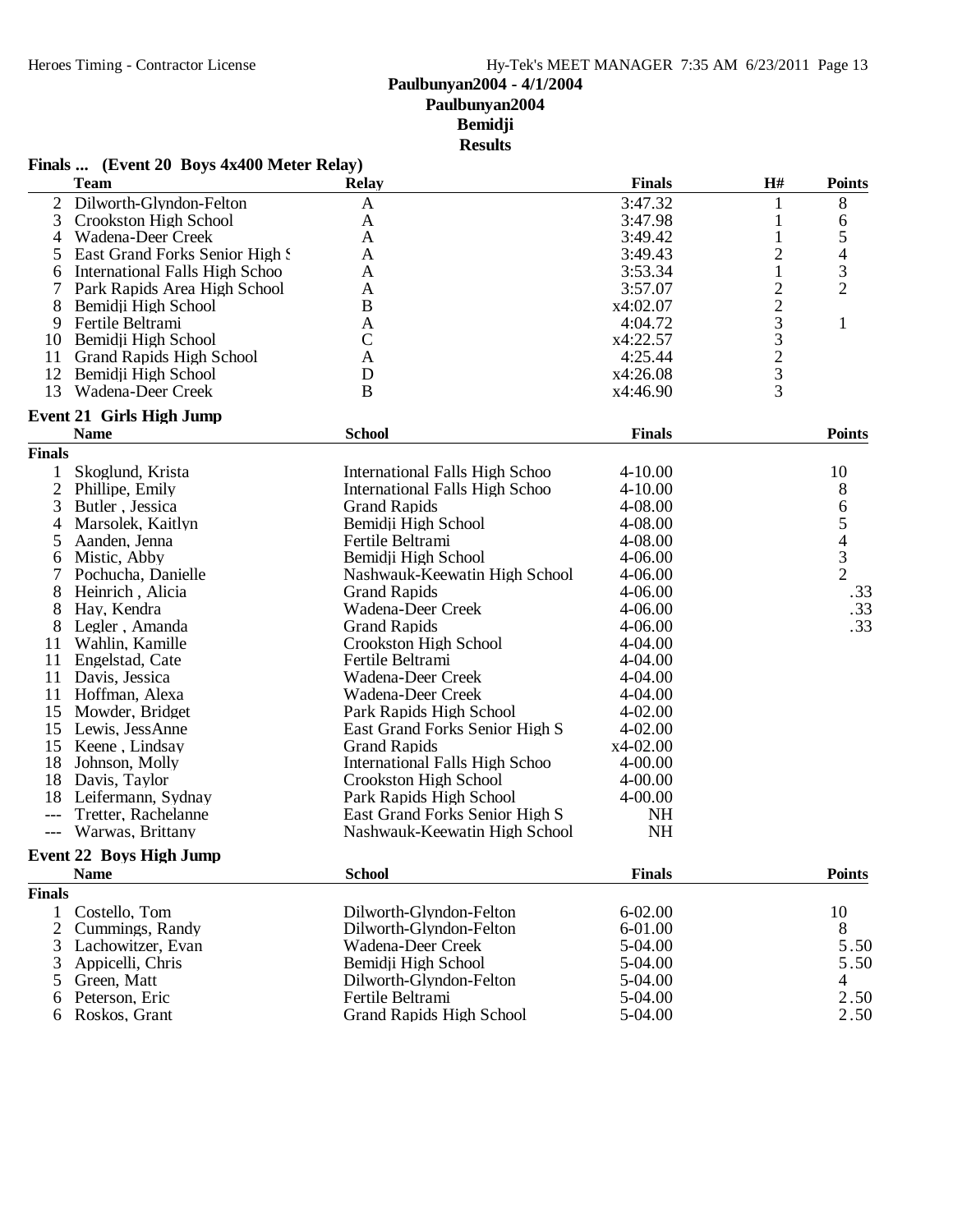**Finals ... (Event 22 Boys High Jump)**

#### **Paulbunyan2004 Bemidji Results**

Wadena-Deer Creek 9-06.00<br>Fertile Beltrami 8-06.00

East Grand Forks Senior High S

|                | <b>Name</b>                      | <b>School</b>                         | <b>Finals</b> | <b>Points</b>                                   |
|----------------|----------------------------------|---------------------------------------|---------------|-------------------------------------------------|
| 8              | Walsh, Mike                      | Nashwauk-Keewatin High School         | $5 - 02.00$   | $\mathbf{1}$                                    |
| 9              | O'Neil, Alan                     | East Grand Forks Senior High S        | 5-02.00       |                                                 |
| 10             | Carv. Matt                       | Wadena-Deer Creek                     | $5 - 02.00$   |                                                 |
| 11             | Drellack, Brandon                | <b>Bagley/Fosston High School</b>     | 5-02.00       |                                                 |
|                | 12 Mierch, Jerry                 | Nashwauk-Keewatin High School         | 5-02.00       |                                                 |
| 13             | Dyrdahl, Brandon                 | Bagley/Fosston High School            | 5-00.00       |                                                 |
|                | 14 Franzwa, Tony                 | East Grand Forks Senior High S        | 5-00.00       |                                                 |
|                | 15 Gelo, Raphael                 | <b>International Falls High Schoo</b> | 5-00.00       |                                                 |
|                | 16 Otterson-Goldberg, Sam        | <b>Grand Rapids High School</b>       | 5-00.00       |                                                 |
|                | 17 Peterson, Andrew              | Fertile Beltrami                      | 5-00.00       |                                                 |
| 18             | Demuth, Allen                    | <b>International Falls High Schoo</b> | $5-00.00$     |                                                 |
| 19             | Boe, Channing                    | Bemidji High School                   | 5-00.00       |                                                 |
| $---$          | Roth, Justin                     | <b>Grand Rapids High School</b>       | <b>NH</b>     |                                                 |
| $---$          | Stevens, Grant                   | Bemidji High School                   | <b>NH</b>     |                                                 |
|                | <b>Event 23 Girls Pole Vault</b> |                                       |               |                                                 |
|                | <b>Name</b>                      | <b>School</b>                         | <b>Finals</b> | <b>Points</b>                                   |
| <b>Finals</b>  |                                  |                                       |               |                                                 |
| 1              | Smith, Andrea                    | Bemidji High School                   | 12-00.00      | 10                                              |
| $\overline{2}$ | Helfrich, Emma                   | Park Rapids High School               | 8-06.00       | 8                                               |
| 3              | Johnson, Jamie                   | East Grand Forks Senior High S        | 8-06.00       | 6                                               |
|                | Zika, Sarah                      | <b>International Falls High Schoo</b> | 8-00.00       | 4.50                                            |
| 4              |                                  |                                       |               | 4.50                                            |
| 4              | Theisen, Kasey                   | Wadena-Deer Creek                     | 8-00.00       | 2.50                                            |
| 6              | LeDuc, Jaime                     | <b>International Falls High Schoo</b> | 7-00.00       |                                                 |
| 6              | Wolff, Kaitlin                   | East Grand Forks Senior High S        | 7-00.00       | 2.50                                            |
| 8              | Wright, Kristen                  | Nashwauk-Keewatin High School         | 7-00.00       | $\mathbf{1}$                                    |
| 9              | Herington, Danielle              | East Grand Forks Senior High S        | $6 - 00.00$   |                                                 |
| 9              | Johnson, Natalie                 | Bemidji High School                   | $6 - 00.00$   |                                                 |
| 9              | Bakken, Amanda                   | Crookston High School                 | $6 - 00.00$   |                                                 |
| 9              | Nevalainen, Heather              | International Falls High Schoo        | $6 - 00.00$   |                                                 |
|                | Curto, Amanda                    | Nashwauk-Keewatin High School         | NH            |                                                 |
|                | Dufault, Amanda                  | Crookston High School                 | <b>NH</b>     |                                                 |
|                | <b>Event 24 Boys Pole Vault</b>  |                                       |               |                                                 |
|                | <b>Name</b>                      | <b>School</b>                         | <b>Finals</b> | <b>Points</b>                                   |
| <b>Finals</b>  |                                  |                                       |               |                                                 |
|                | 1 Hoverson, Josh                 | Bemidji High School                   | 12-06.00      | 10                                              |
| $\mathbf{2}$   | Papillon, David                  | Wadena-Deer Creek                     | 12-06.00      | 8                                               |
| 3              | Haman, Travis                    | Bemidji High School                   | 12-00.00      | 6                                               |
| 4              | Gelo, Rhegy                      | <b>International Falls High Schoo</b> | 11-06.00      |                                                 |
| 5              | Ryan, Billy                      | Park Rapids Area High School          | 11-06.00      |                                                 |
| 6              | Tollefson, Derek                 | Dilworth-Glyndon-Felton               | 11-00.00      | $\begin{array}{c} 5 \\ 4 \\ 3 \\ 2 \end{array}$ |
| 7              | Youso, Robert                    | <b>International Falls High Schoo</b> | 10-00.00      |                                                 |
| 8              | Hauglid, Erik                    | Dilworth-Glyndon-Felton               | 10-00.00      | $\mathbf{1}$                                    |
| 9              | Erickson, Tyler                  | Fertile Beltrami                      | 9-06.00       |                                                 |
| 9              | Hedlund, Jordan                  | <b>International Falls High Schoo</b> | 9-06.00       |                                                 |
| 9              | Jantzen, Rocky                   | Wadena-Deer Creek                     | 9-06.00       |                                                 |
|                |                                  |                                       |               |                                                 |

12 Johnstad, Andrew Fertile Beltrami 8-06.00<br>12 Thompson, Matt East Grand Forks Senior High S 8-06.00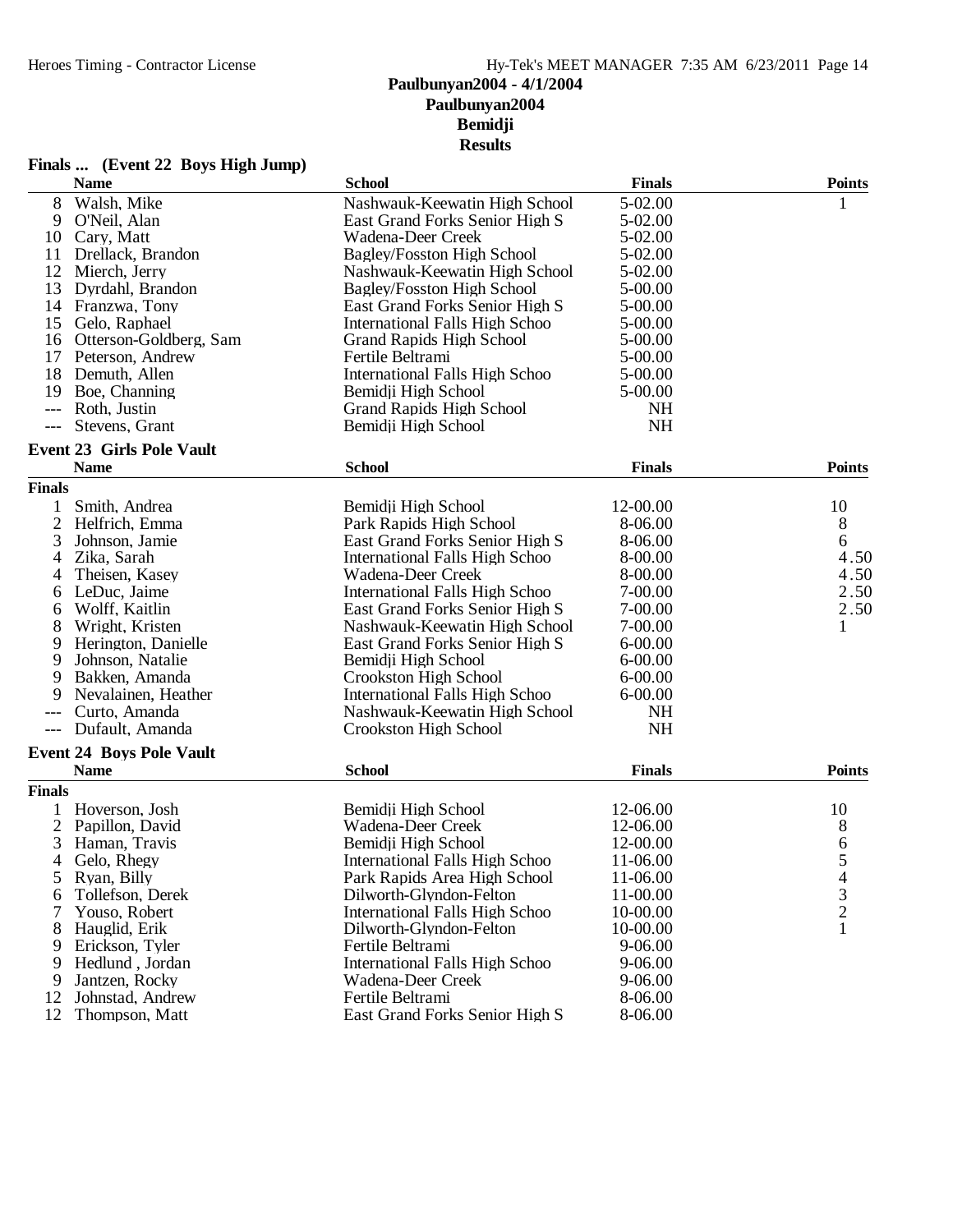|                | Finals  (Event 24 Boys Pole Vault) |                                       |               |                                            |
|----------------|------------------------------------|---------------------------------------|---------------|--------------------------------------------|
|                | <b>Name</b>                        | <b>School</b>                         | <b>Finals</b> | <b>Points</b>                              |
|                | --- Fultz, Chris                   | <b>Bagley/Fosston High School</b>     | <b>NH</b>     |                                            |
|                | --- Bellefy, Bayle                 | <b>Bagley/Fosston High School</b>     | <b>NH</b>     |                                            |
|                | <b>Event 25 Girls Long Jump</b>    |                                       |               |                                            |
|                | <b>Name</b>                        | <b>School</b>                         | <b>Finals</b> | Points                                     |
| <b>Finals</b>  |                                    |                                       |               |                                            |
| $\mathbf{1}$   | Smith, Andrea                      | Bemidji High School                   | 15-10.25      | 10                                         |
| 2              | Petersen, Kelsey                   | <b>Grand Rapids</b>                   | 14-11.50      | 8                                          |
| 3              | Zika, Sarah                        | <b>International Falls High Schoo</b> | 14-08.00      |                                            |
| 4              | Berger, Sara                       | East Grand Forks Senior High S        | 14-06.75      | 65432                                      |
| 5              | Popp, Cassy                        | Wadena-Deer Creek                     | 14-06.25      |                                            |
| 6              | Hay, Alyssa                        | Wadena-Deer Creek                     | 14-06.00      |                                            |
| 7              | Hamre, Sara                        | Fertile Beltrami                      | 14-06.00      |                                            |
| 8              | Joki, Erin                         | <b>Grand Rapids</b>                   | 14-05.50      | $\mathbf{1}$                               |
| 9              | Hendrickson, Rachel                | <b>International Falls High Schoo</b> | 14-02.00      |                                            |
| 10             | Graber, Missy                      | Bemidji High School                   | 13-11.25      |                                            |
| 11             | Evavold, Ally                      | East Grand Forks Senior High S        | 13-10.75      |                                            |
|                | 12 Litchke, Courtney               | <b>Grand Rapids</b>                   | 13-06.25      |                                            |
|                | 12 Nevalainen, Heather             | <b>International Falls High Schoo</b> | 13-06.25      |                                            |
| 14             | Hoffman, Alexa                     | Wadena-Deer Creek                     | 13-03.00      |                                            |
| 15             | Wikoff, Kacie                      | Fertile Beltrami                      | 12-11.00      |                                            |
| 16             | Bye, Ashley                        | Dilworth-Glyndon-Felton               | 12-03.50      |                                            |
| 17             | Keene, Lindsay                     | <b>Grand Rapids</b>                   | x12-01.50     |                                            |
| 18             | Carlson, Jessica                   | East Grand Forks Senior High S        | 11-04.00      |                                            |
| 19             | Senger, Abby                       | East Grand Forks Senior High S        | $x11-00.00$   |                                            |
| 19             | McCauley, Megan                    | East Grand Forks Senior High S        | $x11-00.00$   |                                            |
| 21             | Boppre, Janelle                    | East Grand Forks Senior High S        | x10-11.00     |                                            |
|                | 22 Blair, Brittany                 | Nashwauk-Keewatin High School         | 10-07.75      |                                            |
|                | 23 Hummel, Heather                 | Nashwauk-Keewatin High School         | 10-07.00      |                                            |
|                | 24 Stepenkova, Kolina              | Nashwauk-Keewatin High School         | 10-04.00      |                                            |
| 25             | Klinkhammer, Kristina              | Dilworth-Glyndon-Felton               | $9 - 09.00$   |                                            |
| $---$          | Rasmussen 10, Kayla                | Crookston High School                 | <b>ND</b>     |                                            |
| $---$          | Kunze, Anna                        | Nashwauk-Keewatin High School         | <b>ND</b>     |                                            |
|                | <b>Event 26 Boys Long Jump</b>     |                                       |               |                                            |
|                | <b>Name</b>                        | <b>School</b>                         | <b>Finals</b> | <b>Points</b>                              |
| <b>Finals</b>  |                                    |                                       |               |                                            |
|                | 1 Franzwa, Tony                    | East Grand Forks Senior High S        | 20-03.50      | 10                                         |
| $\overline{2}$ | Cummings, Randy                    | Dilworth-Glyndon-Felton               | 19-10.00      | $8\phantom{1}$                             |
| 3              | Ruport, Zach                       | Bemidji High School                   | 19-07.50      | 6                                          |
|                | Hagen, Nick                        | East Grand Forks Senior High S        | 19-07.00      | 5                                          |
| 5              | Hedlund, Jordan                    | <b>International Falls High Schoo</b> | 19-04.00      |                                            |
| 6              | Bower, Kevin                       | Park Rapids Area High School          | 19-03.00      | $\begin{array}{c} 4 \\ 3 \\ 2 \end{array}$ |
| 7              | Costello, Tom                      | Dilworth-Glyndon-Felton               | 19-02.25      |                                            |
| 8              | Mertens, Nick                      | East Grand Forks Senior High S        | 18-10.00      |                                            |
| 9              | Walsh, Mike                        | Nashwauk-Keewatin High School         | 18-07.00      |                                            |
| 10             | Green, Matt                        | Dilworth-Glyndon-Felton               | 18-03.75      |                                            |
| 11             | Roskos, Grant                      | <b>Grand Rapids High School</b>       | 18-02.00      |                                            |
| 12             | Mierch, Jerry                      | Nashwauk-Keewatin High School         | 18-01.25      |                                            |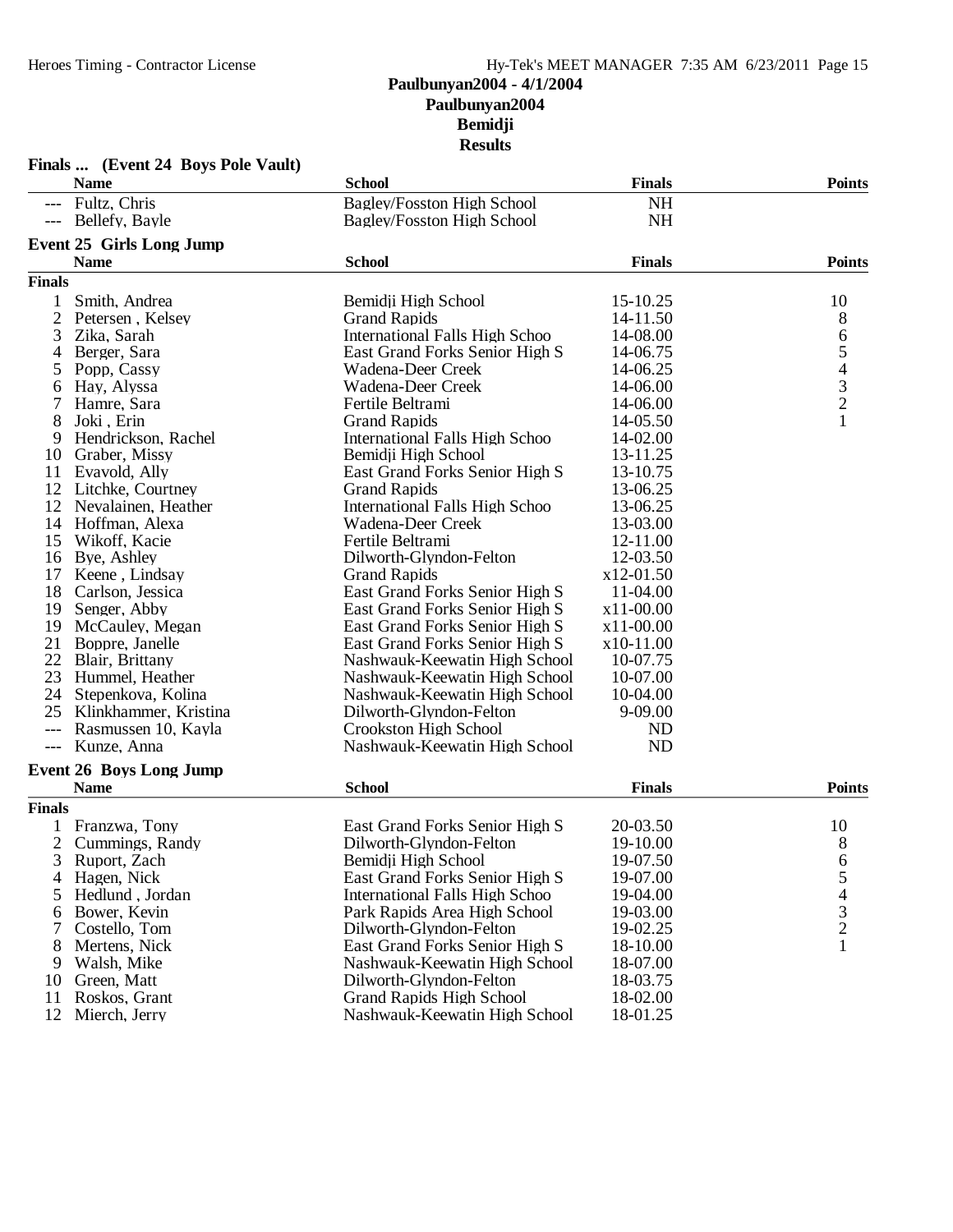# **Finals ... (Event 26 Boys Long Jump)**

|               | <b>Name</b>                       | <b>School</b>                   | <b>Finals</b>  | <b>Points</b>                                   |
|---------------|-----------------------------------|---------------------------------|----------------|-------------------------------------------------|
| 13            | Gress, Tyler                      | Wadena-Deer Creek               | 17-08.25       |                                                 |
|               | 14 Huschle, Mike                  | Bagley/Fosston High School      | 17-07.00       |                                                 |
| 15            | Haug, Gordie                      | Crookston High School           | 17-05.50       |                                                 |
| 16            | Warmuth, Jimmy                    | Nashwauk-Keewatin High School   | 17-05.00       |                                                 |
| 17            | Goss, Anton                       | Bagley/Fosston High School      | 17-04.00       |                                                 |
| 18            | nelson, Chad                      | <b>Grand Rapids High School</b> | 17-01.25       |                                                 |
| 19            | Lefebvre, Nick                    | <b>Grand Rapids High School</b> | 16-10.75       |                                                 |
| 20            | Arlich, Tony                      | Nashwauk-Keewatin High School   | x16-07.00      |                                                 |
| 21            | Stately, Clarence                 | Bemidji High School             | 16-06.50       |                                                 |
| 22            | Schwartz, Dusty                   | International Falls High Schoo  | 16-06.25       |                                                 |
| 23            | Coauette, Cody                    | Fertile Beltrami                | 16-02.75       |                                                 |
| 24            | Hendrickson, Garrett              | International Falls High Schoo  | 15-09.00       |                                                 |
| 25            | KakayGeesick, Curtis              | Bemidji High School             | 15-08.00       |                                                 |
|               | 26 Beste, Josh                    | East Grand Forks Senior High S  | x15-04.00      |                                                 |
| 27            | Stevens, Grant                    | Bemidji High School             | x15-01.00      |                                                 |
| 28            | Nohre, Kyle                       | Bemidji High School             | x14-07.00      |                                                 |
| 29            | Hamburg, Kyle                     | Bemidji High School             | $x14-03.25$    |                                                 |
| 30            | Fazekas, Bryce                    | Park Rapids Area High School    | 14-01.00       |                                                 |
| 31            | McEndree, Brandon                 | Bemidji High School             | x11-08.50      |                                                 |
| $---$         | Alzade, Hunberto                  | Fertile Beltrami                | N <sub>D</sub> |                                                 |
|               |                                   |                                 |                |                                                 |
|               | <b>Event 27 Girls Triple Jump</b> |                                 |                |                                                 |
|               | <b>Name</b>                       | <b>School</b>                   | <b>Finals</b>  | <b>Points</b>                                   |
| <b>Finals</b> |                                   |                                 |                |                                                 |
| 1             | Berger, Sara                      | East Grand Forks Senior High S  | 33-07.00       | 10                                              |
| $\mathbf{2}$  | Joki, Erin                        | <b>Grand Rapids</b>             | 32-11.00       | 8                                               |
| 3             | Hay, Alyssa                       | Wadena-Deer Creek               | 32-08.50       | 6                                               |
| 4             | Hougen, Becca                     | Bemidji High School             | 32-07.50       |                                                 |
| 5             | Fredrickson, Katie                | Bagley/Fosston High School      | 32-02.50       |                                                 |
| 6             | Hendrickson, Rachel               | International Falls High Schoo  | 31-10.75       | $\begin{array}{c} 5 \\ 4 \\ 3 \\ 2 \end{array}$ |
| 7             | Zika, Sarah                       | International Falls High Schoo  | 31-02.00       |                                                 |
| 8             | Phelps, Ellen                     | Bemidji High School             | 29-07.75       | $\mathbf{1}$                                    |
| 9             | Filipi, Ashley                    | Fertile Beltrami                | 29-07.25       |                                                 |
| 10            | Haugen, Leann                     | Fertile Beltrami                | 28-10.50       |                                                 |
| 11            | Johnson, Natalie                  | Bemidji High School             | 28-09.00       |                                                 |
| 12            | Pochucha, Danielle                | Nashwauk-Keewatin High School   | 27-05.00       |                                                 |
| 13            | Columbus, Mary                    | <b>Grand Rapids</b>             | 26-04.50       |                                                 |
| 14            | Tretter, Rachelanne               | East Grand Forks Senior High S  | 25-04.25       |                                                 |
| 15            | Bye, Ashley                       | Dilworth-Glyndon-Felton         | 24-07.75       |                                                 |
| 16            | Senger, Abby                      | East Grand Forks Senior High S  | 24-02.25       |                                                 |
|               | 17 Black, Katherine               | <b>Grand Rapids</b>             | 22-08.25       |                                                 |
|               | Klinkhammer, Kristina             | Dilworth-Glyndon-Felton         | <b>ND</b>      |                                                 |
| $---$         | Evavold, Ally                     | East Grand Forks Senior High S  | <b>ND</b>      |                                                 |
|               |                                   |                                 |                |                                                 |
|               | <b>Event 28 Boys Triple Jump</b>  |                                 |                |                                                 |
|               | <b>Name</b>                       | <b>School</b>                   | <b>Finals</b>  | <b>Points</b>                                   |
| <b>Finals</b> |                                   |                                 |                |                                                 |
| 1             | Hagen, Nick                       | East Grand Forks Senior High S  | 41-00.25       | 10                                              |
|               | Costello, Tom                     | Dilworth-Glyndon-Felton         | 40-06.00       | 8                                               |
|               |                                   |                                 |                |                                                 |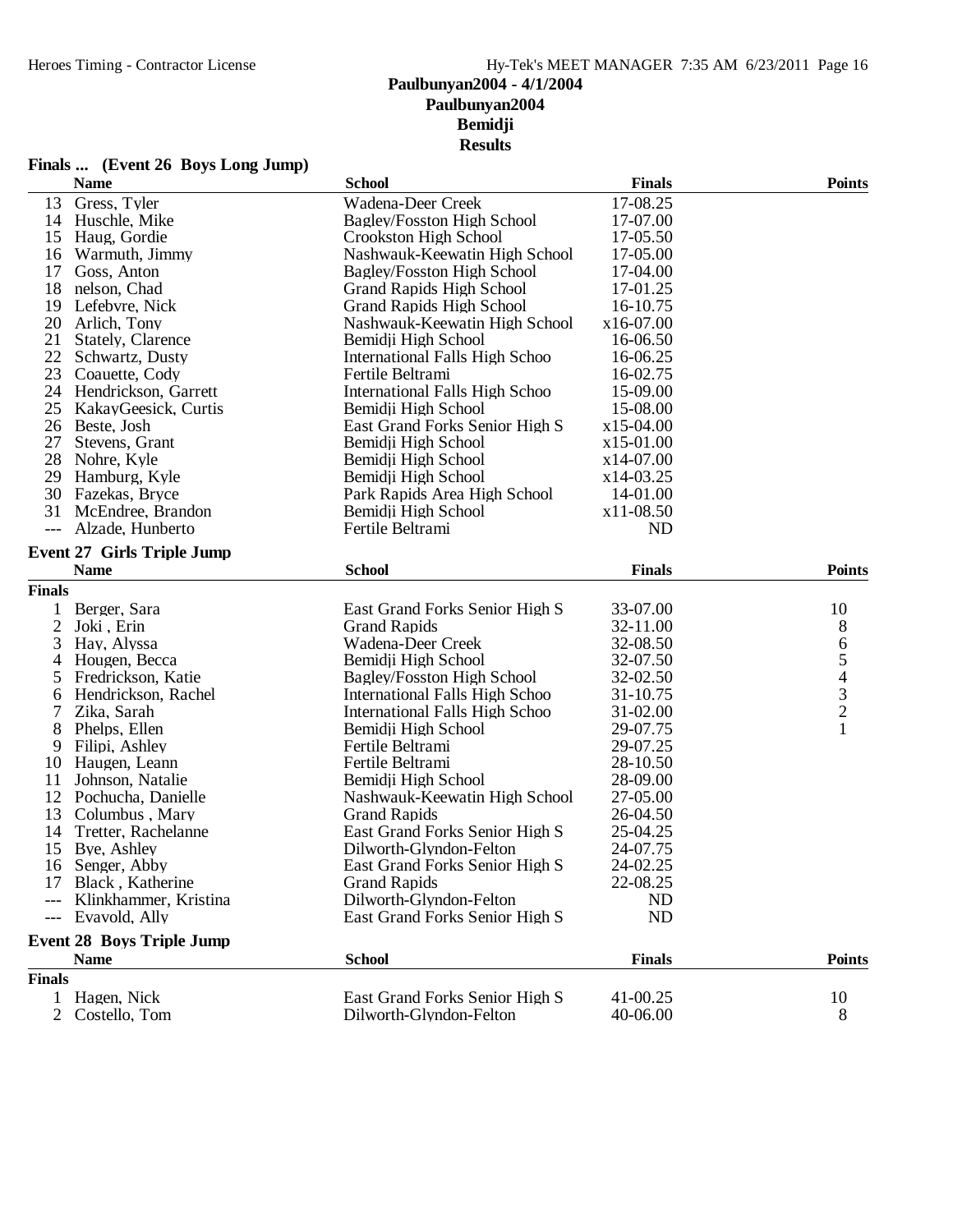# **Finals ... (Event 28 Boys Triple Jump)**

|               | <b>Name</b>                    | <b>School</b>                         | <b>Finals</b> | <b>Points</b>                              |
|---------------|--------------------------------|---------------------------------------|---------------|--------------------------------------------|
| 3             | Cummings, Randy                | Dilworth-Glyndon-Felton               | 40-02.75      | 6                                          |
| 4             | Appicelli, Chris               | Bemidii High School                   | 40-01.75      | 5                                          |
| 5             | Franzwa, Tony                  | East Grand Forks Senior High S        | 39-05.75      |                                            |
| 6             | Mertens, Nick                  | East Grand Forks Senior High S        | 37-01.25      | $\begin{array}{c} 4 \\ 3 \\ 2 \end{array}$ |
| 7             | nelson, Chad                   | <b>Grand Rapids High School</b>       | 36-07.50      |                                            |
| 8             | Warmuth, Jimmy                 | Nashwauk-Keewatin High School         | 36-00.25      | $\mathbf{1}$                               |
| 9             | Gorden, Marvin                 | International Falls High Schoo        | 35-02.50      |                                            |
| 10            | Koehler, Matt                  | Park Rapids Area High School          | 35-00.75      |                                            |
| 11            | Schwartz, Dusty                | International Falls High Schoo        | 34-07.00      |                                            |
|               | 12 Henderson, Joey             | Fertile Beltrami                      | 34-00.25      |                                            |
| 13            | Hendrickson, Garrett           | <b>International Falls High Schoo</b> | 33-11.25      |                                            |
| 14            | Boe, Channing                  | Bemidji High School                   | 33-01.75      |                                            |
| 15            | Arlich, Tony                   | Nashwauk-Keewatin High School         | 32-05.00      |                                            |
|               | 16 Gibeau, Grant               | <b>Grand Rapids High School</b>       | 32-03.50      |                                            |
| 17            | Hernandez, Jose                | Bemidji High School                   | 32-02.50      |                                            |
|               | 18 Peterson, John              | Fertile Beltrami                      | 31-08.75      |                                            |
| 19            | Stevens, Grant                 | Bemidji High School                   | x31-07.00     |                                            |
|               | 20 Hunt, Justin                | Bemidji High School                   | x28-05.00     |                                            |
| $---$         | Hatfield, Derrick              | <b>Grand Rapids High School</b>       | <b>ND</b>     |                                            |
|               |                                |                                       |               |                                            |
|               | <b>Event 29 Girls Shot Put</b> |                                       |               |                                            |
|               | <b>Name</b>                    | <b>School</b>                         | <b>Finals</b> | <b>Points</b>                              |
| <b>Finals</b> |                                |                                       |               |                                            |
| 1             | Ungermanova, Barbora           | Crookston High School                 | 43-11.00      | 10                                         |
| $\mathbf{2}$  | Schaar, Lexi                   | Crookston High School                 | 36-06.00      | 8                                          |
| 3             | Columbus, Mary                 | <b>Grand Rapids</b>                   | 36-04.50      | 6                                          |
| 4             | Cody, Robyn                    | <b>International Falls High Schoo</b> | 35-11.00      | 5                                          |
| 5             | Gonzalez, Maria                | Crookston High School                 | 34-05.50      |                                            |
| 6             | Landmark, Christa              | International Falls High Schoo        | 33-04.50      | $\begin{array}{c} 4 \\ 3 \\ 2 \end{array}$ |
| 7             | Davis, Kristin                 | Bemidji High School                   | 32-10.50      |                                            |
| 8             | Cagle, Jessica                 | <b>Grand Rapids</b>                   | 31-08.50      | $\mathbf{1}$                               |
| 9             | Madisen, Casey                 | <b>Grand Rapids</b>                   | 31-05.50      |                                            |
| 10            | Graber, Missy                  | Bemidji High School                   | 31-01.50      |                                            |
| 10            | Beck, Jackie                   | Bemidji High School                   | 31-01.50      |                                            |
| 12            | Rollins, Andraya               | <b>Grand Rapids</b>                   | x30-04.00     |                                            |
| 13            | Olson, Ashley                  | <b>Grand Rapids</b>                   | x29-11.00     |                                            |
|               | 14 Roed, Anna                  | <b>Bagley/Fosston High School</b>     | 29-06.00      |                                            |
| 15            | Atchley, Kim                   | <b>International Falls High Schoo</b> | 29-03.50      |                                            |
| 16            | Crane, Elizabeth               | Crookston High School                 | x29-02.00     |                                            |
| 17            | Johnson, Mackenzie             | <b>Grand Rapids</b>                   | x26-07.00     |                                            |
| 18            | Gray, Michelle                 | Bemidji High School                   | x26-01.50     |                                            |
| 19            | Morgan, Alison                 | Dilworth-Glyndon-Felton               | 25-11.50      |                                            |
| 20            | Whiting, Ahley                 | Fertile Beltrami                      | 25-07.50      |                                            |
| 21            | Lyons, Jessamy                 | <b>Grand Rapids</b>                   | $x25-04.00$   |                                            |
| 22            | Leppanen, Kristina             | <b>Grand Rapids</b>                   | $x24-06.50$   |                                            |
| 23            | Weiss, Jamie                   | Park Rapids High School               | 23-07.50      |                                            |
| 24            | Ruerink, Sara                  | Wadena-Deer Creek                     | 23-05.00      |                                            |
| 25            | Rietsema, Melissa              | Dilworth-Glyndon-Felton               | 23-04.50      |                                            |
| 26            | Herndon, Grace                 | East Grand Forks Senior High S        | 22-10.50      |                                            |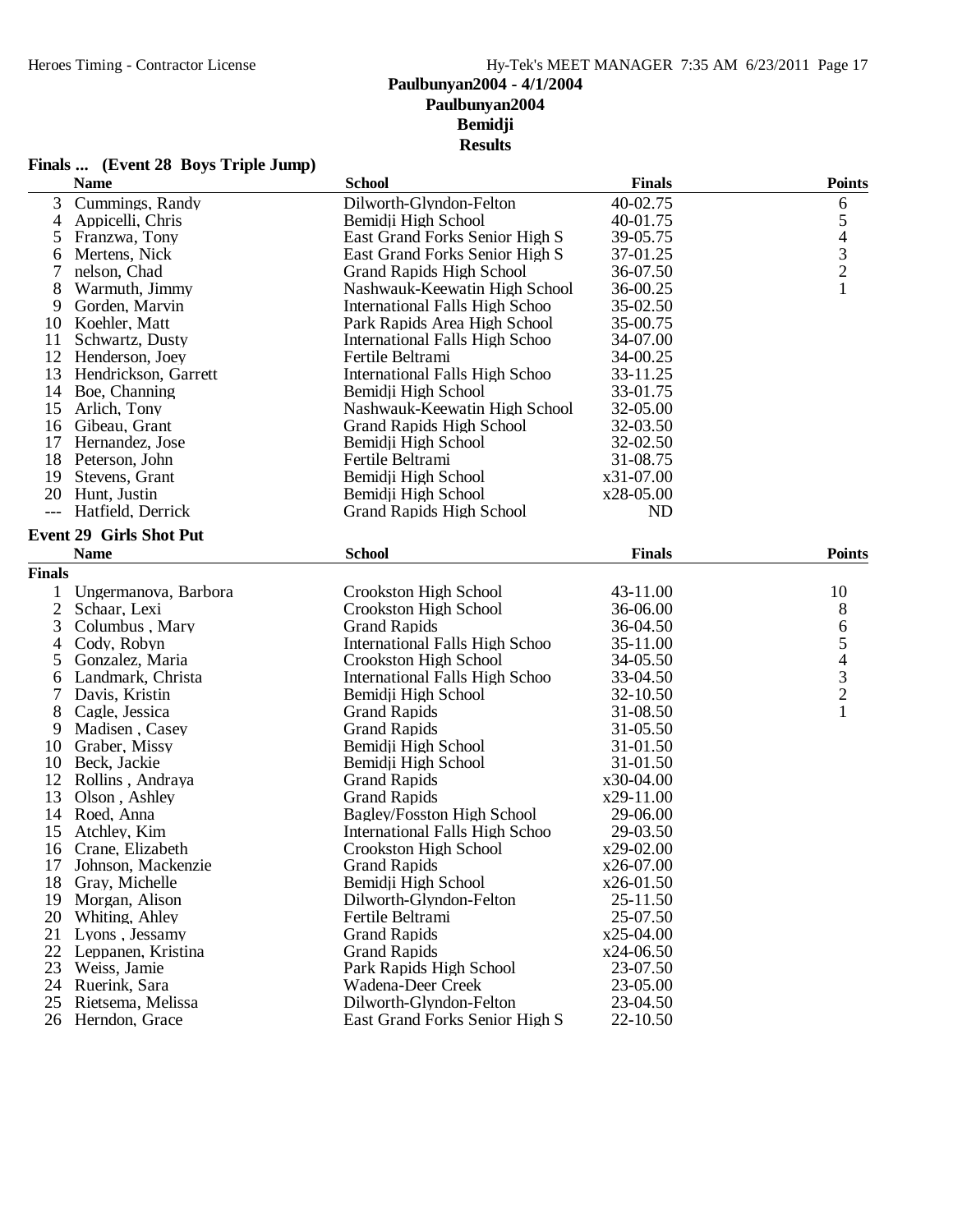# **Bemidji**

**Results**

|                | Finals  (Event 29 Girls Shot Put) |                                       |               |                                            |
|----------------|-----------------------------------|---------------------------------------|---------------|--------------------------------------------|
|                | <b>Name</b>                       | <b>School</b>                         | <b>Finals</b> | <b>Points</b>                              |
| 27             | Dahlen, Courtney                  | East Grand Forks Senior High S        | 22-00.00      |                                            |
|                | 28 Cooley, Kathryn                | Crookston High School                 | $x21-11.00$   |                                            |
| 29             | Bye, Ashley                       | Dilworth-Glyndon-Felton               | 21-10.00      |                                            |
| 30             | Hummel, Heather                   | Nashwauk-Keewatin High School         | 20-04.50      |                                            |
| 31             | Sundquist, Sara                   | Nashwauk-Keewatin High School         | 20-01.50      |                                            |
| 32             | Brown, Brittney                   | Nashwauk-Keewatin High School         | 18-00.00      |                                            |
| $---$          | Jauhola, Sarah                    | <b>International Falls High Schoo</b> | <b>ND</b>     |                                            |
|                | Event 30 Boys Shot Put            |                                       |               |                                            |
|                | <b>Name</b>                       | <b>School</b>                         | <b>Finals</b> | <b>Points</b>                              |
| <b>Finals</b>  |                                   |                                       |               |                                            |
|                | Netland, Jerry                    | Bagley/Fosston High School            | 53-06.50      | 10                                         |
| $\overline{c}$ | Moe, Erik                         | International Falls High Schoo        | 50-06.50      | 8                                          |
| 3              | Anderson, Rainey                  | East Grand Forks Senior High S        | 46-01.00      | 6                                          |
| 4              | Herndon, Brady                    | East Grand Forks Senior High S        | 43-01.00      | $\mathfrak s$                              |
| 5              | Landmark, Bill                    | International Falls High Schoo        | 42-03.00      |                                            |
| 6              | Perkerewicz, Cody                 | East Grand Forks Senior High S        | 41-07.75      |                                            |
| 7              | Perrault, Daryl                   | <b>International Falls High Schoo</b> | 41-07.50      | $\begin{array}{c} 4 \\ 3 \\ 2 \end{array}$ |
| 8              | Ball, Andy                        | <b>Grand Rapids High School</b>       | 40-03.50      | $\mathbf{1}$                               |
| 9              | Echternach, Jesse                 | Bemidii High School                   | 40-02.50      |                                            |
| 10             | Spry, Tyler                       | <b>International Falls High Schoo</b> | x39-05.00     |                                            |
| 11             | Nelson, Cody                      | Crookston High School                 | 39-03.50      |                                            |
|                | 12 Raisch, Alex                   | Wadena-Deer Creek                     | 38-08.50      |                                            |
| 13             | Ferguson, Ryan                    | <b>Grand Rapids High School</b>       | 38-08.00      |                                            |
| 14             | Christianson, Kyle                | Park Rapids Area High School          | 38-00.00      |                                            |
| 15             | Donnell, Sam                      | <b>Grand Rapids High School</b>       | 37-08.50      |                                            |
| 16             | Malone, Brent                     | Wadena-Deer Creek                     | 37-03.50      |                                            |
| 17             | Holte, Adam                       | Dilworth-Glyndon-Felton               | 36-11.00      |                                            |
| 18             | Walsh, Andy                       | Nashwauk-Keewatin High School         | 36-09.00      |                                            |
| 19             | Pankow, Brandon                   | Crookston High School                 | 36-07.50      |                                            |
| 20             | Hendrickson, Rory                 | International Falls High Schoo        | x36-02.00     |                                            |
| 21             | Bellefy, Ryan                     | <b>Grand Rapids High School</b>       | x35-07.00     |                                            |
| 22             | Richards, Tim                     | Wadena-Deer Creek                     | 35-04.00      |                                            |
| 23             | Haman, Travis                     | Bemidji High School                   | 34-03.50      |                                            |
|                | 24 Driscoll, Cory                 | East Grand Forks Senior High S        | x33-11.00     |                                            |
| 25             | Clark, Derek                      | International Falls High Schoo        | x33-10.00     |                                            |
| 26             | Roeloffs, Zach                    | Dilworth-Glyndon-Felton               | 33-02.00      |                                            |
| 27             | Folkert, Zach                     | Bemidii High School                   | 32-03.50      |                                            |
|                | 28 Papillon, David                | Wadena-Deer Creek                     | x32-02.50     |                                            |
| 29             | Johnson, Jeremiah                 | Dilworth-Glyndon-Felton               | 32-01.00      |                                            |
| 30             | Johnson, Jesse                    | East Grand Forks Senior High S        | x31-06.50     |                                            |
| 31             | Collison, Blake                   | Bemidii High School                   | x30-05.00     |                                            |
| 32             | Christenson, Ben                  | <b>Bagley/Fosston High School</b>     | 30-04.50      |                                            |
| 33             | Tiffany, Will                     | Park Rapids Area High School          | 30-02.50      |                                            |
| 34             | Voelker, Jared                    | East Grand Forks Senior High S        | x29-11.50     |                                            |
| 35             | Jarva, Joey                       | Nashwauk-Keewatin High School         | 29-08.50      |                                            |
| 36             | Hepola, J.J.                      | Bemidji High School                   | x29-05.00     |                                            |
| 37             | Hennings, Zach                    | East Grand Forks Senior High S        | x28-04.00     |                                            |
| 38             | Siikanen, Andy                    | <b>Grand Rapids High School</b>       | x26-09.00     |                                            |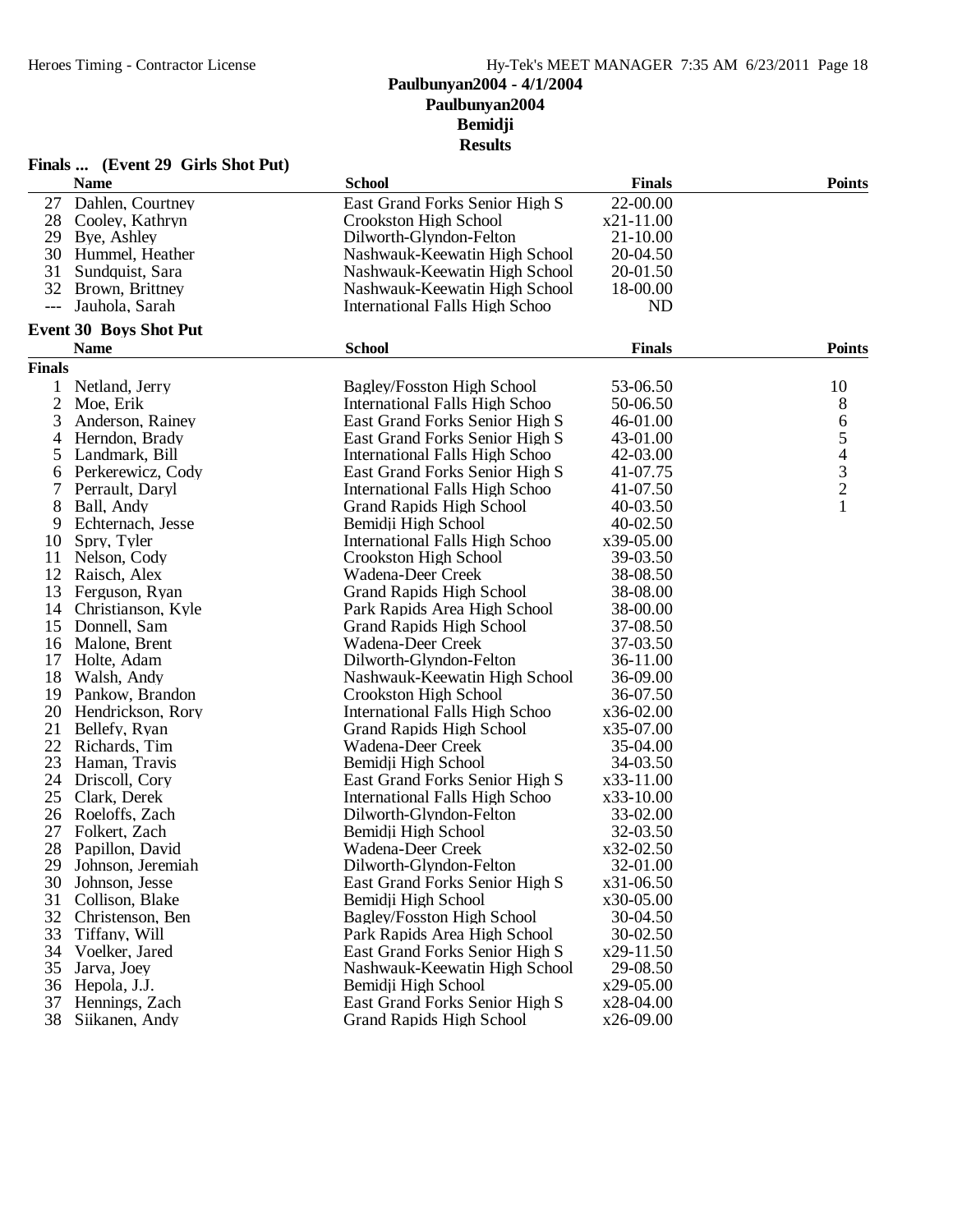# **Paulbunyan2004 Bemidji Results**

|                | Finals  (Event 30 Boys Shot Put)   |                                       |               |               |
|----------------|------------------------------------|---------------------------------------|---------------|---------------|
|                | <b>Name</b>                        | <b>School</b>                         | <b>Finals</b> | <b>Points</b> |
|                | 39 Hoogaker, Damien                | Park Rapids Area High School          | 26-08.00      |               |
| 40             | Moses, Edwin                       | Nashwauk-Keewatin High School         | 26-04.50      |               |
| 41             | Bacigalupo, AJ                     | Nashwauk-Keewatin High School         | $x26-01.50$   |               |
| 42             | Free, Dallon                       | Park Rapids Area High School          | $x25-05.00$   |               |
| 43             | Wangen, Casey                      | Crookston High School                 | 24-11.50      |               |
| 44             | Riley, Kyle                        | Nashwauk-Keewatin High School         | x20-02.00     |               |
|                | <b>Event 31 Girls Discus Throw</b> |                                       |               |               |
|                | <b>Name</b>                        | <b>School</b>                         | <b>Finals</b> | <b>Points</b> |
| <b>Finals</b>  |                                    |                                       |               |               |
| 1              | Ungermanova, Barbora               | Crookston High School                 | 120-05        |               |
| $\overline{2}$ | Cody, Robyn                        | <b>International Falls High Schoo</b> | $105 - 10$    |               |
| 3              | Davis, Kristin                     | Bemidji High School                   | 105-02        |               |
| 4              | Schaar, Lexi                       | Crookston High School                 | $101 - 11$    |               |
| 5              | Landmark, Christa                  | International Falls High Schoo        | 87-04         |               |
| 6              | Gray, Michelle                     | Bemidji High School                   | 86-00         |               |
| 7              | Crane, Elizabeth                   | Crookston High School                 | 84-03         |               |
| 8              | Gonzalez, Maria                    | Crookston High School                 | x79-08        |               |
| 9              | Phillipe, Emily                    | International Falls High Schoo        | 75-07         |               |
| 10             | Roed, Anna                         | <b>Bagley/Fosston High School</b>     | $74 - 11$     |               |
| 11             | Weiss, Jamie                       | Park Rapids High School               | 72-07         |               |
|                |                                    |                                       |               |               |
| 12             | Ruerink, Sara                      | Wadena-Deer Creek                     | 67-04         |               |
| 13             | Whiting, Ahley                     | Fertile Beltrami                      | 64-04         |               |
| 14             | Herndon, Grace                     | East Grand Forks Senior High S        | $60 - 03$     |               |
| 15             | Hummel, Heather                    | Nashwauk-Keewatin High School         | 55-07         |               |
| 16             | Varagas, Esmeralsda                | East Grand Forks Senior High S        | $45 - 11$     |               |
| 17             | Dahlen, Courtney                   | East Grand Forks Senior High S        | 45-09         |               |
|                | <b>Event 32 Boys Discus Throw</b>  |                                       |               |               |
|                | <b>Name</b>                        | <b>School</b>                         | <b>Finals</b> | <b>Points</b> |
| <b>Finals</b>  |                                    |                                       |               |               |
| 1              | Moe, Erik                          | International Falls High Schoo        | 149-07        |               |
| $\overline{2}$ | Netland, Jerry                     | Bagley/Fosston High School            | 148-09        |               |
| 3              | Herndon, Brady                     | East Grand Forks Senior High S        | 138-11        |               |
| 4              | Perrault, Daryl                    | International Falls High Schoo        | 126-06        |               |
| 5              | Landmark, Bill                     | International Falls High Schoo        | 117-07        |               |
| 6              | Perkerewicz, Cody                  | East Grand Forks Senior High S        | 116-01        |               |
| 7              | Christianson, Kyle                 | Park Rapids Area High School          | 113-05        |               |
| 8              | Hendrickson, Rory                  | International Falls High Schoo        | x113-03       |               |
| 9              | Haman, Travis                      | Bemidji High School                   | 111-04        |               |
| 10             | Holte, Adam                        | Dilworth-Glyndon-Felton               | 106-04        |               |
| 11             | Malone, Brent                      | Wadena-Deer Creek                     | 105-07        |               |
| 12             | Anderson, Rainey                   | East Grand Forks Senior High S        | 104-05        |               |
| 13             | Walsh, Andy                        | Nashwauk-Keewatin High School         | 102-05        |               |
| 14             | Raisch, Alex                       | Wadena-Deer Creek                     | 101-06        |               |
| 15             | Nelson, Cody                       | Crookston High School                 | 100-02        |               |
| 16             | Clark, Derek                       | <b>International Falls High Schoo</b> | x99-02        |               |
| 17             | Richards, Tim                      | Wadena-Deer Creek                     | 98-09         |               |
| 18             | Bartlette, Tom                     | East Grand Forks Senior High S        | x98-04        |               |
|                |                                    |                                       |               |               |